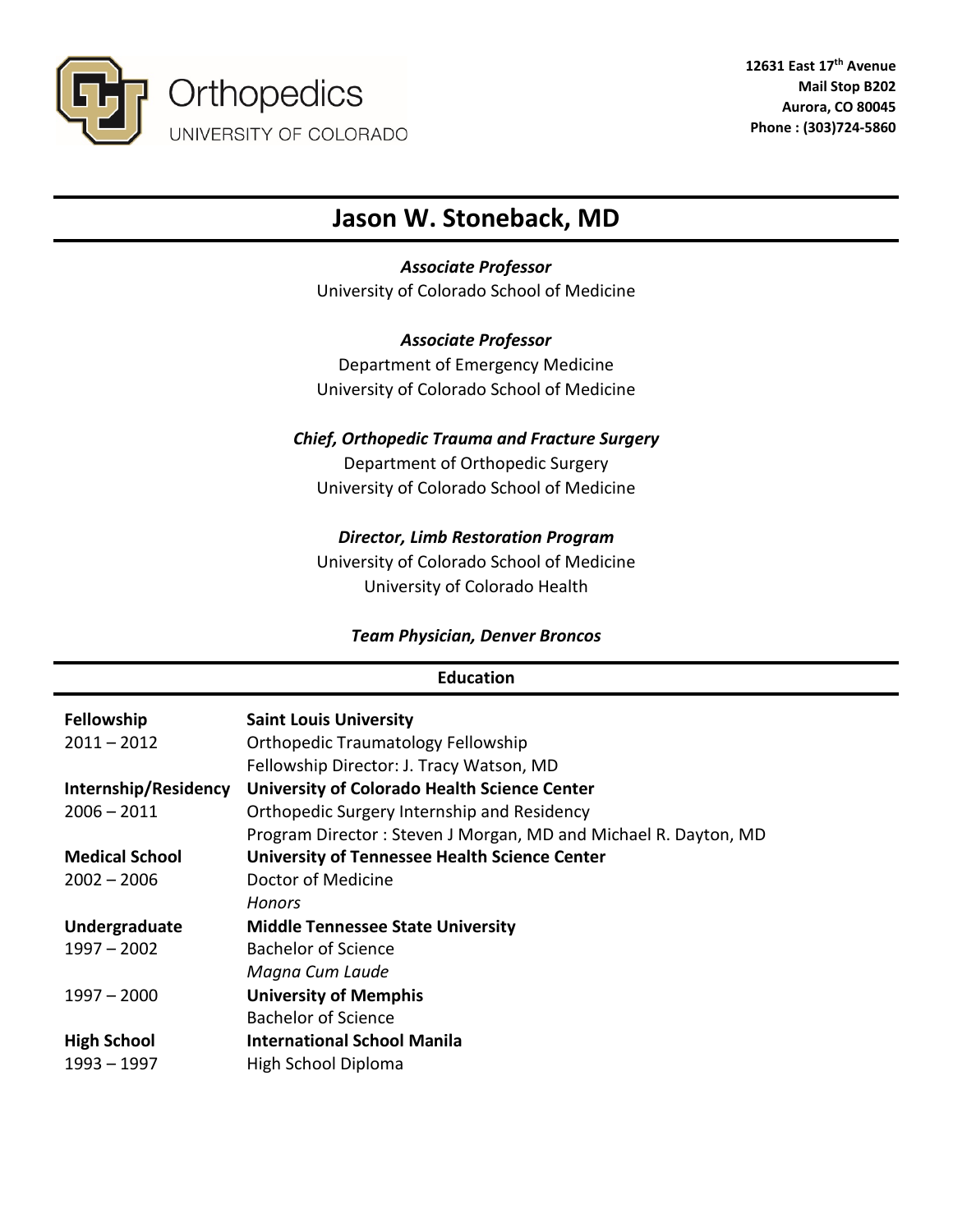#### **Personal Data**

Date of Birth: September 1, 1978 Place of Birth: Cincinnati, OH Citizenship: USA Married

#### **Licensing**

Colorado 2008 to Present (Active)

Wyoming 2020 to Present (Active)

## **Certification**

American Board of Orthopedic Surgery July 23, 2015 to December 31, 2025

#### **Faculty Appointments**

## *Vice Chair of Clinical Affairs*

*Department of Orthopedics* University of Colorado Aurora, CO 2/2019 – Present

#### *Orthopedic Trauma Surgeon*

*Associate Professor, Department of Emergency Medicine* University of Colorado Aurora, CO 7/2019 – Present

#### *Orthopedic Trauma Surgeon*

*Associate Professor, Department of Orthopedic Surgery* University of Colorado Aurora, CO 7/2019 – Present

#### *Orthopedic Trauma Surgeon*

*Assistant Professor, Department of Emergency Medicine* University of Colorado Aurora, CO 11/2014 – 6/2019

#### *Orthopedic Trauma Surgeon*

*Assistant Professor, Department of Orthopedic Surgery* University of Colorado Aurora, CO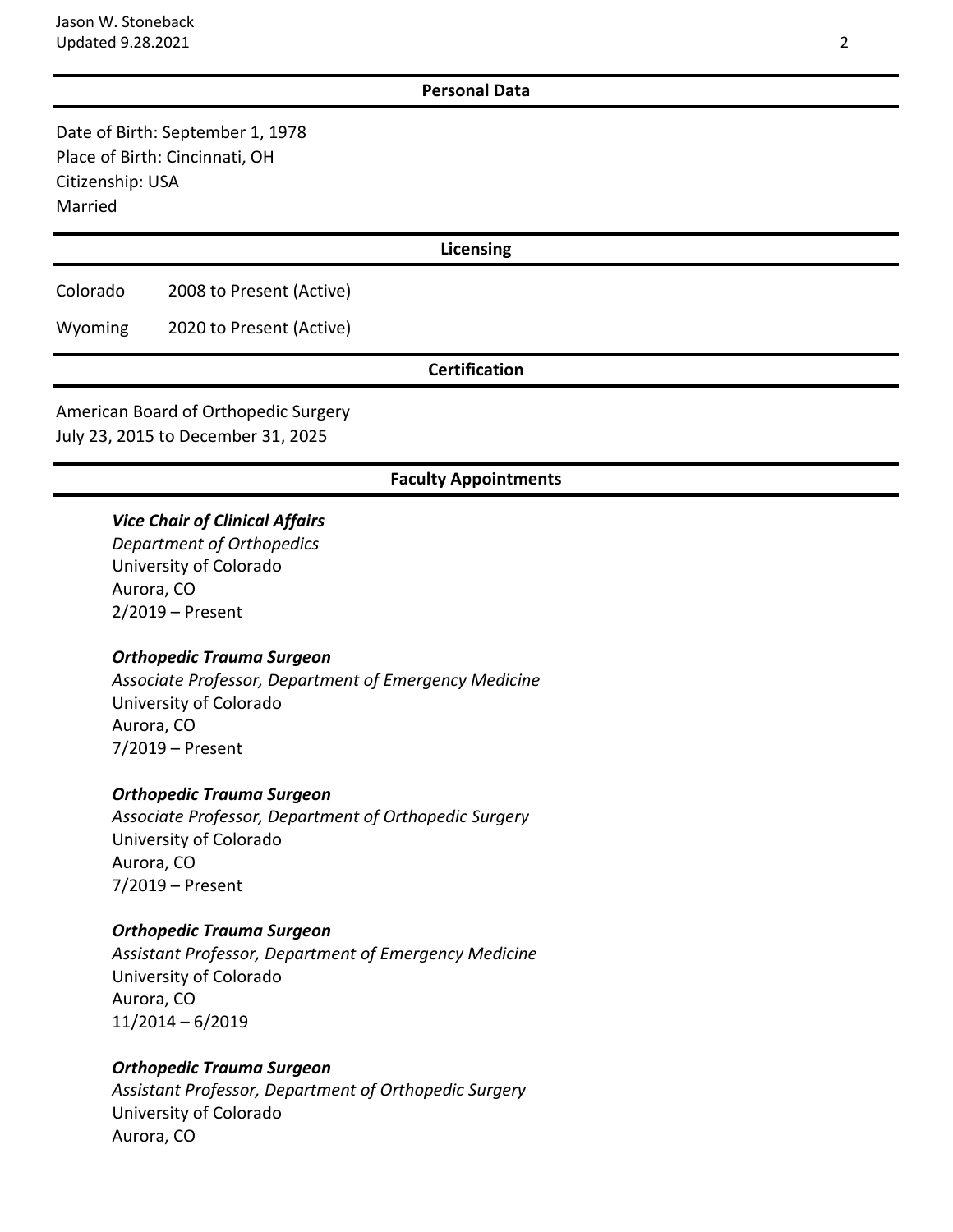12/2012 – 6/2019

## *Director, Pediatric Orthopedic Trauma Program*

Children's Hospital Colorado Aurora, CO 2013 – 2017

## *Director, Orthopedic Inpatient Medical Services*

University of Colorado Hospital Aurora, CO 2/2013 – 6/2015

## *Orthopedic Trauma Surgeon*

Assistant Professor, *Department of Orthopedic Surgery* Saint Louis University 7/2012 – 12/2012

## *Director, Orthopedic Trauma Service*

Mercy Hospital St. Louis St. Louis, MO 7/2012 – 12/2012

### *Orthopedic Traumatology Fellow*

*Instructor, Department of Orthopedic Surgery* Saint Louis University St. Louis, MO 8/2011 – 6/2012

### **Hospital Privileges**

University of Colorado Hospital – Aurora, CO Broomfield Hospital – Broomfield, CO Longs Peak Hospital – Longmont, CO Denver Health Medical Center – Denver, CO

**Professional Memberships**

# *American Orthotic & Prosthetic Association*

Active Member 2020 – Present *Limb Lengthening and Reconstruction Society* Active Member 2018 – Present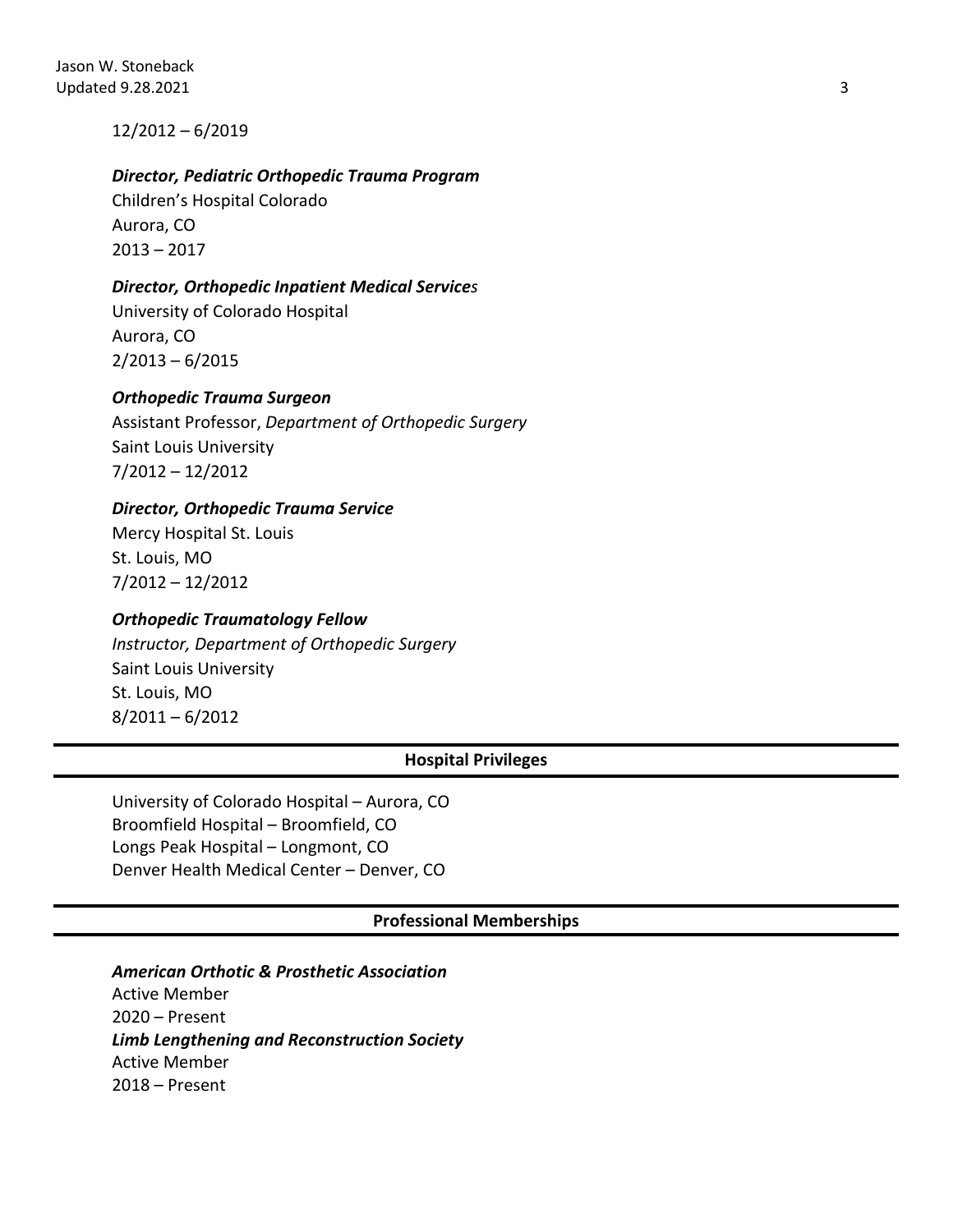Jason W. Stoneback Updated 9.28.2021 4

*Colorado Clinical & Translational Science Institute*

Active Member 2018 – Present *Lamplighters Orthopaedic Association* Active Member 2016 – Present *Pediatric Orthopaedic Society of North America* Associate Member 2014 – 2019 *Western Orthopaedic Association* Active Member 2013 – Present *American Academy of Orthopaedic Surgeons* Active Member 2012 – Present *Orthopaedic Trauma Association* Active Member 2011 – Present

|             | <b>Honors/Awards</b>                                                                              |
|-------------|---------------------------------------------------------------------------------------------------|
| 2020        | University of Colorado Hospital Medical Staff Pioneer Award                                       |
| 2019        | CU Anschutz Medical Campus "This is Breakthrough" Video Campaign                                  |
|             | University of Colorado Advancement - Featured Faculty                                             |
| 2018        | Essential CU: Conversations About CU Anschutz. - Featured Faculty                                 |
| 2017        | University of Colorado, Office of Advancement Momentum "Celebrating the                           |
|             | Impact of Philanthropy at CU Anschutz, Profiles: Bright Minds at Anschutz,"<br>- Featured Faculty |
| 2016        | Children's Hospital Colorado, excellence in Pediatric Trauma Physician's<br>Award                 |
| 2015        | The Permanente Journal Service Quality Award                                                      |
| 2015        | University of Colorado Hospital "The Sky's the Limit" Award                                       |
| 2015        | 5280 Magazine "Top Doc" for Orthopedic Surgery                                                    |
| 2015        | Visiting Professorship, Beijing and Shijiazhuang, China                                           |
| 2015        | Aspen Ideas Festival - Spotlight Health Scholar                                                   |
| 2014        | Institute for Healthcare Quality, Safety and Efficiency CT Program                                |
| 2013        | University of Colorado Hospital Full-Time Physician of the Year                                   |
| 2013        | Peak Performers Award                                                                             |
| $2010 - 11$ | Administrative Chief Resident, CU Dept. of Orthopedic Surgery                                     |
| 2010        | University of Colorado AOA Resident Leadership Forum Nominee                                      |
| 2009        | The Children's Hospital-Denver Resident Professionalism Award                                     |
| 2007        | University of Colorado Hospital SEED Award                                                        |
| 2005        | University of Tennessee Health Science Center Imhotep Society                                     |
| 2005        | James L. Minor Scholarship                                                                        |
| 2003        | National Institutes of Health Medical Student Research Fellowship Grant                           |
| 2001        | Southern Roughstock Association Champion Saddle Bronc Rider                                       |
| 2001        | Turner Arena Champion Saddle Bronc Rider                                                          |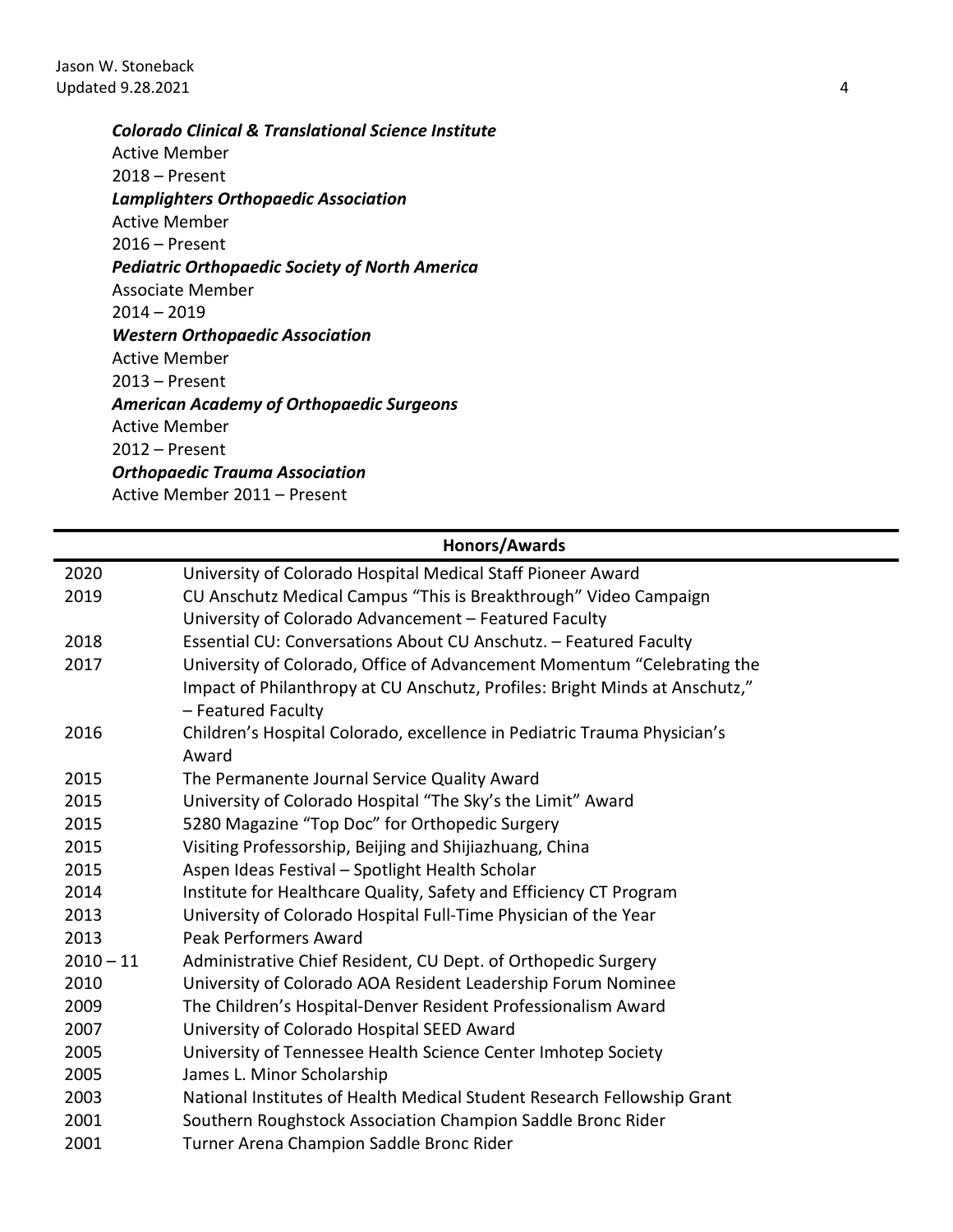| 2001        | Stones River Academy of Medicine Physician Mentoring Program |
|-------------|--------------------------------------------------------------|
| 2001        | Albert L. and Ethel C. Smith Pre-Medicine Scholarship        |
| 2000        | SSHBEA World Champion Sport Horse (2 Year-old Class)         |
| 2000        | Milam's Non-Pro Champion Bull Rider                          |
| 2000        | Lyle Sankey Rodeo School Top Student Award (Saddle Bronc)    |
| 2000        | Lyle Sankey Rodeo School Top Hand Award (Saddle Bronc)       |
| 1999        | SSHBEA Reserve World Champion Sport Horse (Gelding Class)    |
| $1997 - 98$ | University of Memphis Rugby Team Most Improved Player Award  |

# **Editor, Review & Referee Work**

Reviewer: Orthopedics 2013 – Present Reviewer: Journal of Orthopedic Trauma 2013 – Present

# **Volunteer and Public Service**

| $2015 -$ Present     | Volunteer, Children's Hospital Colorado Rodeo Experience |
|----------------------|----------------------------------------------------------|
| 2016                 | Staff Physician, Elizabeth Rodeo                         |
| $2013 -$ Present     | Staff Physician, Greeley Stampede Rodeo                  |
| $2013 - 2014$        | Staff Physician, PRCA Xtreme Bulls Tour                  |
| $2013 -$ Present     | Staff Physician, Colorado vs the World Rodeo             |
| 2011, 2013 - Present | Staff Physician, National Western Stock Show and Rodeo   |
| 2013, 2015 - Present | Staff Physician, Professional Bull Riders                |
| $2011 -$ Present     | Staff Physician, Justin Sports Medicine Team             |
| $2008 - 2011$        | Team Physician, Denver Public High School Football       |
| $2008 - 2011$        | Team Physician, Denver Public High School Wrestling      |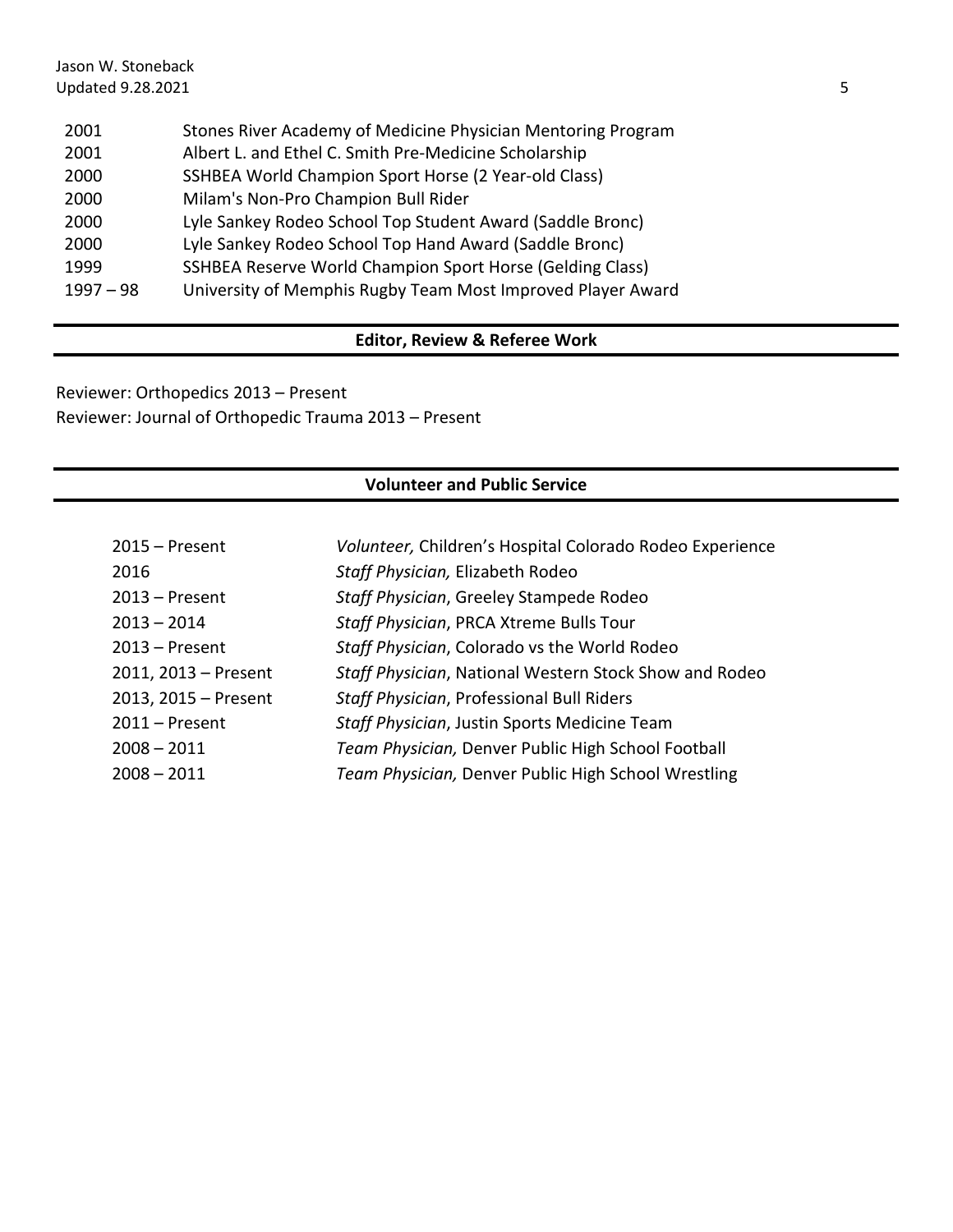# **Committees**

| $2020 -$ Present<br>2020 - Present<br>2020 - Present | Co-Chair, Justin Sports Medicine Team Annual Meeting Planning Committee<br>Vice Chair Representative: OR Executive Committee, UCHealth University of Colorado Hospital<br>Safety Officer: Optimizing Gait Rehabilitation for Veterans with Non-Traumatic Lower Limb |
|------------------------------------------------------|---------------------------------------------------------------------------------------------------------------------------------------------------------------------------------------------------------------------------------------------------------------------|
| 2020 - Present<br>$2020 - 2021$                      | Amputation<br>Process Improvement Project: Call Center and Ambulatory Clinics and Increasing Patient Satisfaction<br>Orthopedics Director of Finance and Administration Search Committee                                                                            |
| $2019 -$ Present                                     | Vice Chair Representative: Website & Marketing Co-Chair, Department of Orthopedics Committees                                                                                                                                                                       |
| $2019 -$ Present                                     | Vice Chair Representative: Governance Revision, Department of Orthopedics Committees                                                                                                                                                                                |
| $2019 -$ Present                                     | Vice Chair Representative: Clinical Leadership Council, University of Colorado School of Medicine                                                                                                                                                                   |
| $2019 -$ Present                                     | Vice Chair Representative: Finance Committee, Department of Orthopedics, University of Colorado<br><b>School of Medicine</b>                                                                                                                                        |
| $2019 -$ Present                                     | Vice Chair Representative: Executive Committee-Department of Orthopedics, University of Colorado<br><b>School of Medicine</b>                                                                                                                                       |
| 2019 - Present                                       | Vice Chair Representative: Adult Chief Committee, Department of Orthopedics, University of<br>Colorado School of Medicine.                                                                                                                                          |
| $2018 -$ Present                                     | University of Colorado Hospital Operating Room Quality and Safety Committee, University of<br>Colorado School of Medicine                                                                                                                                           |
| $2018 -$ Present                                     | University of Colorado Hospital Residency Program PEC Committee, University of Colorado School<br>of Medicine                                                                                                                                                       |
| $2018 -$ Present                                     | Regarding High Capacity Alerts: Key Surgeon Stakeholders for Brainstorming Sessions, University of<br><b>Colorado School of Medicine</b>                                                                                                                            |
| $2017 - 2019$                                        | Search Committee for the Denver Health Orthopedic Director of Service, Denver Health                                                                                                                                                                                |
| $2017 - 2018$                                        | Surgical Hip and Femur Fracture Treatment Bundle Co-Chair, UCHealth System                                                                                                                                                                                          |
| 2017                                                 | Supracondylar Humerus Fracture Clinical Pathway Committee, Children's Hospital Colorado                                                                                                                                                                             |
| 2017                                                 | Trauma/Burn Strategic Planning Committee, Children's Hospital Colorado                                                                                                                                                                                              |
| 2017                                                 | System - Wide Splinting and Casting Committee, Children's Hospital Colorado                                                                                                                                                                                         |
| $2016 - 2017$                                        | Western Pediatric Trauma Conference Planning Committee, Children's Hospital Colorado                                                                                                                                                                                |
| $2015 - 2017$                                        | Children's Hospital Colorado MSK Infection Clinical Care Guideline Committee                                                                                                                                                                                        |
| $2015 - 2019$                                        | Pediatric Orthopaedic Society of North America (POSNA) Children's Orthopedic Trauma<br>Investigative Consortium for Evidence Based Study                                                                                                                            |
| $2015 - 2017$                                        | University of Colorado Health Access Center (DocLine) Steering Committee, University of Colorado<br>Hospital                                                                                                                                                        |
| $2014 -$ Present                                     | CU Orthopedic Department Adult Chief's Committee, Orthopedic Department Operations                                                                                                                                                                                  |
| $2013 -$ Present                                     | University of Colorado Hospital Trauma Process Improvement and Patient Safety Committee                                                                                                                                                                             |
| $2013$ – Present                                     | University of Colorado Hospital Trauma Program Operational Process Performance Committee                                                                                                                                                                            |
| $2013 - 2017$                                        | Trauma Committee, Orthopedic Trauma Liaison, Children's Hospital Colorado                                                                                                                                                                                           |
| $2013$ – Present                                     | Trauma Committee, Orthopedic Trauma Liaison, University of Colorado Hospital                                                                                                                                                                                        |
| 2015                                                 | Utilization Management Steering Committee, University of Colorado Hospital                                                                                                                                                                                          |
| 2015                                                 | University of Colorado Hospital Access Working Group, University of Colorado Hospital                                                                                                                                                                               |
| 2015                                                 | Denver Health and University of Colorado Health Trauma Consortium Steering Committee                                                                                                                                                                                |
| $2014 - 2015$                                        | University of Colorado, Department of Orthopedics Marketing Committee                                                                                                                                                                                               |
| $2014 - 2015$                                        | University of Colorado Orthopedics Multidisciplinary Rounds Care Coordination Pilot Program                                                                                                                                                                         |
| $2014 - 2015$                                        | University of Colorado Health Trauma Consortium Pricing Advisor                                                                                                                                                                                                     |
| $2014 - 2015$                                        | Operating Room Trauma Flow Committee, University of Colorado Hospital                                                                                                                                                                                               |
| $2014 - 2015$                                        | MD Connect Program, University of Colorado Hospital                                                                                                                                                                                                                 |
| $2014 - 2015$                                        | CLC Orthopedics/Emergency Department Consult Pilot Program, University of Colorado Hospital                                                                                                                                                                         |
| $2013 - 2015$                                        | Operating Room Committee, University of Colorado Hospital                                                                                                                                                                                                           |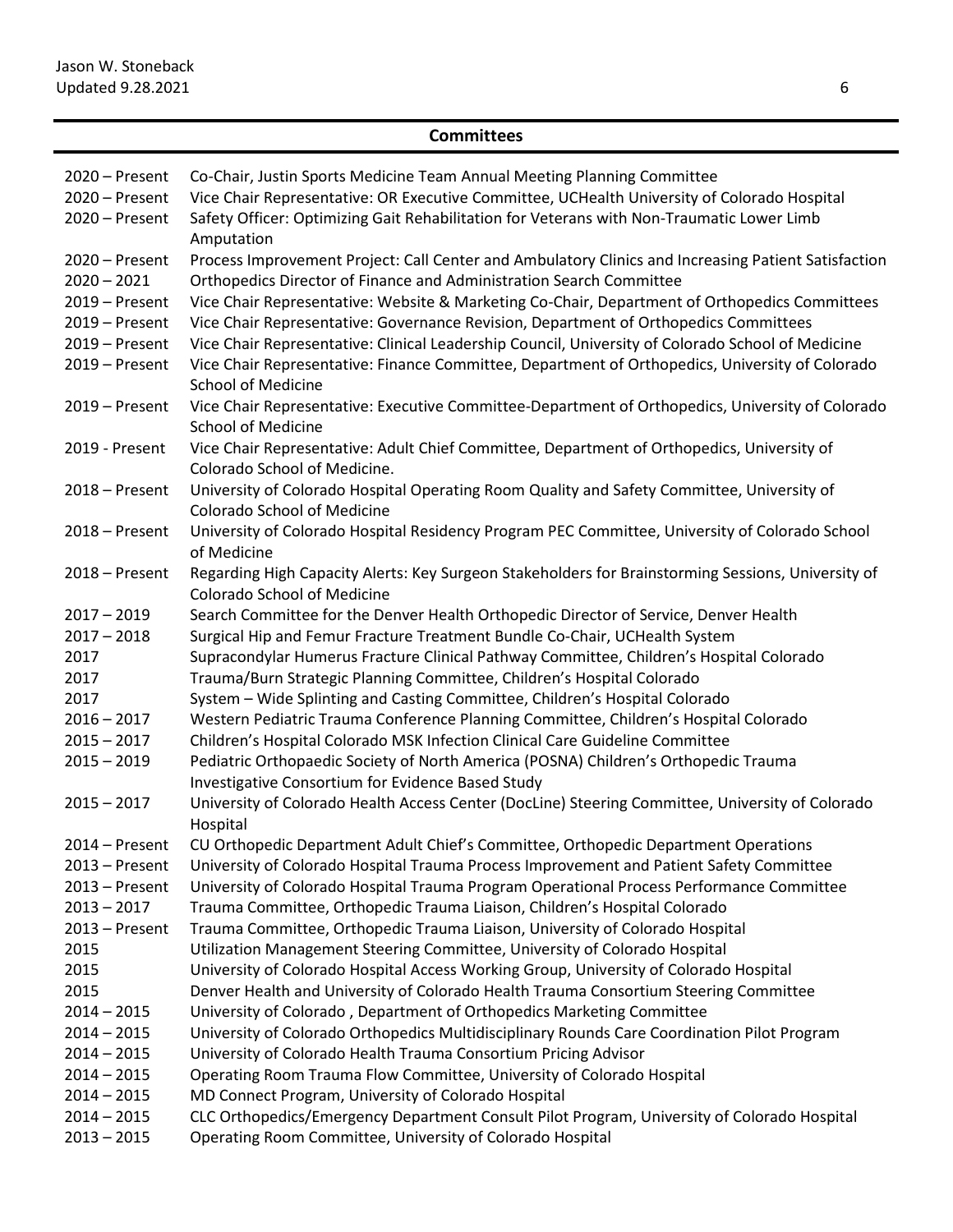#### Jason W. Stoneback Updated  $9.28.2021$   $7$

| 2014             | University of Colorado Health and Denver Health Trauma Consortium: Acute Care Surgery, Trauma |
|------------------|-----------------------------------------------------------------------------------------------|
|                  | and EMS Conference Planning Committee                                                         |
| 2014             | Heart of All Ages Gala Committee, CU Department of Orthopedics                                |
| 2014             | Wounded Warrior Program Development Committee                                                 |
| $2013 - 2014$    | Trauma Task Force, CU Department of Orthopedics                                               |
| 2013, 2015       | Colorado State Trauma Site Review Prep Committee, University of Colorado Hospital             |
| 2013             | <b>Orthopedic Residency Selection Committee</b>                                               |
| $2012 - 2014$    | Trauma Advisory Committee, University of Colorado Hospital                                    |
| 2012             | Trauma Peer Review Committee, Mercy Hospital St. Louis                                        |
| $2011 - 2012$    | Web Development Committee, Orthopedic Trauma Association                                      |
| $2010 - 2011$    | Academic Curriculum Committee, University of Colorado Department of Orthopedic Surgery        |
| $2009 - 2011$    | Residency Selection Committee, University of Colorado Department of Orthopedics Surgery       |
| $2013$ – Present |                                                                                               |

## **Teaching Record**

University of Colorado Denver Graduate Program in Health Administration MBA Student for Mario Amicarelli (2020)

Rocky Vista University Summer Intern Mentor for Sierra Maggard (2020)

Cornell Fellows Summer Intern Mentor for Penny Peng (2019)

Clinical Mentor for Jonathan Layne, Medical Student (2018)

Research Mentor Anastasiya Trizno MD (2018-2022)

Hands on Clinical Experience Mentor to Jahmel Jordon, MSI (2018)

Translational Mentor for Lynn Pezzanite DVM. (2018 – Present)

University of Colorado Preceptor for Kristin Loker Doctorate of Nursing Practices (2017 – 2019)

Research Mentor Diana Douleh, MD (2017-2020)

Children's Hospital Summer Intern Mentor for Sarah Linza-Moscati and Ryan Calkins (2017)

Children's Hospital Summer Intern Mentor for Alyssa Roseman (2016)

Foundations of Doctoring Preceptor for Kenneth Milligan (2013, 2014, 2015)

Foundations of Doctoring Preceptor for Ryan Martin (2013, 2014)

Faculty Mentor for Resident Austin Heare (2013 – 2017), Chase Dean (2017-2021)

Research Mentor for Residents Amy Harlow (2013 – 2016), Austin Heare (2014 – 2017), Rebecca Griffith (2015 – Present) and Christopher Joyce (2015 – Present), Chase Dean (2017-2018)

Research Mentor for Medical Student Andrew Hagar (2015 – Present)

Ortho 6620 Faculty Mentor for Sergei Dmitruk and Sheldon Edwards (2013)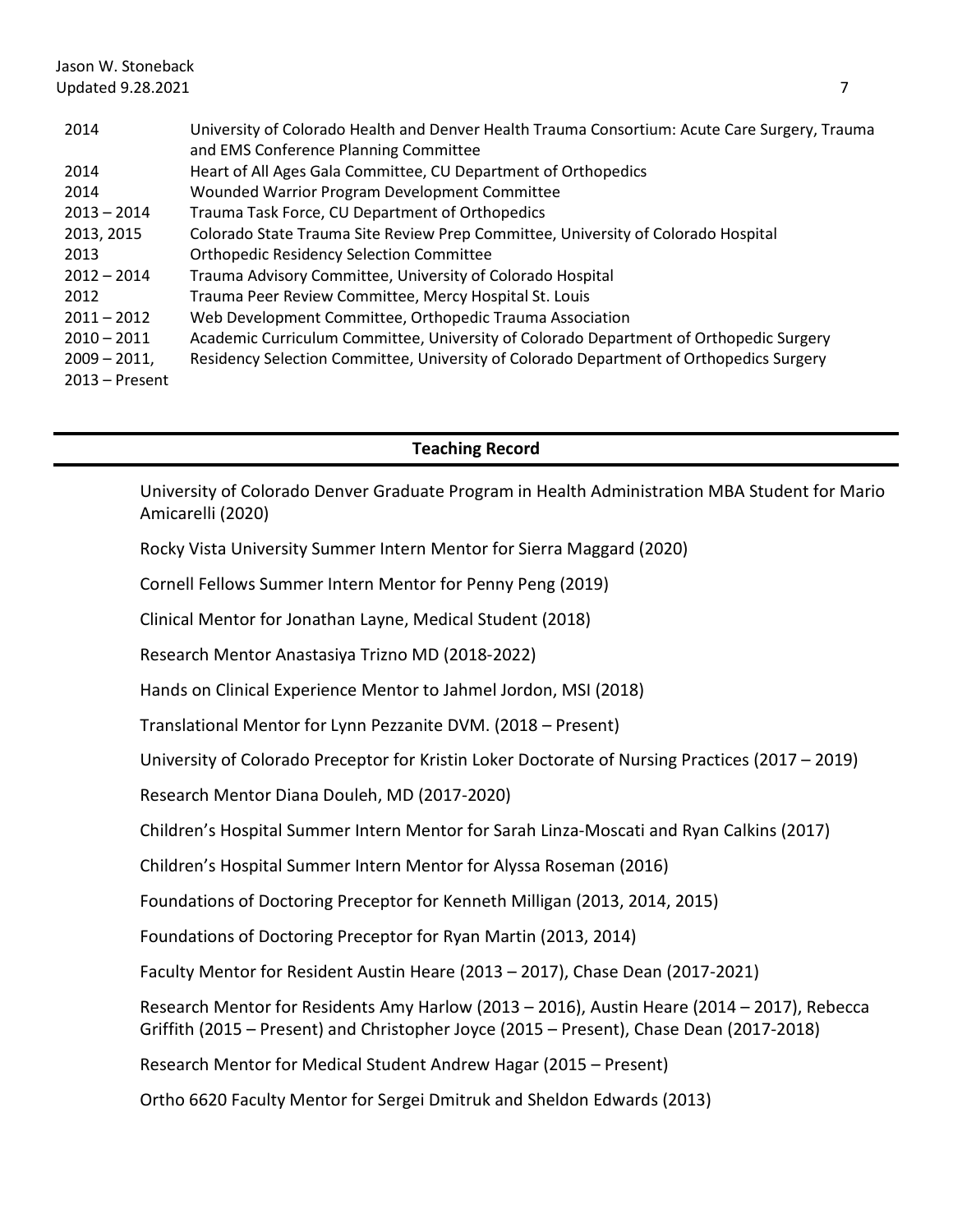## **Book Chapters**

- 1. **Stoneback JW**, Gorman MG. "Pelvic Fractures" in Surgical Decision Making, 6th Ed., Edited by Drs. Robert C.McIntyre and Richard Schulick. 2019 March 26. ISBN: 9780323525244
- 2. **Stoneback JW.** Pubic Symphysis Disruption. In: Iobst C., Frick S. (eds) Pediatric Orthopedic Trauma Case Atlas. Springer, Cham, 2018 Feb 10. Online ISBN 978-3-319-28226-8.
- 3. **Stoneback JW**, Ziran BH. "Hip Trauma" in Orthopaedic Knowledge Update 11. American Academy of Orthopaedic Surgeons, edited by Dr. Lisa K Cannada, Rosemont, IL. 2014

## **Peer Reviewed Articles**

- 1. Pezzanite L, Hendrickson D, Dow S, **Stoneback JW**, Chow L, Krause D, Goodrich L. Intra-articular administration of antibiotics in horses: Justifications, risks, reconsideration of use, and outcomes. Equine Vet J. 2021 Aug 30. doi: 10.1111/evj.13502. Epub ahead of print. PMID: 34459027.
- 2. Ramalingam WG, Carry P, Brazell C, Calkins R, Linza-Moscati S, **Stoneback JW**, Miller NH. Outcomes of displaced adolescent distal third tibia fractures: can we do better? J Pediatr Orthop B. 2021 Jul 19. doi: 10.1097/BPB.0000000000000896. Epub ahead of print. PMID: 34285160.
- 3. **Stoneback JW,** Donaldson N, Ignatiuk A, Iorio ML. Multidisciplinary Team Based Amputee Care: Level Sparing Surgical Techniques and Treatment of Chronic Pain. Techniques in Orthopaedics Publish Ahead of Print. July 2021 DOI:10.1097/BTO.0000000000000561.
- 4. **Stoneback JW**, Erdman MK, Marecek GS. Management of Segmental Tibial Bone Defects With a Motorized Intramedullary Bone Transport Nail: A Case Review With Follow-Up. Journal of Orthopaedic Trauma. 2021 Oct;35(Suppl 4):S13-S18. DOI: 10.1097/bot.0000000000002119. PMID: 34533481.
- 5. Pezzanite L, Chow L, Hendrickson D, Gustafson DL, Russell Moore A, **Stoneback JW**, Griffenhagen GM, Piquini G, Phillips J, Lunghofer P, Dow S, Goodrich LR. Evaluation of Intra-Articular Amikacin Administration in an Equine Non-inflammatory Joint Model to Identify Effective Bactericidal Concentrations While Minimizing Cytotoxicity. Front Vet Sci. 2021 May 21;8:676774. doi: 10.3389/fvets.2021.676774. PMID: 34095281; PMCID: PMC8175670.
- 6. Davis-Wilson HC, Christiansen CL, Gaffney BMM, Lev G, Enabulele E, Hoyt C, **Stoneback JW**. Changes in Gait Biomechanics One-Year Following Osseointegration in Individuals with Transfemoral Lower-Limb Amputation. *Manuscript In Review*. Journal of Biomechanics, May 2021.
- 7. Quattlebaum, Denise G. PA-C1,a; Loker, Kristin M. DNP, ONP-C1; **Stoneback, Jason W.** MD1 External Fixation in Orthopaedic Trauma and Limb Reconstruction, JBJS Journal of Orthopaedics for Physician Assistants: July-September 2021 - Volume 9 - Issue 3 - p e21.00013 doi: 10.2106/JBJS.JOPA.21.00013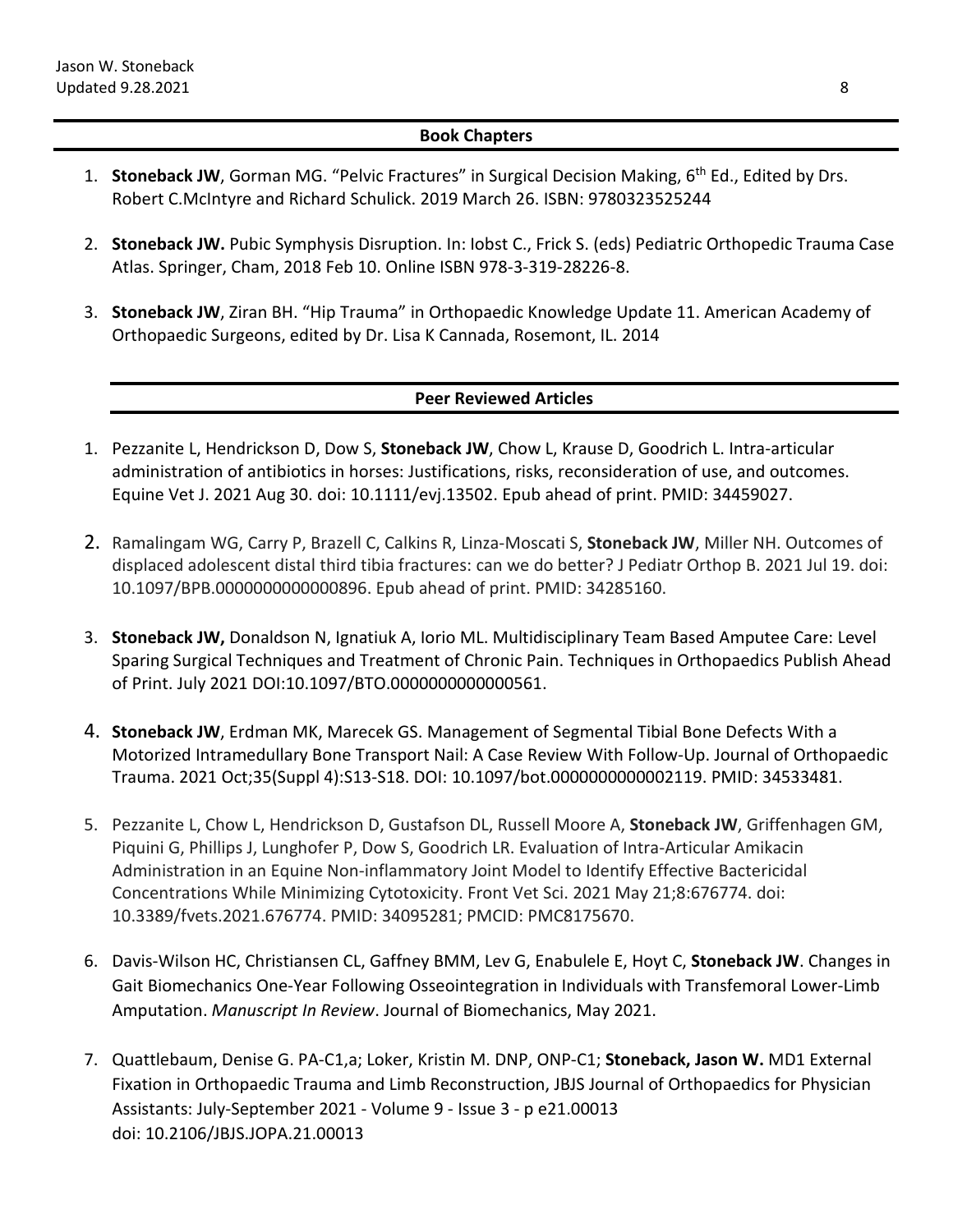- 8. Loker, Kristin M. DNP, ONP-C1; Quattlebaum, Denise PA-C1; **Stoneback, Jason W.** MD1 External Fixation in Orthopaedic Trauma and Limb Reconstruction, JBJS Journal of Orthopaedics for Physician Assistants: July-September 2021 - Volume 9 - Issue 3 - e21.00014 doi: 10.2106/JBJS.JOPA.21.00014
- 9. McCabe LT, **Stoneback JW,** Yi JA, Hiatt WR, Jesse MK, Wohlauer MV. Plantar Flexion-Induced Entrapment of the Dorsalis Pedis Artery in a Teenaged Cross-Country Runner. Ann Vasc Surg. 2021 Jan;70:213-218. doi: 10.1016/j.avsg.2020.03.045. Epub 2020 Apr 22. PMID: 32333951.
- 10. Gitomer B, Pereira R, Salusky I, **Stoneback JW**, Isakova T, Cai X, Dalrymple L, Ofsthum N, You Z, Maddux F, George D, Torres V, Chapman A, Steinman TI, Schrier RW, Wolf M, Chonchol M; "Mineral Bone Disease in Autosomal Dominant Polycystic Kidney Disease." Kindney Int. 2020 Sep11:S0085- 2538(20)30958-3. Doi: 10.1016/j.kint.2020.07.041. Online ahead of print. PMID: 32926884
- 11. Reisenauer CR, **Stoneback JW**; Muscle, Ligaments and Tendons Journal. Rodeo Injuries: The Role of Safety Equipment. June 2020 Original Article, 192-200 doi:10.32098/mltj.02.2020.05
- 12.Schoenecker JG; Children's Orthopaedic Trauma and Infection Consortium for Evidence Based Study (**CORTICES)** Group. Defining the volume of consultations for musculoskeletal infection encountered by pediatric orthopaedic services in the United States. *PLoS One*. 2020;15(6):e0234055. Published 2020 Jun 4. doi:10.1371/journal.pone.0234055
- 13. Douleh DG, **Stoneback JW**, Bravman JT, "Successful Open Reduction and Internal Fixation of Proximal Humerus Fracture After Dysvascular Subcordacoid Humeral Head Dislocation: A Case Report." JBJS Case Connect. 2020 Jan – Mar; 10(1):e0313. doi 10.2106/JBJS.cc. 18.00313
- 14. AnariJ, Shore B, Denning JR, Li Y, Spence D, Riccio A, **Stoneback JW,** Janicki J, Hill J, Rosenfeld S, Johnson M, Schoenecker J, Carell M, Brighton B, Baldwin K; " The Pediatric "Floating Knee" Injury: A State-of-the-Art Multicenter Study." J Bone Joint Surg Am. 2019 Oct 2;101(19):1761- 1767.doi:10.2106/JBJS.18.01446.
- 15. Anderson M, Hammes A, Rothman M, Trizno AA, Jones CD, Cumbler E, McDevitt K, Carlson N, **Stoneback JW**; "Fixing a Fragmented System: Impact of a comprehensive Geriatric Hip Fracture Program on Long-Term Mortality." Perm J November 2019; 23:18.286. E-pub 2019
- 16. Wilson J, Maloney K, Bookman K, **Stoneback JW**, Browne VA, Ginde A, Wallace M, Jacknin G, Cumbler E, Lewiss R; "Training Emergency Physicians in Ultrasound-guided Fascia Iliaca Compartment Blocks: Lessons in Change Management." Cureus 11(5): e4773. Doi:10.7759/cureus.4773
- 17. Dorissa Lahner Gursahaney, MK Jesse, **Stoneback JW**; BJR| Case Reports. "Extraossesous Marrow Fat: an MRI sign of acute aggressive osteomyelitis." British Institute of Radiology. 2018 Oct 9. Pp: 20180050.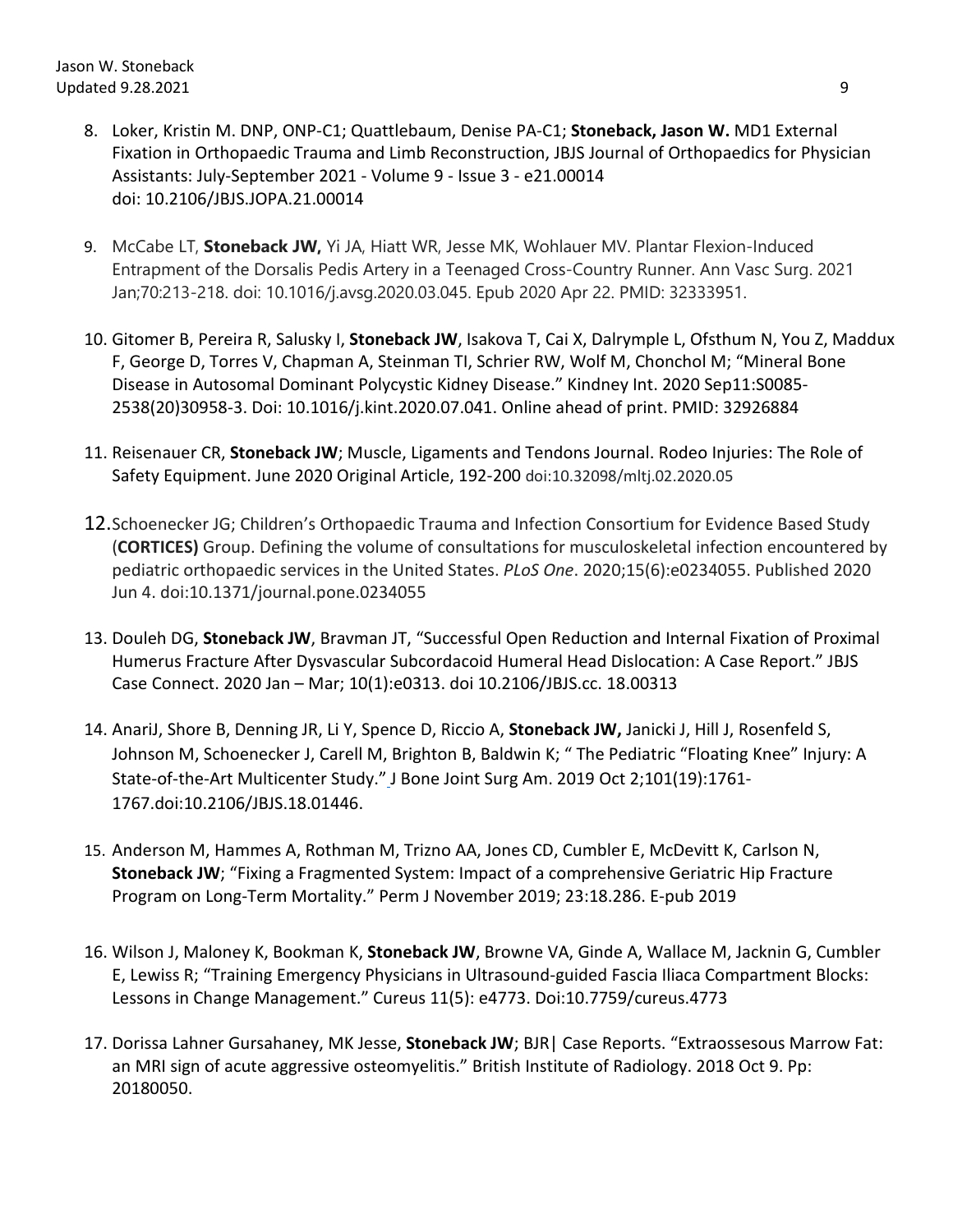- 18. Koehler R, Baldwin KD, Copley LA, Spence D, Janicki J, Laine J, Li Y, Miller M, Shore B, **Stoneback JW**, Upasani S, Brighton B, Mignemi M, Beebe A, Rice Denning J, Goldstein RY, Murphy J, Rosenfeld S, Ruiz R, Shoenecker J. *The Epidemiology and Regional Burden of Musculoskeletal Infection In Pediatric Orthopaedics.* Pediatrics May 2018, 142(1); DOI: 10.1542/peds.142.1\_MeetingAbstract.259
- 19. Sprague S, Tornetta P 3<sup>rd</sup>, Slobogean GP, O'Hara NN, McKay P, Petrisor B, Jeray KJ, Schemitsch EH, Sanders D, Bhandari M; **FLOW Investigators.** Are large clinical trials in orthopaedic trauma justified? BMC Musculoskelet Disord. 2018 Apr 20; 19(1):124. PMID: 29678204.
- 20. **Stoneback JW,** Trizno AA, Albright JC. Pediatric and adolescent injury in rodeo. Research in Sports Medicine. 2018 Apr 24; 26(sup1), 114-128. PMID: 30431357.
- 21. **Stoneback JW**, Carry PM, Flynn K, Pan Z, Sink EL, Miller NH**.** Clinical and Radiographic Outcomes after Submuscular Plating (SMP) of Pediatric Femoral Shaft Fractures. J Pediatr Orthop. 2018 Mar; 38(3):138- 143. PMID: 27261971.
- 22. Sprague S, Petrisor B, Jeray K, McKay P, Heels-Ansdell D, Schemitsch E, Liew S, Guyatt G, Walter SD, Bhandari M; **FLOW Investigators**. Wound irrigation does not affect health-related quality of life after open fractures: results of a randomized controlled trial. Bone Joint J. 2018 Jan;100-B(1):88-94. PMID: 29305456.
- 23. Heare A, Goral D, Belton M, Beebe C, Trizno AA, **Stoneback JW.** Intramedullary Implant Choice and Cost in the Treatment of Pediatric Diaphyseal Forearm Fractures. J Orthop Trauma. 2017 Oct;31(10):e334-e338. PMID: 28650944.
- 24. Anderson ME, Mcdevitt K, Cumbler E, Bennett H, Robison Z, Gomez B, **Stoneback JW**. Geriatric Hip Fracture Care: Fixing a Fragmented System. *Perm J*. 21:16-104. doi: 10.7812/TPP/16-104. Epub 2017 Apr 14. PubMed PMID: 28488991; PubMed Central PMCID: PMC5424597.
- 25. Smith WR, **Stoneback JW**, Morgan, SJ, Stahel PF. Is Immediate Weight Bearing Safe for Periprosthetic Distal Femur Fractures Treated by Locked Plating? A Feasibility Study in 52 Consecutive Patients. Patient Saf Surg. 2016 Dec 7;10:26. PMID: 27980675.
- 26. **FLOW Investigators**, Bhandari M, Jeray KJ, Petrisor BA, Devereaux PJ, Heels-Ansdell D, Schemitsch EH, Anglen J, Della Rocca GJ, Jones C, Kreder H, Liew S, McKay P, Papp S, Sancheti P, Sprague S, Stone TB, Sun X, Tanner SL, Tornetta P 3rd, Tufescu T, Walter S, Guyatt GH. A Trial of Wound Irrigation in the Initial Management of Open Fracture Wounds. N Engl J Med. 2015 Dec 31;373(27):2629-41. Epub 2015 Oct 8. PMID: 26448371.
- 27. Mayer S, Albright JC, **Stoneback JW**. Pediatric Knee Dislocations and Physeal Fractures about the Knee. J Am Acad Orthop Surg. 2015 Sep;23(9):571-80. Epub 2015 Aug 13. Review. PMID: 26271758.
- 28. **Stoneback JW**, Owens BD, Sykes JB, Athwal GS, Pointer L, Wolf JM. Incidence of Elbow Dislocations in the United States Population. J Bone Joint Surg Am. 2012 Feb 1;94(3): 240-5. PMID: 22298056.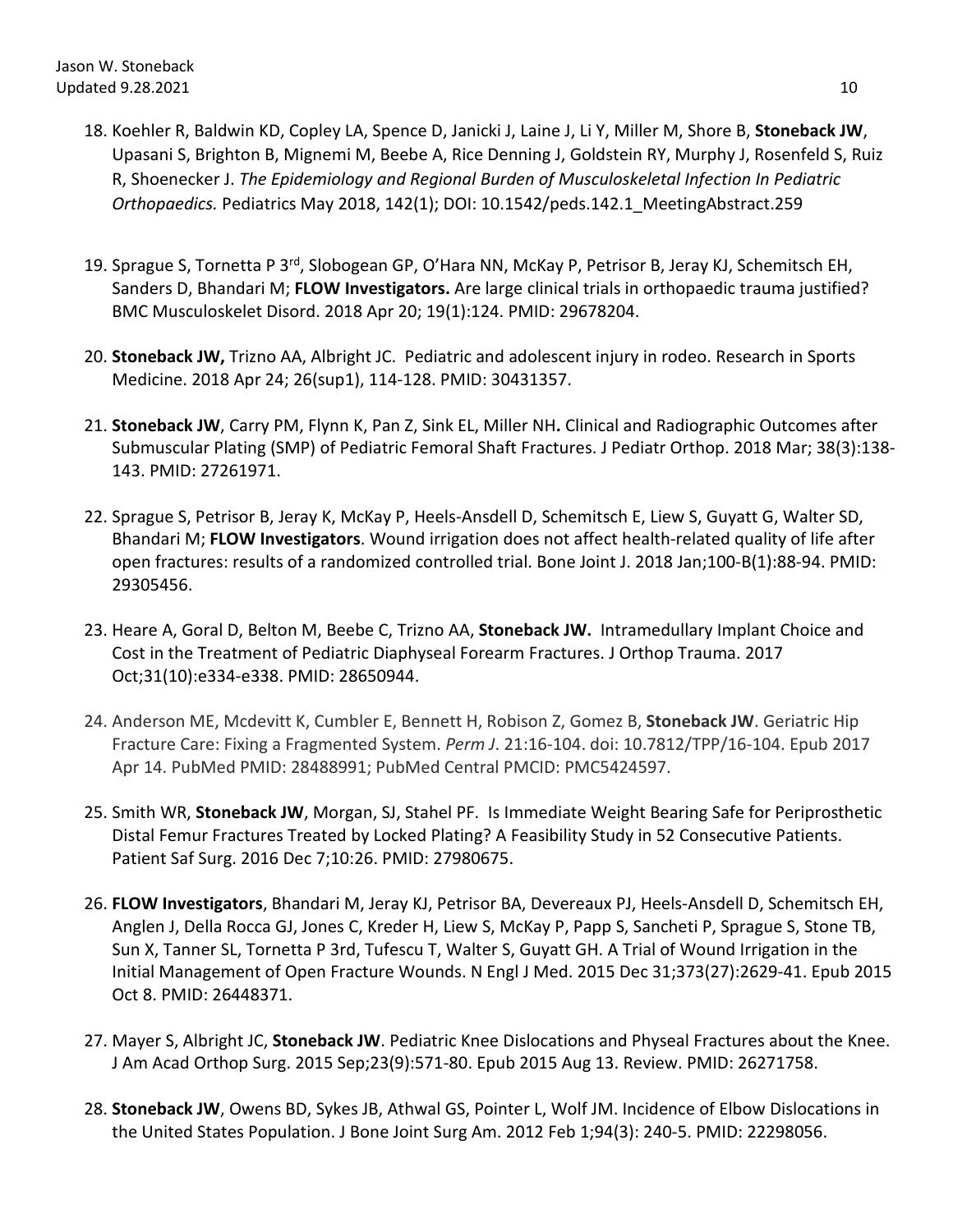- 29. Griffin SM, **Stoneback JW**. Navigating the orthopaedic trauma fellowship match from a candidate's perspective. J Orthop Trauma. 2011 Dec;25 Suppl 3:S101-103. PMID: 22089852.
- 30. **Stoneback JW**, Hak DJ. Diagnosis and management of necrotizing fasciitis. Orthopedics. 2011 Mar;34(3):196-202. PMID: 21410101.
- 31. Flierl MA, **Stoneback JW**, Beauchamp KM, Hak DJ, Morgan SJ, Smith WR, Stahel PF. Femur shaft fracture fixation in head-injured patients: when is the right time? J Orthop Trauma. 2010 Feb;24(2):107-114. PMID: 20101135.
- 32. **Stoneback JW**, Wolf JM. Acute Nerve Laceration: Treatment, Timing and Outcomes. J Orthop Trauma. 2010 Feb; 24(2): 107-14. PMID: 20101135. Orthopedics Hyperguide. [www.ortho.hyperguides.com](http://www.ortho.hyperguides.com/)
- 33. Russell TA, Mir HR, **Stoneback JW**, Cohen J, Downs B. Avoidance of malreduction of proximal femoral shaft fractures with the use of a minimally invasive nail insertion technique (MINIT). J Orthop Trauma. 2008 Jul;22(6):391-398. PMID: 18594303.

## **Podium Presentations**

- 1. Pezzanite L, Dow S, Chow L, Phillips J, Griffenhagen G, Hendrickson D, Mcilwraith CW, Johnson S, Moore A, **Stoneback JW**, Johnson V, Engiles J, Werpy N, Schnabel L, Gilbertie J, Daniels J, Schaer T, Goodrich L. TLR-activated MSCs mitigate septic arthritis. ACVS Conference 2021, Chicago, ILAmerican College of Veterinary Surgeons 2021 Surgery Management of Common Equine Foot Disease. *TLR-3 Activated MSCs Mitigate Septic Arthritis.* Chicago, IL October7-9, 2021
- 2. Sax-Bolder A, Enabulele E, **Stoneback JW**, Higuchi T. 2021 South Central Section of American Urological Association's Meeting . *Multidisciplinary Surgical Management of Pubic Osteomyelitis.* Scottsdale, AZ September 29-October 2, 2021.
- 3. Sax-Bolder A, Enabulele E, **Stoneback JW,** Higuchi T. 2021 Annual Meeting of the American Urological Association (AUA). Is Preoperative Biopsy And Bone Culture Necessary Before Surgery For Pubic Osteomyelitis Caused By The Urinary System? Scottsdale, AZ September 29 – October 2, 2021.
- 4. Sax-Bolder A, Enabulele E, **Stoneback JW**, Higuchi T. 2021 Annual Meeting of the American Urological Association (AUA). Is Preoperative Biopsy And Bone Culture Necessary Before Surgery For Pubic Osteomyelitis Caused By The Urinary System? Las Vegas, NV September 10-13, 2021.
- 5. Trizno AA, Heare A, **Stoneback JW**. The Effect of Canal Fill on Pediatric Forearm Fractures Treated with Intramedullary Nailing. American Academy of Orthopaedic Surgeons (AAOS) Annual Meeting 2020. Orlando, FL. March 24-28, 2020.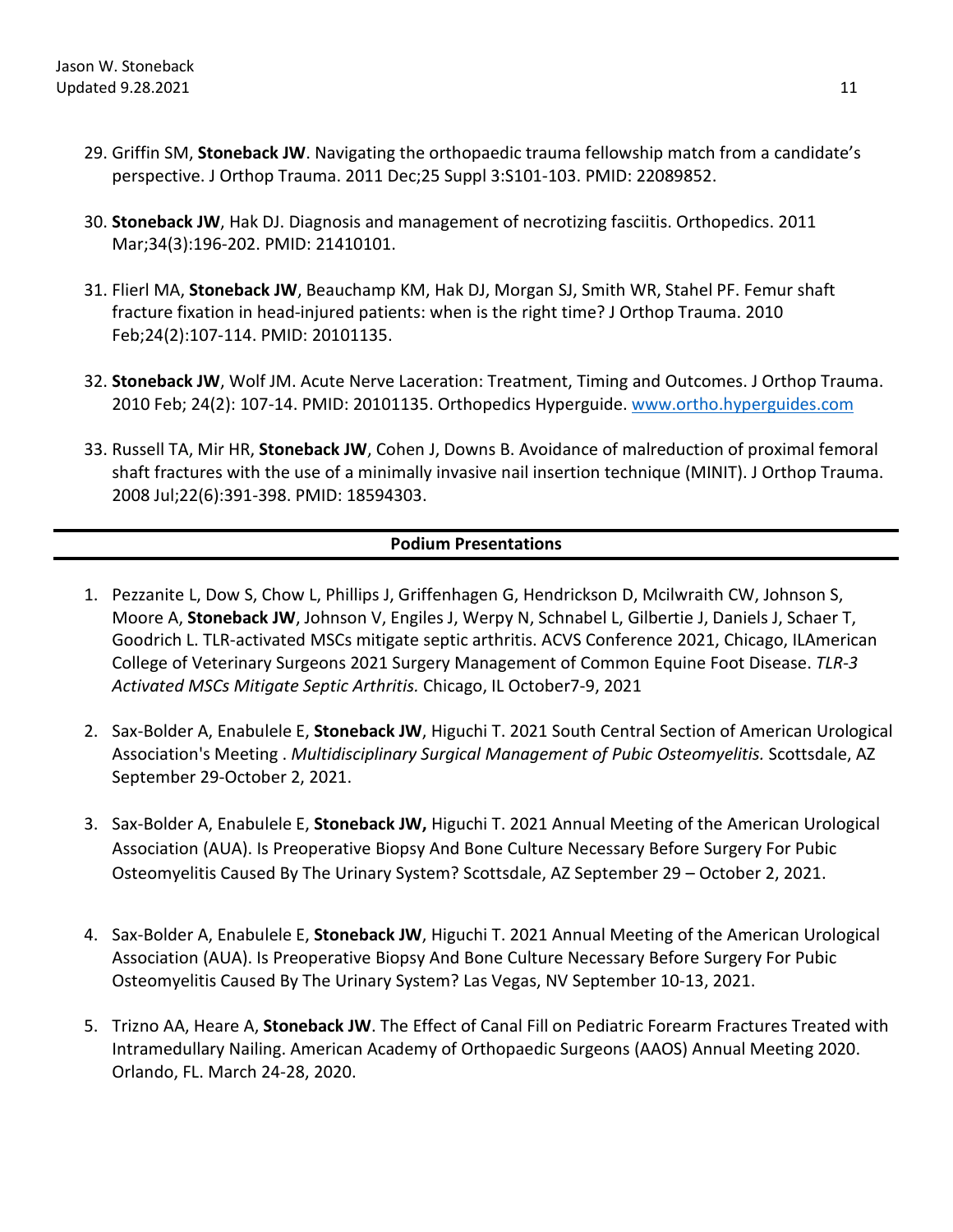- 6. **Stoneback JW,** Reisenauer C, Joyce C, Calkins RT, Gralla J, Trizno AA. Secondary Surgeries Following Major Lower Extremity Amputation in the Pediatric Population. Poster presented at Western Orthopedic Association Rapid Fire Session. Monterey, California. August 2, 2019.
- 7. **Stoneback JW,** Reisenauer C, Joyce C, Calkins RT, Gralla J, Trizno AA. Secondary Surgeries Following Major Lower Extremity Amputation in the Pediatric Population. Poster presented at Western Pediatric Trauma Conference. Telluride, CO July 17-19, 2019.
- 8. Moore A, Adam D, Reisenauer CR, **Stoneback JW**. Orthopedic Weekend Discharge Advanced Practice Provider Coverage. Podium presentation at 2019 University of Colorado Orthopedic Resident and Fellow Research Day. Aurora, CO 20 June 2019.
- 9. Ramalingam W, Carry P, Brazell C, Calkins R, Linza-Moscati S, **Stoneback JW**, Miller N. Treatment Outcomes of Displayed Adolescent Distal Third Tibia Fractures: Can We Do Better? Poster presented at: 2019 POSNA Annual Meeting: Subspecialty Day Sessions. Charlotte, North Carolina, May 17<sup>th</sup>, 2019.
- 10. **Stoneback JW,** Reisenauer C, Joyce C, Calkins RT, Gralla J, Trizno AA. Secondary Surgeries Following Major Lower Extremity Amputation in the Pediatric Population. Poster presented at: 2019 POSNA Annual Meeting: Subspecialty Day Sessions. Charlotte, North Carolina, May 17<sup>th</sup>, 2019.
- 11. McCabe LT, **Stoneback, JW**, Yi JA, Hiatt WR, Jesse MK, Wohlauer MV; Plantar Flexion-Induced Entrapment of the Dorsalis Pedis Artery in a Teenaged Cross-Country Runner. Vascular & Endovascular Surgery Society, Steamboat, CO. September 4, 2019.
- 12. **Stoneback JW,** Rothman MS, Trizno AA, Jones CD, Cumbler E, McDevitt K, Wallace MA. Fewer Fatal Fractures: Impact of Comprehensive Geriatric Hip Fracture Program On 1-Year Mortality. Western Orthopaedic Association 82<sup>nd</sup> Annual Meeting. Snowmass, CO. August 1-4, 2018.
- 13. Koehler R, Mignemi M, Shore BJ, Baldwin KD, Rosenfeld SB, Upasani VV, Spence DD, Li GY, Denning JR, Goldstein RY, Miller ML, Murphy JS, Brighton BK, Copley LA, Janicki JA, Beebe AC, Laine JC, **Stoneback JW**, Ruiz JR, Amaro E, Schoenecker JG, (CORTICES). The Epidemiology and Regional Burden of Musculoskeletal Infection in Pediatric Orthopaedics, American Academy of Surgeons Annual Meeting, New Orleans, LA. March 8, 2018.
- 14. Wilson J, Ginde A, Cumbler E, Anderson M, Browne V, Jacknin G, Bookman K, **Stoneback JW,** Lewiss RE. Implementation of an Ultrasound-guided Fascia Iliaca Block Training for Emergency Medicine Physicians: Lessons in Change Management. 5<sup>th</sup> World Congress Ultrasound in Medical Education, Montreal, Canada, October 13, 2017.
- 15. Koehler R, Baldwin KD, Copley LA, Spence D, Janicki J, Laine J, Li Y, Miller M, Shore B, **Stoneback JW**, Upasani S, Brighton B, Mignemi M, Beebe A, Denning JR, Goldstein RY, Murphy J, Rosenfeld S, Ruiz R, Schoenecker J. The Epidemiology and Regional Burden of Musculoskeletal Infection In Pediatric Orthopaedics. American Academy of Pediatrics (APP) Section of Orthopaedics (SOOr), Chicago, IL.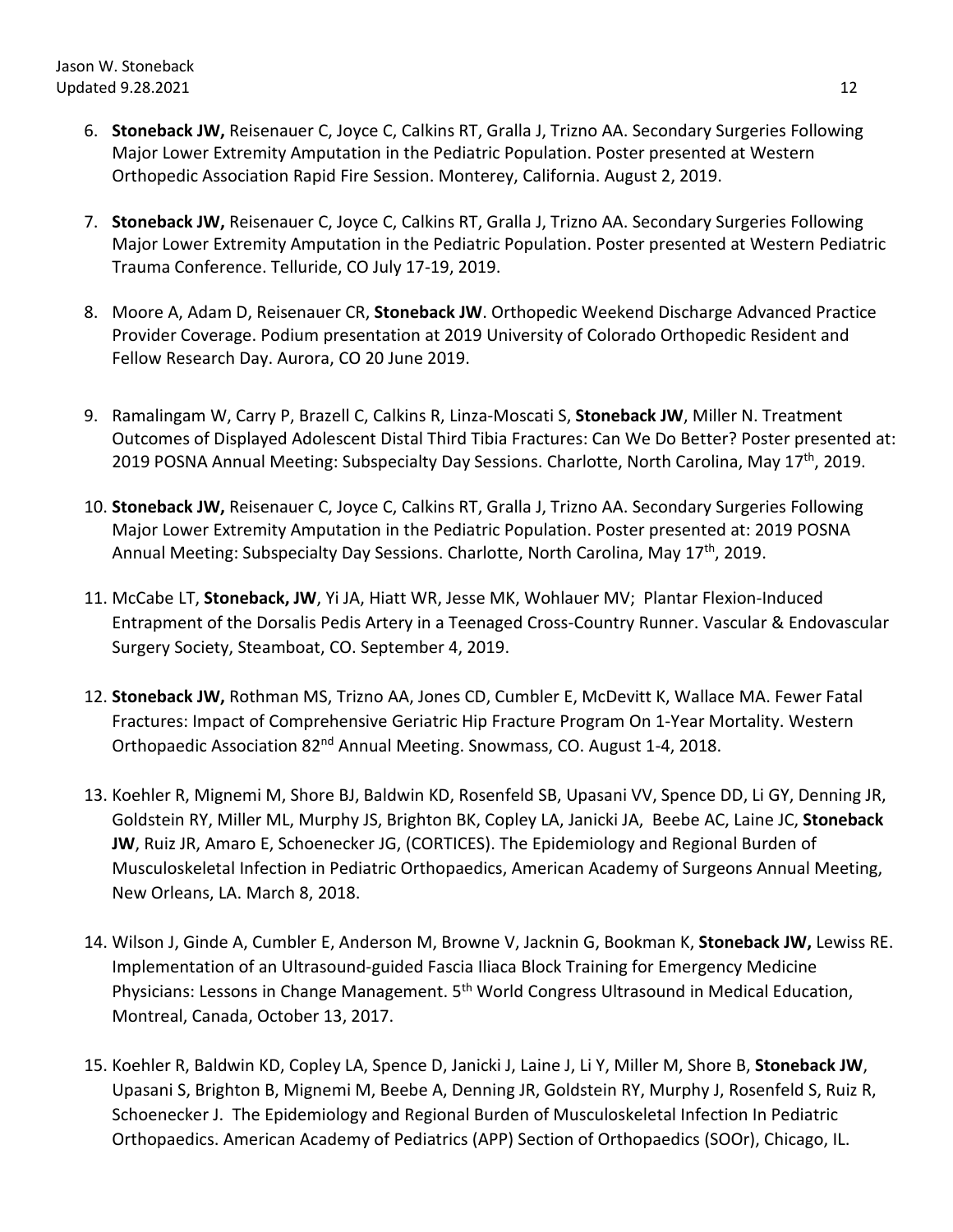September 16-19, 2017.

- 16. Leyendecker M, Soucie C, Carry P, **Stoneback JW.** Broken bone? Here's your ticket to ride; organizing high volume fracture care at a level 1 pediatric trauma center. Western Pediatric Trauma Conference. Santa Barbara, CA. July 12, 2017.
- **17.** Heare A, Goral D, Belton M, Beebe C, **Stoneback JW**. Intramedullary Implant Choice and Cost in the Treatment of Pediatric Diaphyseal Forearm Fractures. 31st Annual Student Research Forum, University of Colorado Anschutz Medical Campus. Aurora, CO. December 13, 2016.
- **18.** Heare A, Goral D, Belton M, Beebe C, **Stoneback JW.** Intramedullary Implant Choice and Cost in the Treatment of Pediatric Diaphyseal Forearm Fractures, The Clinical Orthopaedic Society 104th Annual Meeting, New Orleans, LA. September 29 – October 1, 2016.
- **19.** Heare A, Goral D, Belton M, Beebe C, **Stoneback JW.** Intramedullary Implant Choice and Cost in the Treatment of Pediatric Diaphyseal Forearm Fractures, 2016 Western Pediatric Trauma Conference, Aspen/Snowmass, CO. July 20, 2016. **3rd Place Podium Presentation.**
- 20. Anderson M, Bennett H, Cumbler E, McDevitt K, Robinson Z, **Stoneback JW.** Geriatric Hip Fracture Care: Fixing a Fragmented System, Quality and Patient Safety Symposium, 28th Annual Rocky Mountain Interprofessional Research & Evidence-Based Practice Symposium, Denver, CO. April 15, 2016.
- 21. Garg S, Erickson E, Hemphill N, Bowman, M, Wathen J, Siparsky D, Quackenbush D, Pickard D, **Stoneback JW**, Georgopoulos G. Femoral Shaft Fracture Clinical Care Guideline. QI & Etai's Quality Improvement Symposium, Children's Hospital Colorado, Aurora, CO. June 22, 2015.
- 22. Gitomer BY, Pereira RC, Malaczewski MR, Wolf MS, Salusky IB, **Stoneback JW**, Chonchol M. Identification of a Bone Defect in ADPKD. American Society of Nephrology Kidney Week. Philadelphia, PA. November 11-13, 2014.
- 23. **Stoneback JW**, Davies K, Carry P, Zhaoxing P, Sink EL, Miller NH. Clinical and Radiographic Outcomes After Submuscular Plating (SMP) of Pediatric Femoral Shaft Fractures. Pediatric Orthopedic Society of North America, 2014 Annual Meeting. Hollywood, CA. April 30 – May 3, 2014.
- 24. **Stoneback, JW**, Morgan SJ, Smith WR. Is Immediate Weight Bearing Safe for Periprosthetic Distal Femur Fractures Treated with Locked Plating? Orthopedic Trauma Association, 2013 Annual Meeting. Phoenix, AZ. Oct 11, 2013. – *OTA Highlight Paper Award.*
- 25. **Stoneback, JW**, Murray TN, Flynn K, Sink EL. Submuscular Plating vs. Titanium Elastic Nails in the Treatment of Unstable Pediatric Femur Fractures: Two Year Follow Up. The Children's Hospital-Denver Annual Orthopedic Day 2010, Aurora, CO.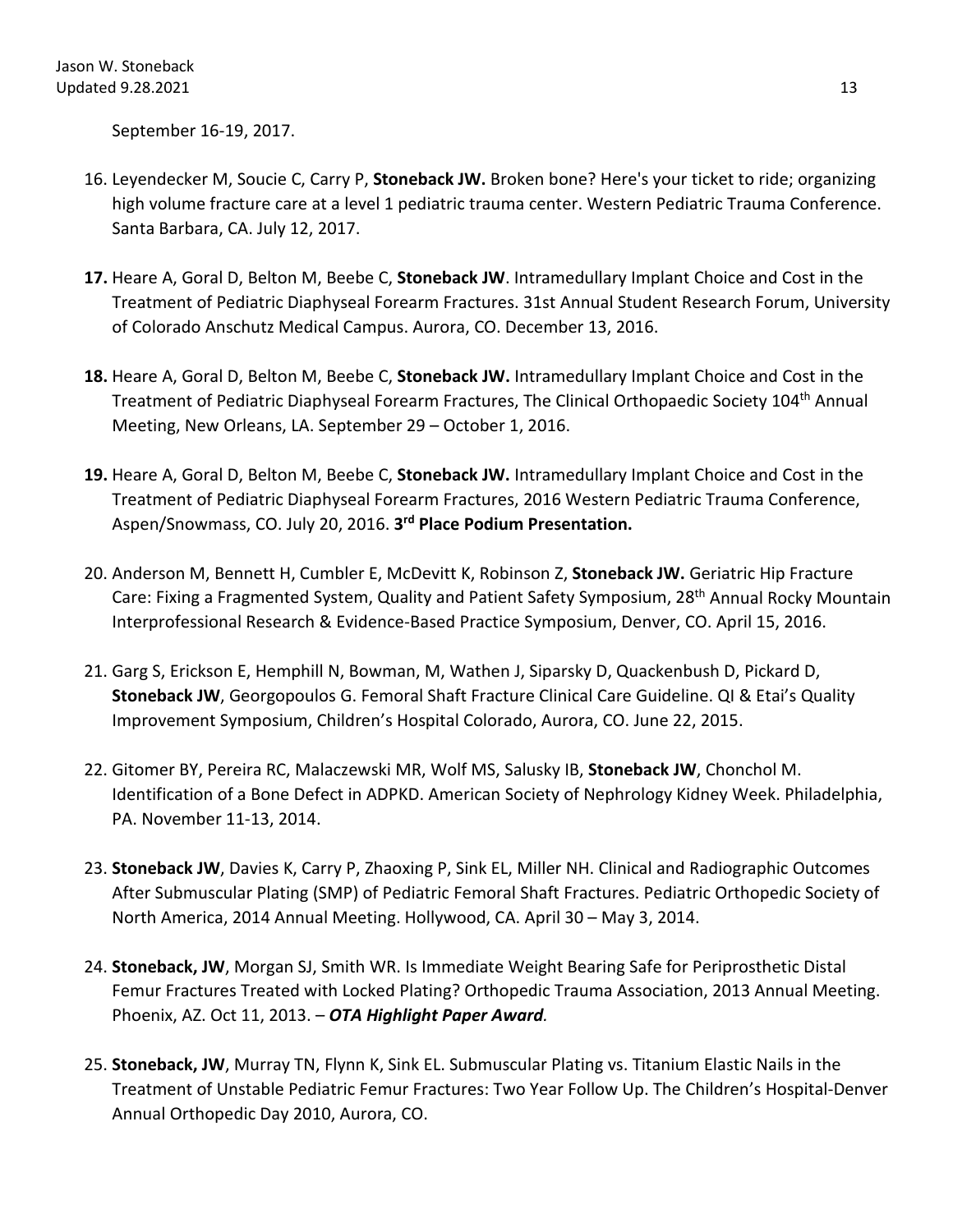26. **Stoneback JW**, Nowak TS. Markers of Neurodegeneration in a Model of Very Delayed Postischemic Injury. NIH Medical Student Research Fellowship Symposium 2003 Memphis, TN.

## **Invited Lectures/Course Faculty**

- 1. International Society Prosthetics Orthotics 18th World Congress Virtual Edition, " Starting and Managing an Osseointegration Surgical and Rehabilitation program for Lower Limb Amputees. How I do it." Virtual November 1-4, 2021.
- 2. Amputee Coalition's 2021 Virtual National Conference, "3D-Motion Capture is Changing Amputee Assessment," September 29-October 2, 2021.
- 3. Inaugural North American Osseointegration Symposium, "University of Colorado Osseointegration Program,". San Diego, California. September 1, 2021.
- 4. AAOS/OTA Daily Dilemmas in Trauma (Virtual Course), Course Faculty. May 22, 2021.
- 5. POSNA 2021 Annual Meeting, "Pelvis Fractures: Which Really Need Fixation?" Dallas, Texas May 14, 2021.
- 6. University of Colorado Virtual Symposium, "Osseointegration in Amputees Historical Origins, Patient Evaluation, Surgical Intervention and Rehabilitation." April 20, 2021.
- 7. Keylnco, " Osseointegration Innovation in the Care of Amputee's" January 22,2021
- 8. University of New Mexico School of Medicine, Fracture Conference. November 20, 2020 Visiting Zoom Professor.
- 9. Orthopaedic Trauma Association Annual Meeting 2020 NuVasive Specialized Orthopedics (Virtual Course Faculty), "Managing Segmental Bone Defects with Precise Bone Transport Nail." October 15,2020.
- 10. Orthopaedic Trauma Association Annual Meeting 2020 NuVasive Specialize Orthopedics (Virtual Course Faculty), "Managing Segmental Bone Defects with Precise Bone Transport Nail." October 21 ,2020.
- 11. University of Colorado: Foot & Ankle Multidisciplinary Meeting (Webinar), "Osseointegration-Innovation in Amputee Care." Aurora, CO, April 6, 2020.
- 12. UCHealth Emergency Medical Services Symposium (Webinar), "Limb Restoration/Osseointegration Innovation in the Management of Traumatic Amputation," Aurora, CO, March 12, 2020.
- 13. Platte Valley Hospital, "Extremity Limb Salvage and Reconstruction a multidisciplinary approach to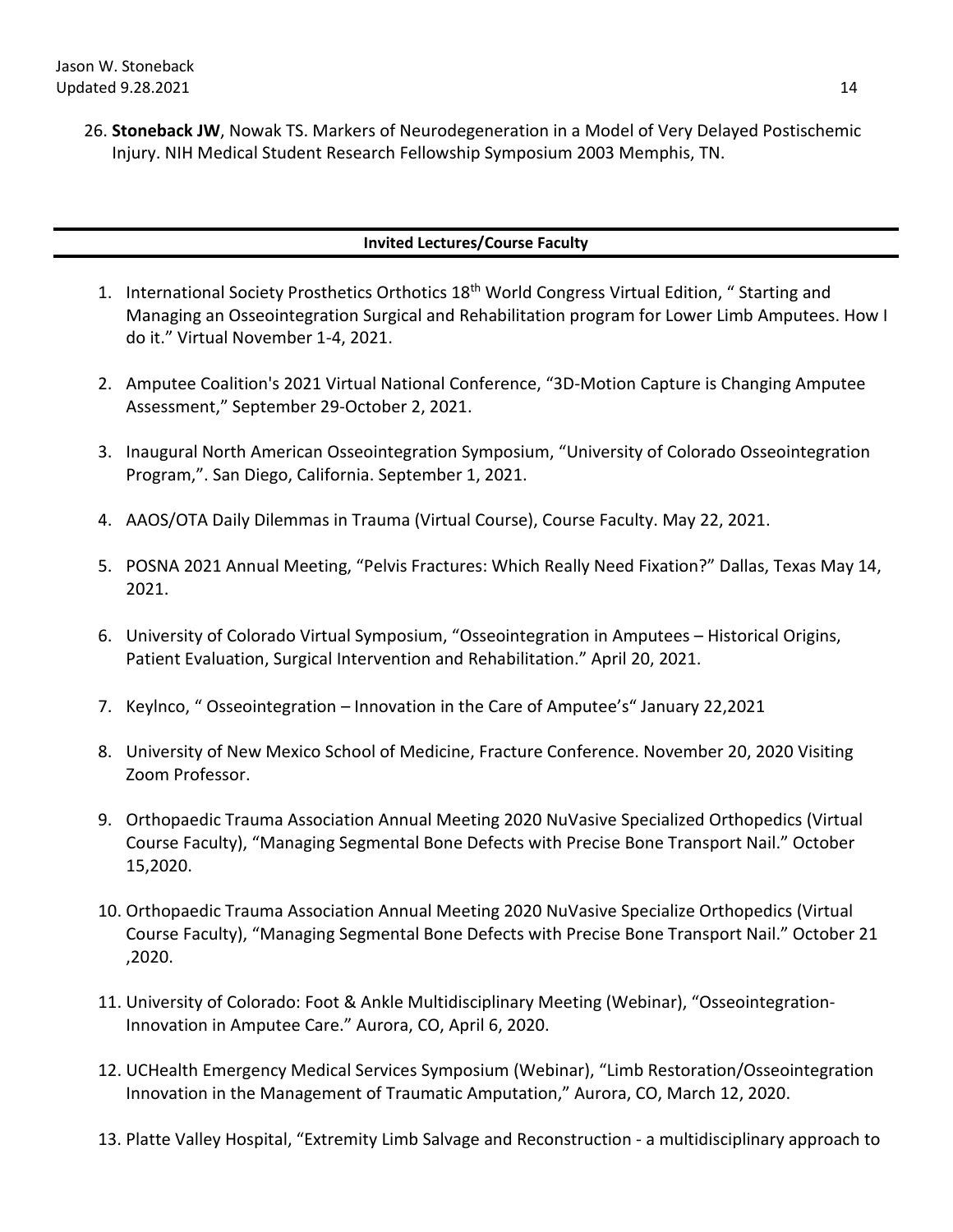optimizing form and function," Brighton, CO, February 13, 2020.

- 14. University of Colorado Department of Orthopedics Resident Core Curriculum, "Biology of Bone Repair/ AO Principles of Fracture Fixation." Aurora, CO, February 12, 2020.
- 15. University of Colorado Department of Orthopedics Resident Core Curriculum, "Nonunion and Malunion Principles." Aurora, CO, February 12, 2020.
- 16. Essentials of Taylor Spatial Frame Course, "When and How to Include the Foot." Tempe, AZ, January 24, 2020.
- 17. Essentials of Taylor Spatial Frame Course, "Biomechanics of Stable Frames & Orthogonal Ring Mount." Tempe, AZ, January 24, 2020.
- 18. Essentials of Taylor Spatial Frame Course, "Mounting Parameters." Tempe, AZ, January 24, 2020.
- 19. UCHealth Burn QI Committee, "Osseointegration A New Frontier of Amuptee Care." Aurora, CO January, 16, 2020.
- 20. University of Colorado, PM&R Grand Rounds, "Osseointegration A New Frontier of Amputee Care." Aurora, CO, December 4, 2019.
- 21. University of Colorado, Transforming Health Care: A Lecture Series Presenting the Future of Medicine, "Osseointegration." Aurora, CO, November 4, 2019
- 22. University of Colorado, Clinical Leadership Council, "Weekend APP Discharge Presentation," Aurora, CO, October 25, 2019.
- 23. University of California, Irvine Grand Rounds, "Advanced Lower Extremity Reconstruction," Irvine, CA, August 5, 2019.- Visiting Professor
- 24. Western Orthopedic Association, "Critical-Size Bone Defect Tibia Nonunions: Evaluation and Management," Hyatt Regency Monterey, Monterey, CA, August 3, 2019.
- 25. Western Orthopedic Association, Rapid Fire Session 1A, "Trauma Fixation & Fracture Healing," Hyatt Regency Monterey, Monterey, CA, August 1, 2019.
- 26. University of Colorado Department of Orthopedics Medical Student Lecture Series, Introduction to Orthopedics ORTH 6620 Lunch and Learn, "Extremity Complex Reconstruction," Aurora, Colorado, March 20, 2019.
- 27. Anchorage Orthopedic Society William J Mills III All Alaska Orthopedic Conference, "When will this tibia fracture heal? No callus, what do I do now?" Girdwood, Alaska, March 3, 2019.
- 28. Anchorage Orthopedic Society William J Mills III All Alaska Orthopedic Conference, "Pediatric Knee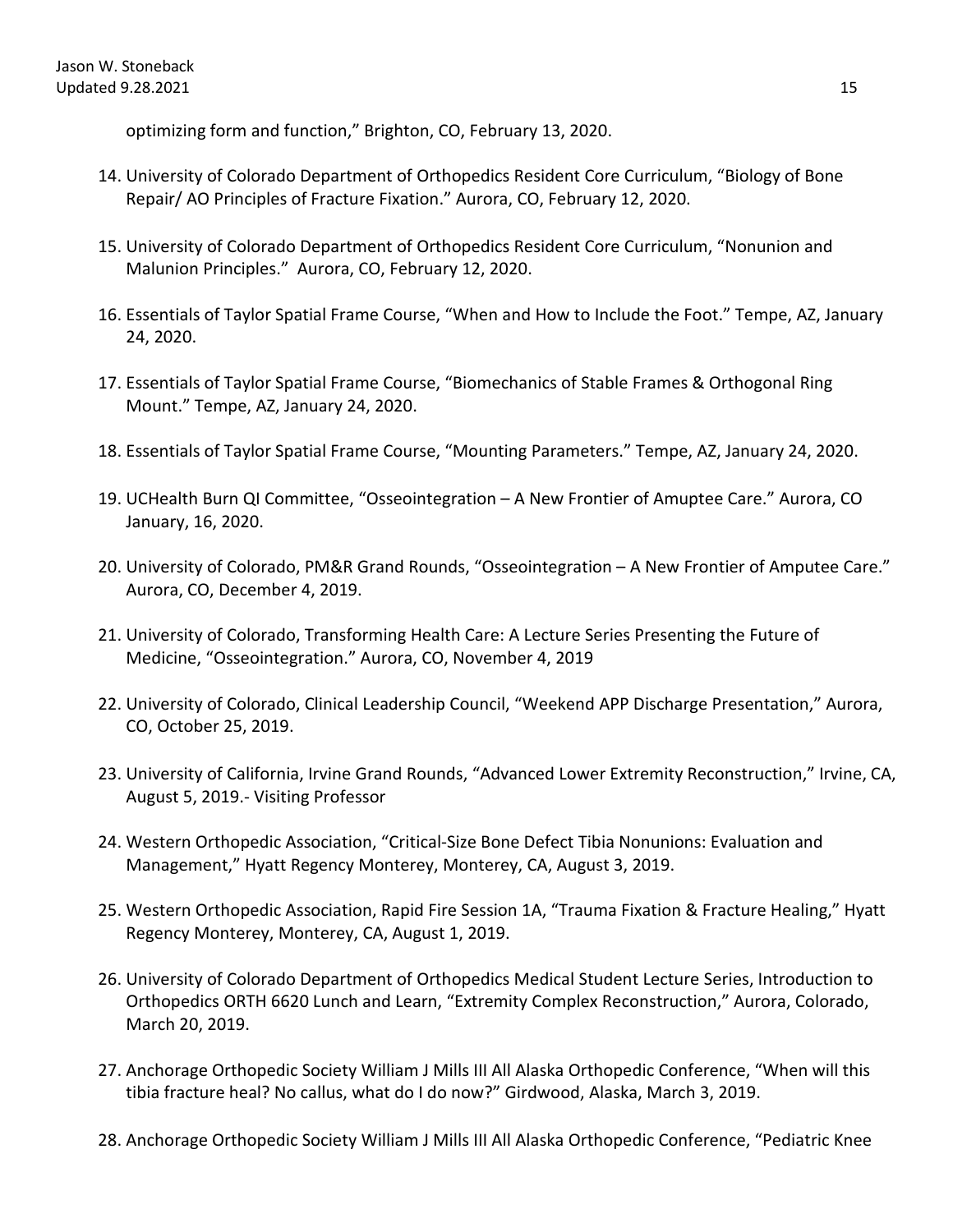Dislocations and Fractures about the Knee," Girdwood, Alaska, March 3, 2019.

- 29. Anchorage Orthopedic Society William J Mills III All Alaska Orthopedic Conference, "Pediatric Farm and Ranch Injuries," Girdwood, Alaska, March 2, 2019.
- 30. Anchorage Orthopedic Society William J Mills III All Alaska Orthopedic Conference, "Orthopedic Injuries on the Professional Rodeo Circuit." Girdwood, Alaska, March 2, 2019.
- 31. Anchorage Orthopedic Society William J Mills III All Alaska Orthopedic Conference, "Skeletal Maturity Implications for Fixations of Long Bone Fractures," Girdwood, Alaska, March 1, 2019.
- 32. UCHealth University of Colorado Hospital Board, "Points of Pride Presentation: University of Colorado Limb Restoration Program," Aurora, Colorado January 15, 2019.
- 33. Advanced Trauma Interactions: Challenging Cases Symposium, San Francisco, CA November 2-3, 2018.
- 34. Lamplighters Annual Meeting, "Rodeo Extreme Sports Injuries," Washington DC October 12, 2018.
- 35. Zoobiquity Colorado, "Limb Preservation: Hope for the toughest salvage cases," Aurora, Colorado, October 6, 2018
- 36. 21<sup>st</sup> Annual North Dakota Statewide Trauma Conference, "Limb Restoration," Fargo, North Dakota, October 4, 2018
- 37. Rocky Mountain Orthopedic Trauma Symposium, "When will this tibia fracture heal? No callus, what to do now?" Vail, Colorado September 22, 2018
- 38. Rocky Mountain Orthopedic Trauma Symposium, "High Energy Tibial Plateau Fracture." Vail, Colorado, September 22, 2018
- 39. University of Colorado Division of Infectious Diseases Grand Rounds, "Antibiotics and Metal: Orthopedic Traumatologists View of Osteomyelitis and Post-Traumatic Orthopedic Infections," Aurora, Colorado, September 19, 2018.
- 40. UCHealth Trauma Symposium, "Ortho trauma, splinting, temporary stabilization and case review track", Aurora, Colorado, August 24, 2018
- 41. Colorado Clinical & Translational Sciences Institute (CCTSI) Research Studio Program Expert Panelist/Collaboration with Animal Research, Aurora, Colorado, June 15, 2018.
- 42. Third International Extreme Sports Medicine Congress, "Pediatric and Adolescent Injury in Rodeo," Boulder, Colorado, June 1-2, 2018.
- 43. Third International Extreme Sports Medicine Congress, "Guidelines for Treatment of Open Fractures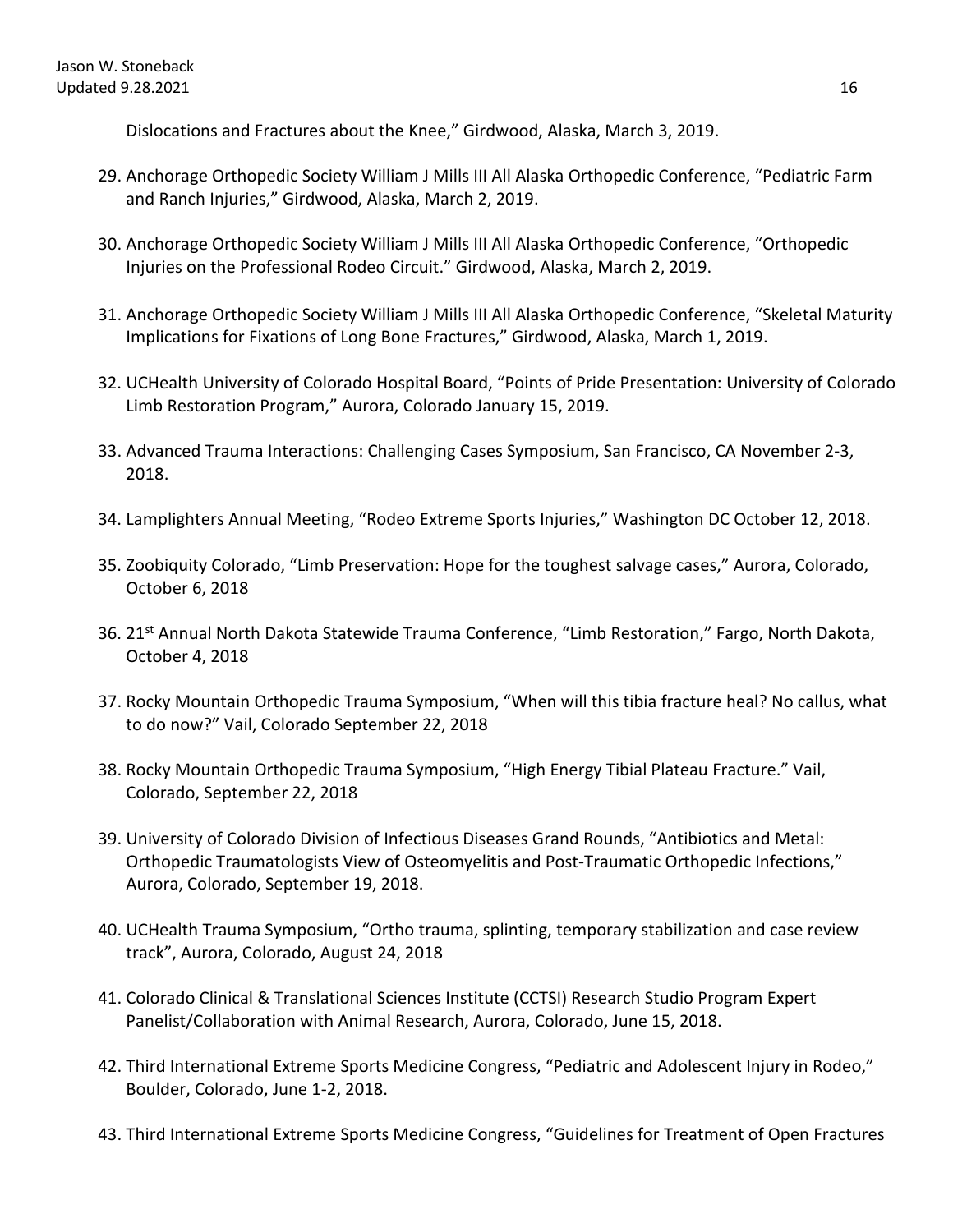in the Field and in Level 1 Trauma Center," Boulder, Colorado, June 1-2, 2018.

- 44. Third International Extreme Sports Medicine Congress, "Rodeo Injuries You thought BASE jumping was crazy?" Boulder, Colorado, June 1-2, 2018.
- 45. Medical Center of the Rockies Grand Rounds, "University of Colorado Hospital Multidisciplinary Approach to Optimizing Form and Function," Loveland, Colorado, May 30, 2018.
- 46. University of Colorado Health, Annual Rehabilitation Symposium, "Limb restoration program –a multidisciplinary approach to limb preservation and restoration and physical therapy implications," Aurora, Colorado, April 26, 2018.
- 47. Young Presidents Organization Dinner Table Host, "Unconventional Thinkers: Medical Scientist Soiree" Anschutz Medical Campus, Aurora, Colorado, April 26, 2018.
- 48. Aspen Rotary Club, "University of Colorado Hospital Multidisciplinary Approach to Optimizing Form and Function," Aspen, Colorado, March 22, 2018.
- 49. Valley View Hospital Outreach Lecture, "University of Colorado Hospital Multidisciplinary Approach to Optimizing Form and Function," Glenwood Springs, Colorado, March 22, 2018.
- 50. Aspen Business Luncheon, "University of Colorado Hospital Multidisciplinary Approach to Optimizing Form and Function," Aspen, Colorado, March 21, 2018.
- 51. 5th Annual University of Colorado Hospital EMS Conference, "Orthopedic Trauma: Splinting, temporary stabilization and case reviews," Aurora, Colorado, March 15, 2018.
- 52. Rocky Mountain Hand Surgery Society Educational Meeting, "Complex Upper Extremity Trauma," Denver, Colorado, March 14, 2018.
- 53. Metro Denver Out Patient Physical Therapy Group, "Limb Lengthening and Complex Reconstruction for Physical Therapy," Aurora, Colorado, January 18, 2018.
- 54. Children's Hospital Colorado, "Children's Hospital Colorado 2018 Rodeo Experience," Chairman, January 12, 2018.
- 55. Justin Sports Medicine 2017 Rodeo Conference: Management of the Injured Rodeo Athlete, "Case Report: Stirrup Injury in an Adolescent Female Rodeo Athlete," Las Vegas, Nevada, December 11-12, 2017.
- 56. UCHealth Trauma, Critical Care and EMS Symposium, "Limb Salvage or Restoration?" Colorado Spring, Colorado, August 18, 2017.
- 57. Western Pediatric Trauma Conference, "Skeletal Maturity Implications for the Fixation of Long Bone Fractures," Santa Barbara, California, July 13, 2017.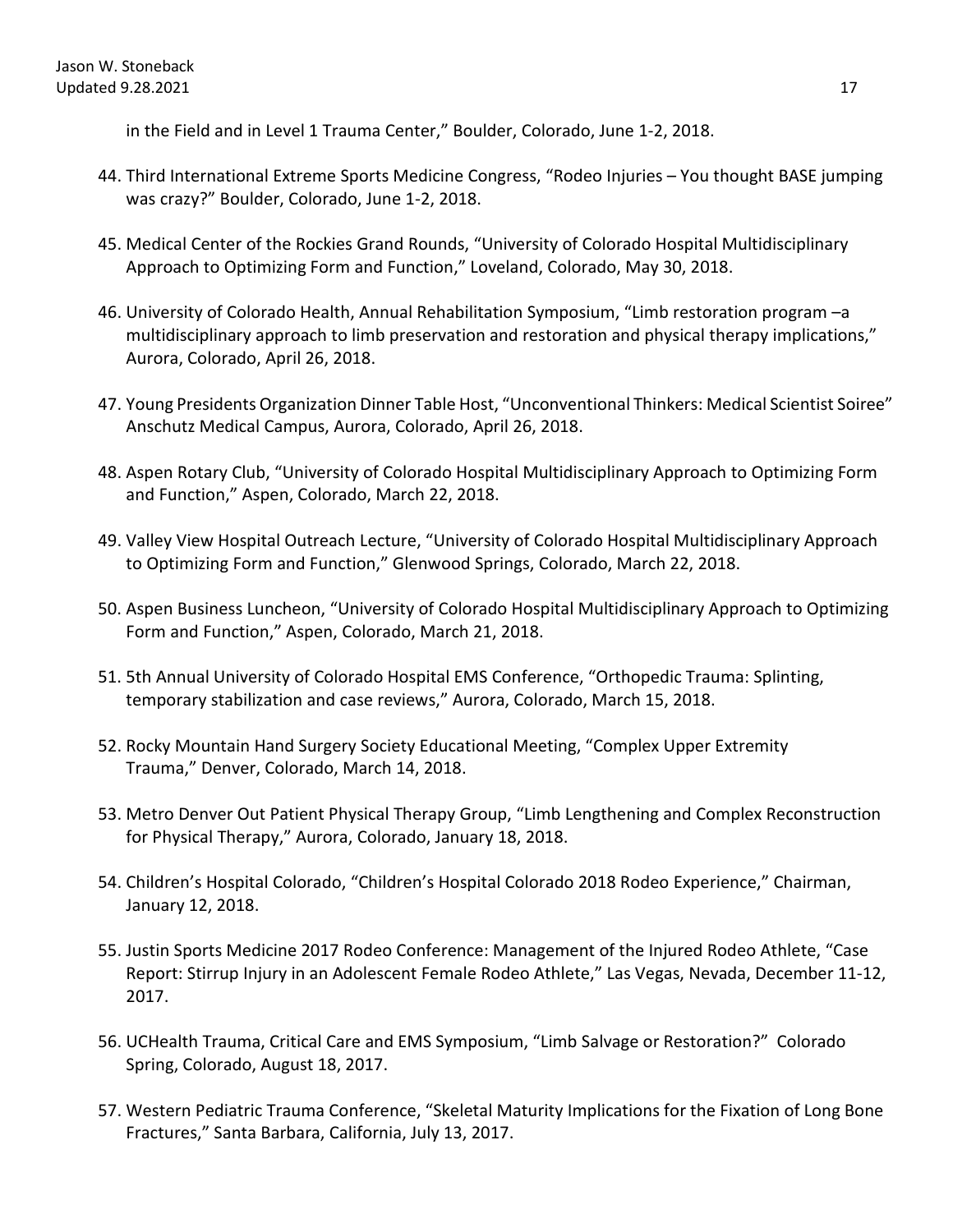- 58. Children's Orthopedic Day, "Building a Pediatric Trauma Service," Aurora, Colorado, April 21, 2017.
- 59. Cheyenne Medical Center Grand Rounds, "Limb Salvage or Restoration? A multidisciplinary approach to optimizing form and function," Cheyenne, Wyoming, March 9, 2017.
- 60. University of Colorado, Operation Trustees Reception, "Limb Restoration," (Keynote Speaker), Aurora, Colorado, February 9, 2017.
- 61. Children's Hospital Colorado Center for Clinical Operational Excellence, "Orthopedic Trauma Operational Metrics," Aurora, Colorado, February 1, 2017.
- 62. Children's Hospital Colorado, "3rd Annual Children's Hospital Colorado Rodeo Experience," Chairman, January 13, 2017.
- 63. Caring for the Injured Rodeo Athlete, "Nonunion of the Distal Humerus in a Junior Rodeo Athlete," Las Vegas, Nevada, December 5-6, 2016.
- 64. Caring for the Injured Rodeo Athlete, "Cervical Spine and Brachial Plexus Injuries Moderator," Las Vegas, Nevada, December 5-6, 2016.
- 65. Wyoming Medical Center Grand Rounds, "Limb Salvage or Restoration? A multidisciplinary approach to optimizing form and function," Casper, Wyoming, November 29, 2016.
- 66. Colorado Pediatric Trauma Conference, "Pediatric Knee Dislocations and Fractures about the Knee," Aurora, Colorado, November 16, 2016.
- 67. University of Colorado Orthopedic Resident Core Curriculum Lecture, "Pediatric Knee Dislocations and Physeal Fractures About the Knee," Aurora, Colorado, November 16, 2016.
- 68. Rocky Mountain Orthopaedic Conference, "Complex Reconstruction Case Presentation," Denver, Colorado, October 13, 2016.
- 69. Children's Hospital Colorado Emergency and Trauma Outreach Symposium, "Extreme Sports Injuries," Glenwood Springs, Colorado, September 9, 2016.
- 70. Children's Hospital Colorado Emergency and Trauma Outreach Symposium, "Compartment Syndrome," Glenwood Springs, Colorado, September 9, 2016.
- 71. 2016 Western Pediatric Trauma Conference, "Point Counter-Point: Pelvis Fractures," Aspen/Snowmass, Colorado, July 20-22, 2016.
- 72. 2016 Western Pediatric Trauma Conference, Late Morning Session Moderator, Aspen/Snowmass, Colorado, July 20-22, 2016.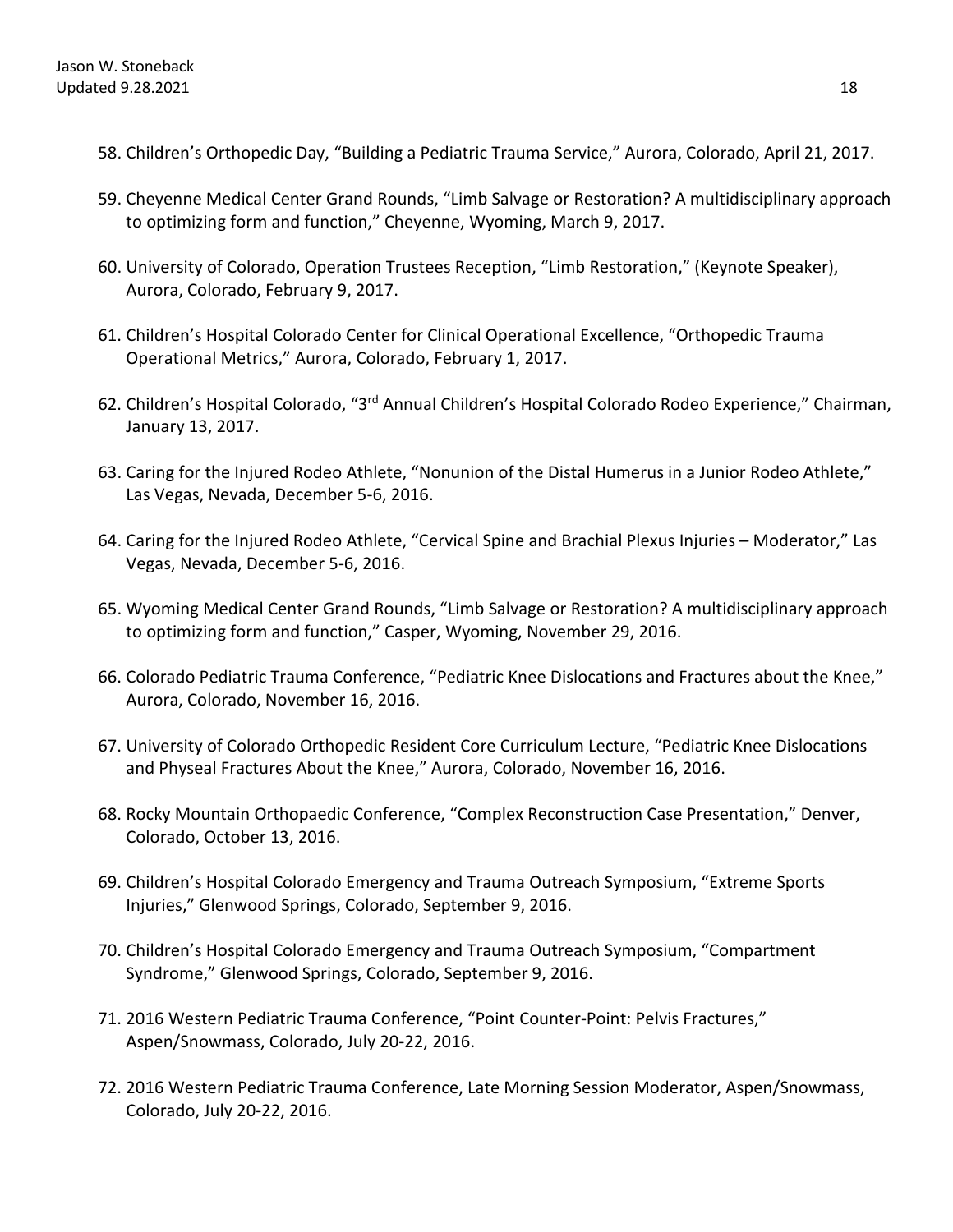- 73. 2016 Western Pediatric Trauma Conference, "Extremity Compartment Syndrome," Aspen/Snowmass, Colorado, July 20-22, 2016.
- 74. University of Colorado Hospital Outreach, "Geriatric Hip Fracture Program Impact on Trauma Center," Vail, Colorado, July 13, 2016.
- 75. University of Colorado Orthopedic Resident Core Curriculum Lecture, "Pediatric Ankle Fractures," Aurora, Colorado, June 29, 2016.
- 76. 2<sup>nd</sup> Annual International Extreme Sports Medicine Congress, "Rodeo Injuries You Thought BASE Jumping is Crazy," Boulder, Colorado, June 11, 2016.
- 77. 2<sup>nd</sup> Annual International Extreme Sports Medicine Congress, "Tibial Plateau Fractures Bad Landing Phenomenon…" Boulder, Colorado, June 11, 2016.
- 78. 8th Annual Western Colorado Trauma Conference, "Pediatric Farm and Ranch Injuries," Delta, Colorado, May 6, 2016.
- 79. Rocky Mountain Orthopaedic Conference, "Limb Restoration Case Presentation," Denver, Colorado, March 10, 2016.
- 80. Children's Hospital Colorado Periop Class, "Skeletal Maturity Implications for Fixation of Long Bone Fractures," Aurora, Colorado, February 29, 2016.
- 81. University of Colorado Medical Student Lecture Series, "Principles of Fracture Care," Aurora, Colorado, February 17, 2016.
- 82. UC Hospital Trauma Nurse Program Meeting, "Limb Restoration," Aurora, Colorado, February 1, 2017.
- 83. Children's Hospital Colorado, "2<sup>nd</sup> Annual Children's Hospital Colorado Rodeo Experience," Chairman, January 19, 2016.
- 84. Caring for the Injured Rodeo Athlete, "Traumatic Ear Lacerations Evaluation and Management," Las Vegas, Nevada, December 7-8, 2015.
- 85. Journal of the American Academy of Orthopaedic Surgeons Webinar, "Pediatric Knee Dislocations and Physeal Fractures about the Knee" Mayer S, Albright JC, **Stoneback JW**, Karol LA. October 6, 2015.
- 86. University of Colorado Hospital Leadership Hardwiring Event, "UCH Geriatric Hip Fracture Program" Aurora, Colorado, September 29, 2015.
- 87. Children's Hospital Colorado Emergency and Trauma Outreach Symposium "Farm and Rodeo Injuries," Grand Junction, Colorado, September 10-11, 2015.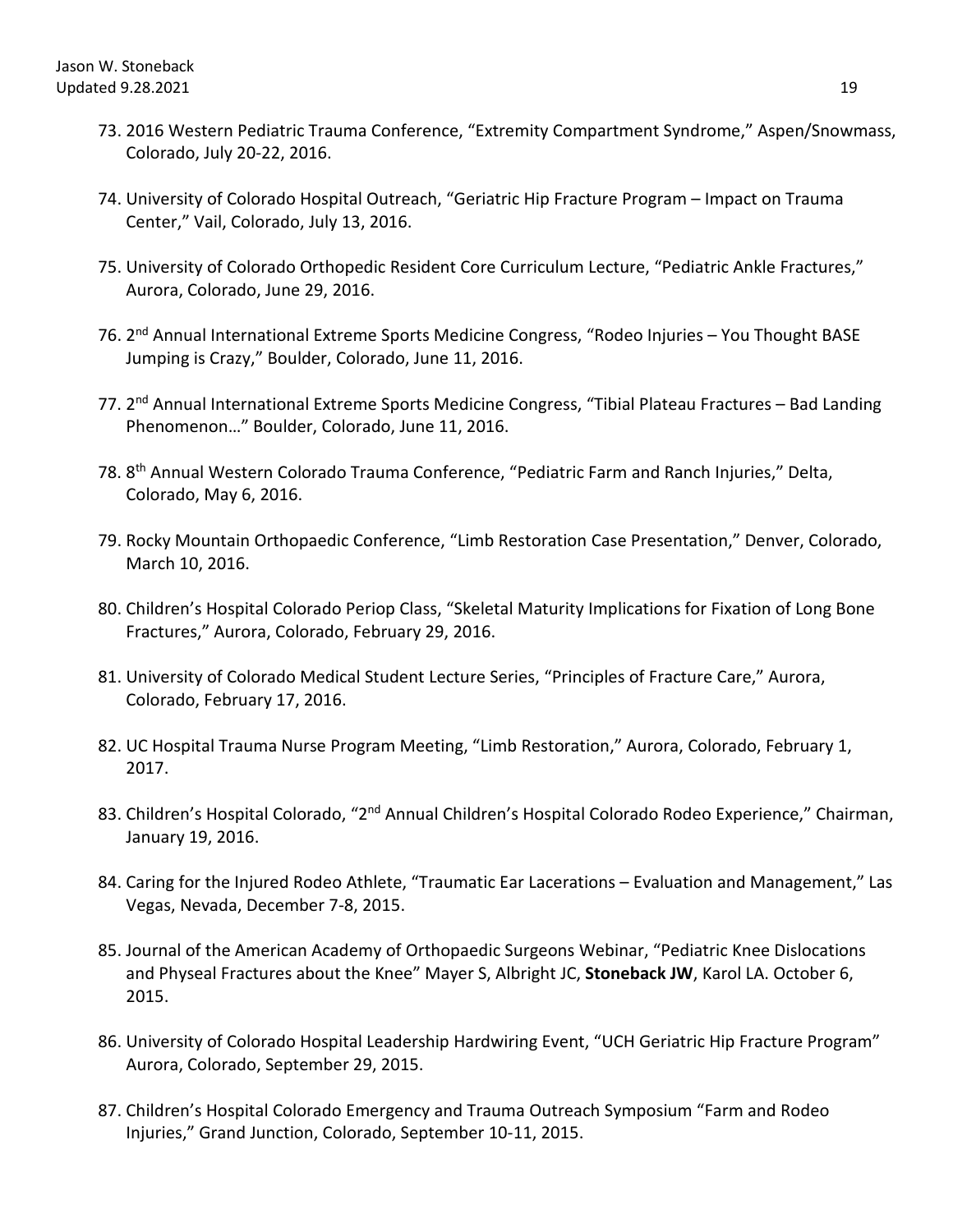- 88. Children's Hospital Colorado Emergency and Trauma Outreach Symposium "Extreme Sports ATV Injuries," Grand Junction, Colorado, September 10-11, 2015.
- 89. Rocky Mountain Trauma Symposium (Denver Health) "Pediatric Femoral Shaft Fractures: Which Treatment for Which Age Group?" Beaver Creek, Colorado, August 7-9, 2015.
- 90. Rocky Mountain Trauma Symposium (Denver Health) "Clavicle Fractures: Standard of Care in 2015" Beaver Creek, Colorado, August 7-9, 2015.
- 91. Rocky Mountain Trauma Symposium (Denver Health) "Femoral Shaft Fractures", Beaver Creek, Colorado, August 7-9, 2015.
- 92. 2015 Western Pediatric Trauma Conference, "Farm and Ranch Injuries"**,** Park City, Utah, July 15-17, 2015.
- 93. 2015 Western Pediatric Trauma Conference, "Extreme Sports"**,** Park City, Utah, July 15-17, 2015.
- 94. Children's Hospital Colorado, Trauma Critical Care Nursing Education, "Compartment Syndrome, Mangled Extremities and Pelvis Fractures," Aurora, Colorado, June 24, 2015.
- 95. Children's Hospital Colorado, Fracture Management Workshop for Operating Room Staff, "Skeletal Maturity Implications for Fixation of Long Bone Fractures," Aurora, Colorado, May 2, 2015.
- 96. Children's Hospital Colorado Emergency and Trauma Outreach Symposium "Farm, Rodeo and ATV Injuries," Jackson, Wyoming, April 29-30, 2015.
- 97. Children's Hospital Colorado Emergency and Trauma Outreach Symposium, "Extreme Sports Orthopedic Injuries," Jackson, Wyoming, April 29-30, 2015.
- 98. Chinese Visiting Professorship, Chinese Orthopedics Association Meeting, "Is Immediate Weight Bearing Safe for Periprosthetic Distal Femur Fractures Treated with Locking Plate?" Shijiazhuang, China, April 11, 2015.
- 99. University of Colorado Hospital 2<sup>nd</sup> Annual EMS Conference, "Compartment Syndrome," Aurora, Colorado, March 12, 2015.
- 100. Children's Hospital Colorado, "The Children's Hospital Colorado Rodeo Experience," Coordinator, January 20, 2015.
- 101. 2014 Colorado Pediatric Trauma Conference, "Extreme Sports Injuries," Aurora, Colorado, November 20, 2014.
- 102. University of Colorado Hospital, US Antarctic EMS Program, "Extremity Crush and Mangled Extremity Injuries," Aurora, Colorado, November 12, 2014.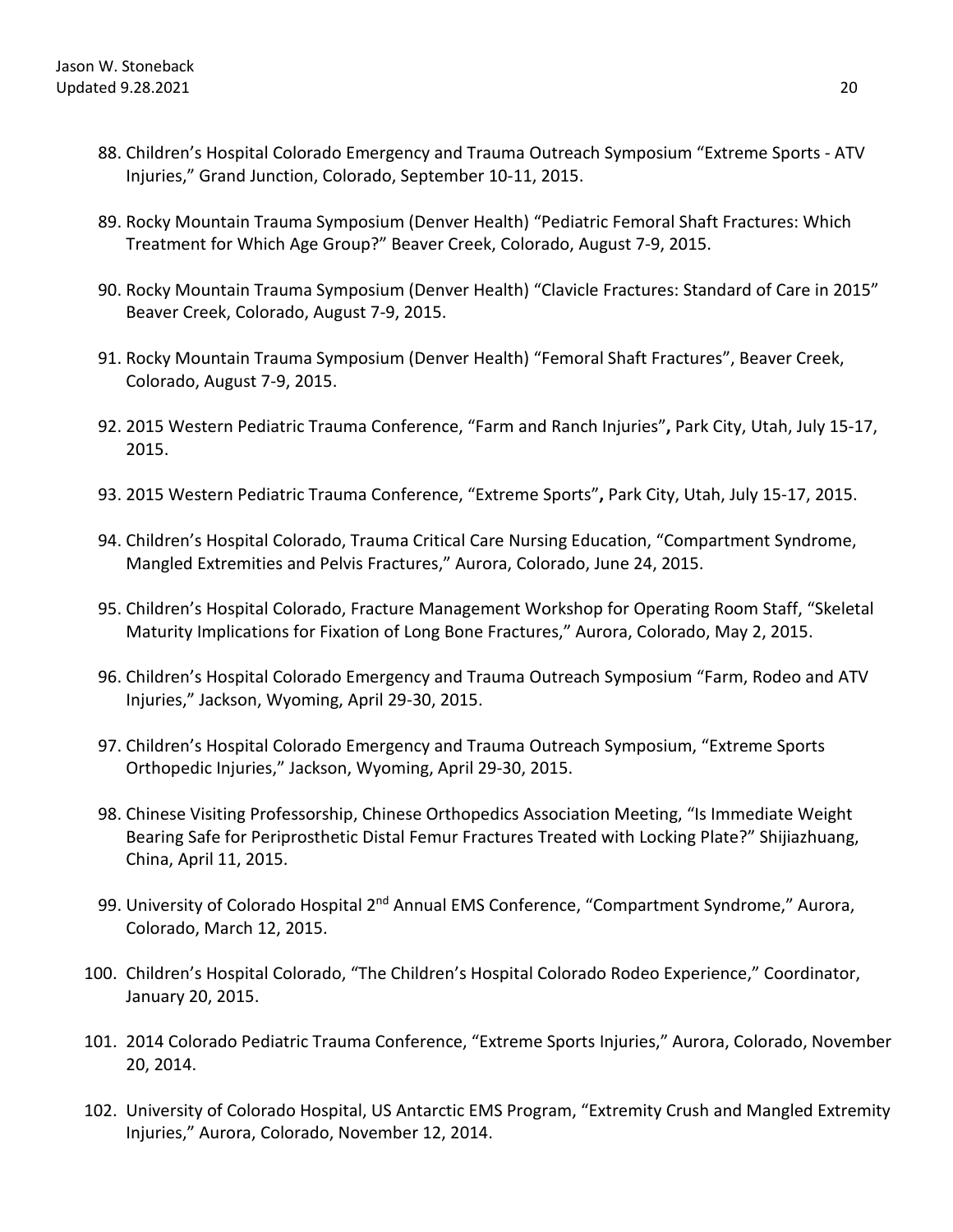- 103. 2014 Rocky Mountain Hospital Medicine Symposium Perioperative Medicine Summit, "Geriatric Hip Fractures: Orthopedic Pearls for the Hospitalist," Denver, Colorado, October 9, 2014.
- 104. Children's Hospital Colorado, Emergency Room Nursing Education, "Pediatric Pelvis Fractures," Aurora, Colorado, October 13, 2014.
- 105. Children's Hospital Colorado, Pediatric Intensive Care Unit Nursing Education, "Pediatric ICU Pelvis Fractures, Compartment Syndrome and Mangled Extremities," Aurora, Colorado, October 8, 2014.
- 106. 1<sup>st</sup> Annual Colorado EMS Wilderness Medicine Conference, "Rodeo Injuries," Aurora, Colorado, September 19, 2014.
- 107. 102<sup>nd</sup> Clinical Orthopedic Society Annual Meeting, "Age Dependent Management of Pediatric Femur Fracture," Colorado Springs, Colorado, September 11, 2014.
- 108. Children's Hospital Colorado Emergency and Trauma Outreach Symposium "Farm, Rodeo and ATV Injuries," Scottsbluff, Nebraska, September 3-4, 2014.
- 109. Children's Hospital Colorado Emergency and Trauma Outreach Symposium "Pediatric Femur Fractures," Scottsbluff, Nebraska, September 3-4, 2014.
- 110. 2014 University of Colorado Health and Denver Health Trauma Consortium Acute Care Surgery, Trauma and EMS Conference "Management of Complex Pelvic Fracture" Colorado Springs, Colorado August 23-24, 2014.
- 111. 2014 University of Colorado Health and Denver Health Trauma Consortium Acute Care Surgery, Trauma and EMS Conference "Extremity Injury Splinting and Reduction for EMS" Colorado Springs, Colorado August 23-24, 2014.
- 112. Children's Hospital Colorado Emergency Department/NOC CME Lecture, "Pelvic Fractures," Aurora, Colorado, June 30, 2014.
- 113. 2014 Children's Hospital Colorado Emergency and Trauma Outreach Symposium "Extreme Sports Injuries," Vail, Colorado, June 25-26, 2014.
- 114. Children's Hospital Colorado Emergency and Trauma Outreach Symposium "Pediatric Femur Fractures," Vail, Colorado, June 25-26, 2014.
- 115. 1<sup>st</sup> Annual International Extreme Sports Medicine Congress, "Tibial Plateau Fractures in Crash Landings," Boulder, Colorado, June 14, 2014.
- 116. 1st Annual International Extreme Sports Medicine Congress, "Rodeo Injuries," Boulder, Colorado, June 13, 2014.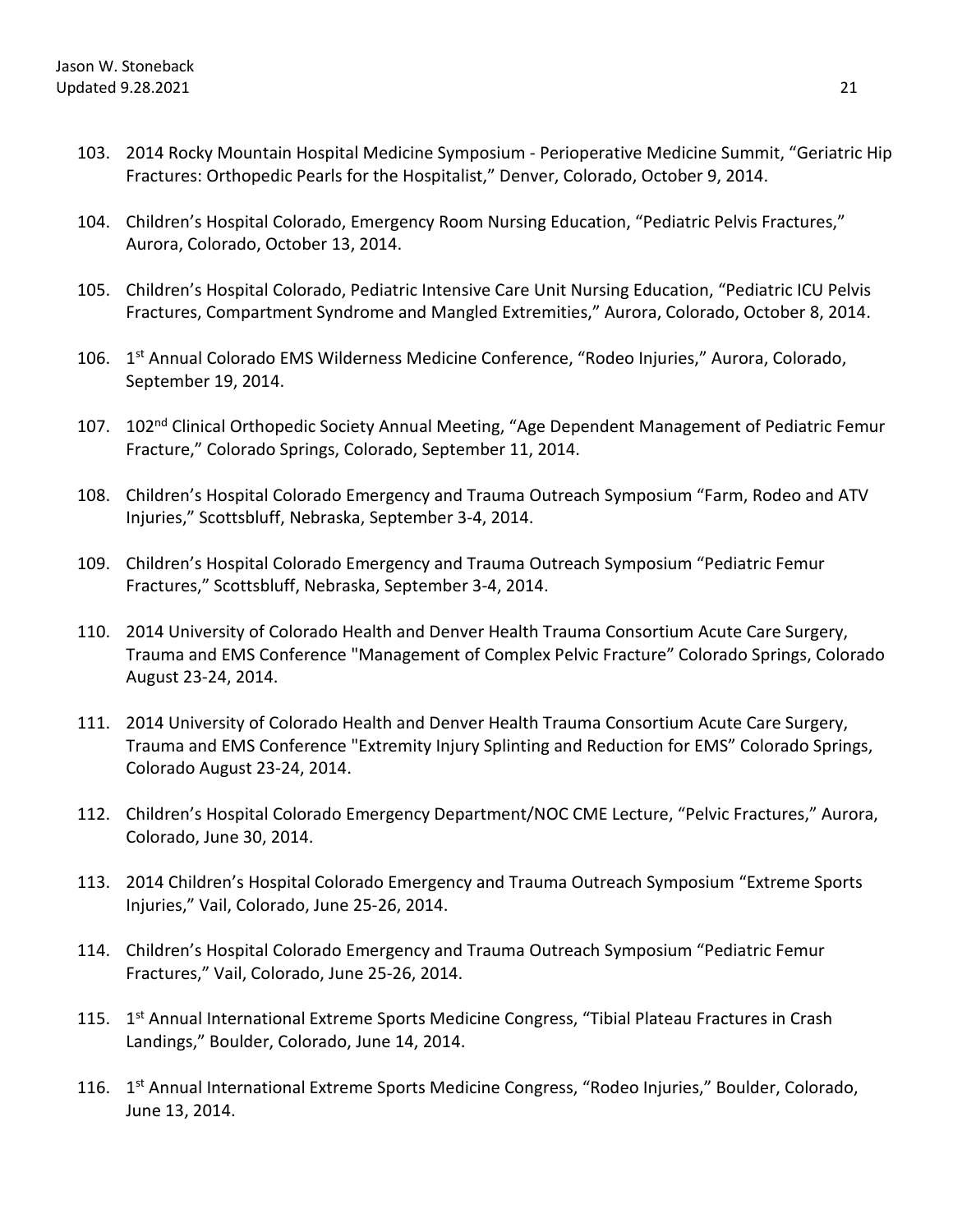- 117. Children's Hospital Colorado Emergency Department/NOC CME Lecture, "Pelvic Fractures," Aurora, Colorado, June 9, 2014.
- 118. University of Colorado Hospital EMS CMS Lecture Series, "Orthopedic Trauma-What You Need To Know," Aurora, Colorado, May 23, 2014.
- 119. Children's Hospital Colorado Emergency Department/NOC CME Lecture, "Compartment Syndrome and Basic Splinting," Aurora, Colorado April 14, 2014.
- 120. University of Colorado Hospital EMS Conference, "Orthopedic Trauma Case Reviews," Aurora, Colorado, March 20, 2014.
- 121. University of Colorado Hospital EMS Strausburg Spring Mini Conference, "EMS Orthopedic Trauma Considerations," Aurora, Colorado, March 15, 2014.
- 122. University of Colorado Hospital Trauma Conference Influencing Quality Care, "Orthopedic Trauma Considerations," Aurora, Colorado, February 24, 2014.
- 123. University of Colorado Hospital Trauma Conference Influencing Quality Care, "Traction Breakout Session," Aurora, Colorado, February 24, 2014.
- 124. University of Colorado, Introduction to Orthopedics Medical Student Lecture "Principles of Fracture Care," Aurora, Colorado, February 12, 2014.
- 125. Children's Hospital Colorado EMT Outreach Trauma Conference, "Rodeo and Farm Injuries" Invited Lecture, Aurora, Colorado, January 31, 2014.
- 126. Children's Hospital Colorado Pediatric Trauma Conference, "Rodeo and Farm Injuries," Aurora, Colorado, November 15, 2013.
- 127. University of Colorado Orthopedic Resident Core Curriculum Lecture, "Pediatric Femoral Shaft Fractures," Aurora, Colorado, September 25, 2013.
- 128. Memorial Annual Trauma Symposium, "Geriatric Fracture Care," Colorado Springs, Colorado, August 24, 2013.
- 129. Rocky Mountain Trauma Symposium (Denver Health) "Ankle Fractures/Problem Fractures," Denver, Colorado, August 3, 2013.
- 130. Western Orthopedic Association "Salvage of Failed Proximal Femur Fracture Fixation" Discussion Moderator, Lake Tahoe, California, August 1, 2013.
- 131. Western Orthopedic Association "General Topics" Session Paper Moderator, Lake Tahoe, California, August 1, 2013.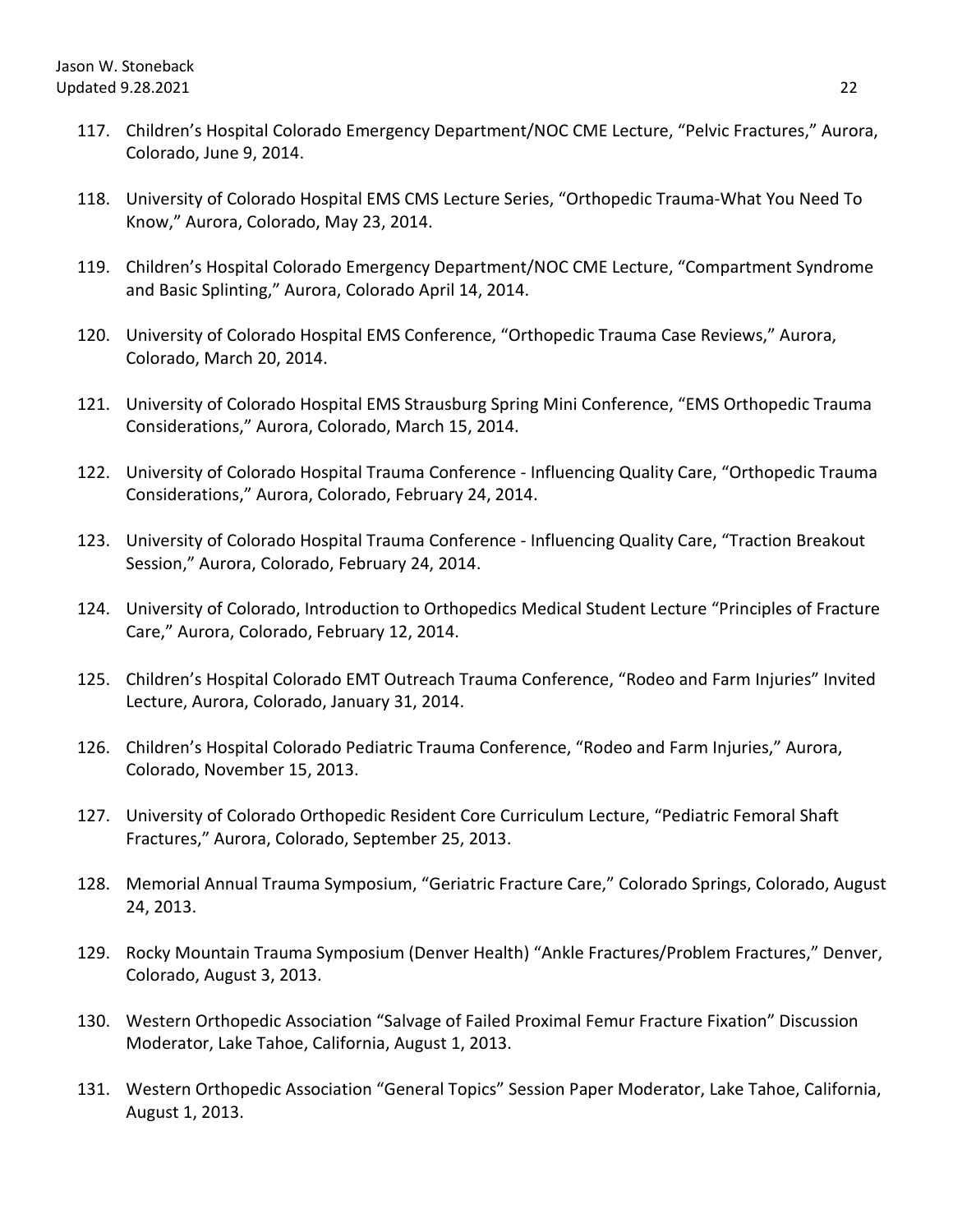- 132. University of Colorado Hospital Emergency Medical Services Continuing Medical Education Lecture Series, "Fractures of the Pelvis," Aurora, Colorado, May 24, 2013.
- 133. University of Colorado Orthopedic Resident Core Curriculum Lectures Series, "Radiographic Evaluation, Anatomy and Classification of Acetabular Fractures; Surgical Approaches & Treatment of Acetabular Fractures," Aurora, Colorado, January 2013.
- 134. University of Colorado Medical Student Lecture Series, "Principles of Fracture Care," Aurora, Colorado, January 2013.
- 135. Saint Louis University School of Medicine Orthopedic Resident Lecture Series, "Tibial Shaft Fractures," St. Louis, Missouri, August 2012.
- 136. 11<sup>th</sup> Annual Advances in Arthritis, Arthroplasty and Trauma, "Indications and Technique for External Fixation in Knee Injuries: Technical Pearls," St. Louis, Missouri, April 2012.
- 137. 11<sup>th</sup> Annual Advances in Arthritis, Arthroplasty and Trauma, "Patella Fractures," St. Louis, Missouri, April 2012.
- 138. Saint Louis University School of Medicine Skin, Bone and Joint Medical Student Lecture Series, "Common Fractures," St. Louis, Missouri, March 2012.
- 139. University of Florida-Jacksonville, "Treatment Options in Extra-Articular Distal Tibia Fractures," Jacksonville, Florida, October 2011.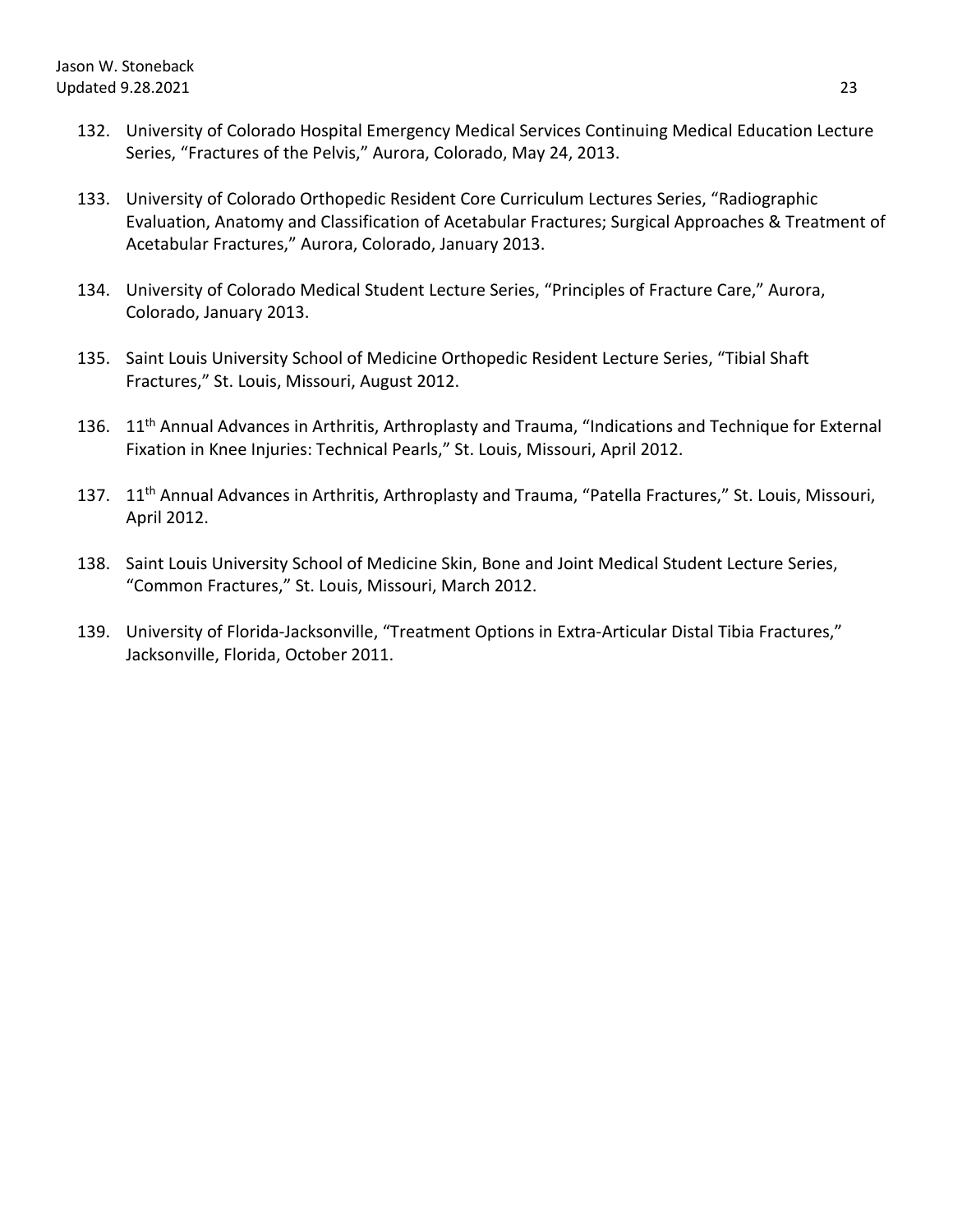## **Poster Presentations**

- 1. Trizno AA, Peng Y, Carry PM, **Stoneback JW**. Optimal Nail Diameter to Medullary Canal Ratio in Diaphyseal Tibia Fractures Treated with Intramedullary Nailing. Poster presented OTA Annual Meeting October 20-23, 2021
- 2. Davis-Wilson HC, Christiansen CL, Gaffney BMM, Lev G, Enabulele E, Hoyt C, **Stoneback JW**. Patient-Reported Outcomes and Timed Up and Go Following Osseointegration in People with Lower-Limb Amputation. Submitted to the American Physical Therapy Association Combined Sections Meeting. July 2021.
- 3. Sax-Bolder A, **Stoneback JW,** Higuchi T. Concordance of Pre- and Intra Operative Biopsy in Pubic Osteomyelitis. Rocky Mountain Urological Society Meeting April 10, 2021.
- 4. Sax-Bolder A, **Stoneback JW,** Higuchi T. Multidisciplinary Surgical Management of Pubic Osteomyelitis. Rocky Mountain Urological Society Meeting April 10, 2021.
- 5. Chow L, Daniels J, **Stoneback JW,** Schnabel L, Gilbertie J, Engiles J, Schaar T, Johnson S, Wayne Mcllweaith C, Phillips J, Werpy N, Johnson V, Dow S, Goodrich L. Immune Activated Mesenchymal Stromal Cell Therapy To Treat Septic Arthritis In An Equine Model. ORS 2021 Annual Meeting. February 12-16, 2021.
- 6. Trizno AA, Heare A, **Stoneback JW**. The Effect of Canal Fill on Pediatric Forearm Fractures Treated with Intramedullary Nailing. Poster presented Virtual Poster Presentation: Orthopedic Research Symposium & D'Ambrosia Diversity Lectureship. November 11, 2020.
- 7. Trizno AA, Peng Y, Carry PM, **Stoneback JW**. Optimal Nail Diameter to Medullary Canal Ratio in Diaphyseal Tibia Fractures Treated with Intramedullary Nailing. Poster presented Virtual Poster Presentation: Orthopedic Research Symposium & D'Ambrosia Diversity Lectureship. November 11, 2020.
- 8. Pezzanite L, Goodrich L, Chow L, Piquini G, Phillips N, Lunghofer P, Griffenhagen G, Gustafson D, Moore R, Hendrickson D, **Stoneback JW**, Dow S. Identification of antibiotics with minimal cytotoxicity for local administration in septic arthritis. University of Colorado 2nd Annual Orthopedic Research Symposium & D'Ambrosia Diversity Lectureship, 2020, accepted for Eposter presentation; online due to COVID19. November 11, 2020. **Best Poster Award**
- 9. Reisenauer CR, **Stoneback JW.** *Comparison of Socket Prostheses and Osseointegrated Prostheses in Lower Extremity Amputees during a Long-Distance Walking Event.* Poster presented Virtual Poster Presentation: American Orthotic and Prosthetic Association National Assembly. September 9- 12,2020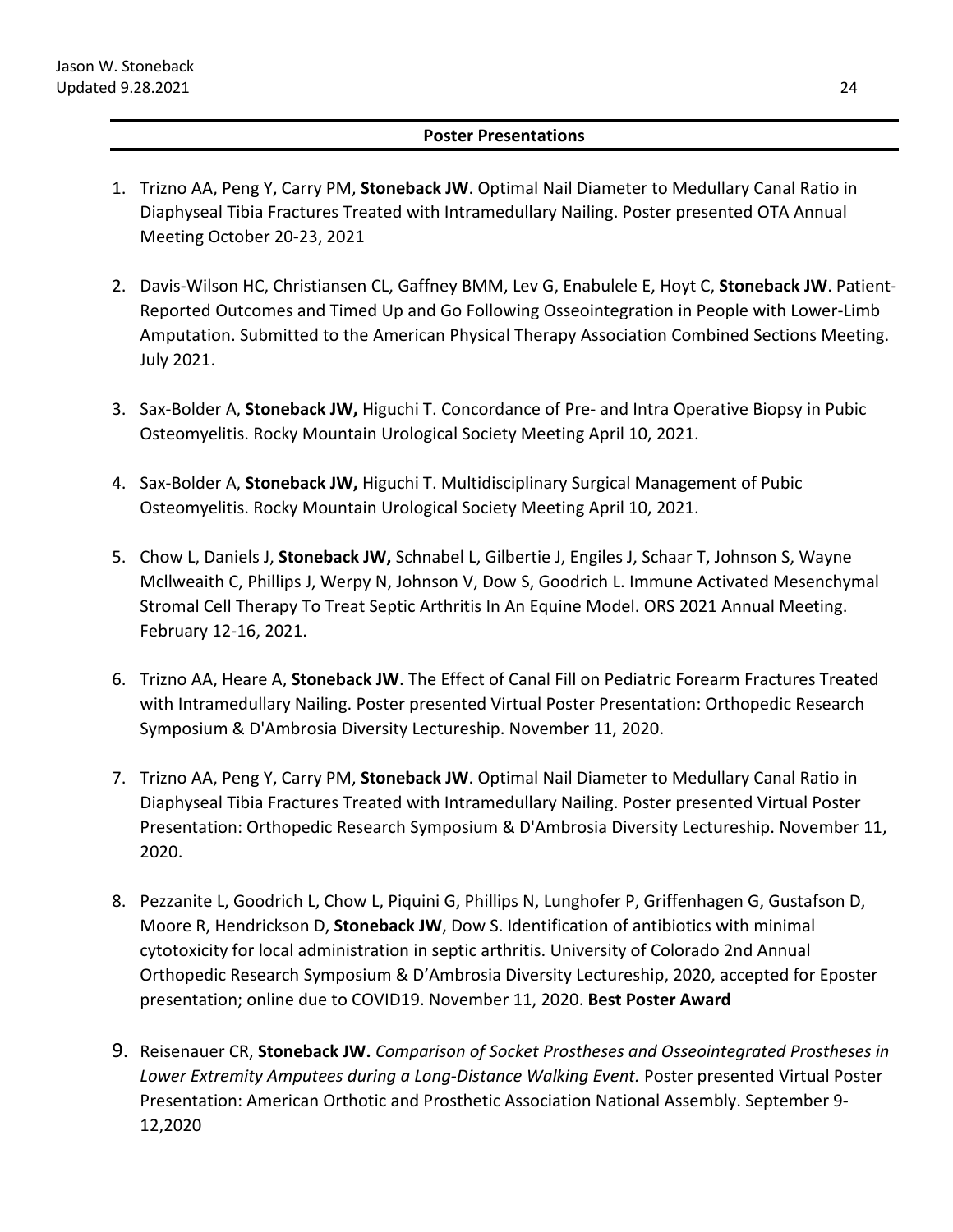- 10. Trizno AA, Peng Y, Carry PM, **Stoneback JW**. Optimal Nail Diameter to Medullary Canal Ratio in Diaphyseal Tibia Fractures Treated with Intramedullary Nailing. Poster presented at Western Medical Research Conference. January 23, 2020.
- 11. Layne JE, Reisenauer CR, LaCouture HM, Merrill SG, **Stoneback JW**. Classification and Incidence of Bacterial Infections in Infected Nonunions and Osteomyelitis Patients. Poster presented at CU Annual Student Research Forum. Aurora, Colorado. December 10, 2019.
- 12. Trizno AA, Peng Y, Carry PM, **Stoneback JW**. Optimal Nail Diameter to Medullary Canal Ratio in Diaphyseal Tibia Fractures Treated With Intramedullary Nailing. Poster presented at University of Colorado Anschutz Medical Campus 34th Annual Student Research Forum. Aurora, CO. December 10, 2019.
- 13. **Stoneback JW,** Reisenauer C, Joyce C, Calkins RT, Gralla J, Trizno AA. Secondary Surgeries Following Major Lower Extremity Amputation in the Pediatric Population. Poster presented at: Western Orthopedic Association Rapid Fire Session. Monterey, California. August 2, 2019.
- 14. **Stoneback JW,** Reisenauer C, Joyce C, Calkins RT, Gralla J, Trizno AA. Secondary Surgeries Following Major Lower Extremity Amputation in the Pediatric Population. Poster presented at: Western Pediatric Trauma Conference. Telluride, CO July 17-19, 2019.
- 15. Loker KM, **Stoneback JW**. Improving Postoperative Outcomes in Amputees Utilizing a Quality Improvement Approach. Poster presented at: 2019 UCH Quality & Safety Symposium; June 2019; Aurora, CO.
- 16. **Stoneback JW,** Reisenauer C, Joyce C, Calkins RT, Gralla J, Trizno AA. Secondary Surgeries Following Major Lower Extremity Amputation in the Pediatric Population. 2019 CU Orthopedics Research Symposium. Poster presented at as a finalist: CU Anschutz Medical Campus, May 8<sup>th</sup>, 2019.
- 17. Anderson CB, Wurdeman SR, Miller M, Colborn K, **Stoneback JW**, Christian CL, Kittleson A. Development of a physical function prediction model to guide prosthetic rehabilitation after lower limb amputation. Poster presented at: American Academy of Orthotics & Prosthetics. 45<sup>th</sup> Academy Annual Meeting & Scientific Symposium; March 2019.
- 18. Calkins RT, Trizno AA, **Stoneback JW.** Sacroiliac Periosteal Avulsion as an Indication of Posterior Pelvic Fracture Instability in Children. Poster presented at: The Orthopaedic Trauma Association Annual Meeting 2018. Orlando, FL. October 17-20, 2018.
- 19. Dean C, Calkins RT, Trizno AA, **Stoneback JW.** Sacroiliac Periosteal Avulsion as an Indication of Posterior Pelvic Fracture Instability in Children. Poster presented at: Western Orthopaedic Association 82<sup>nd</sup> Annual Meeting. Snowmass, CO. August 1-4, 2018.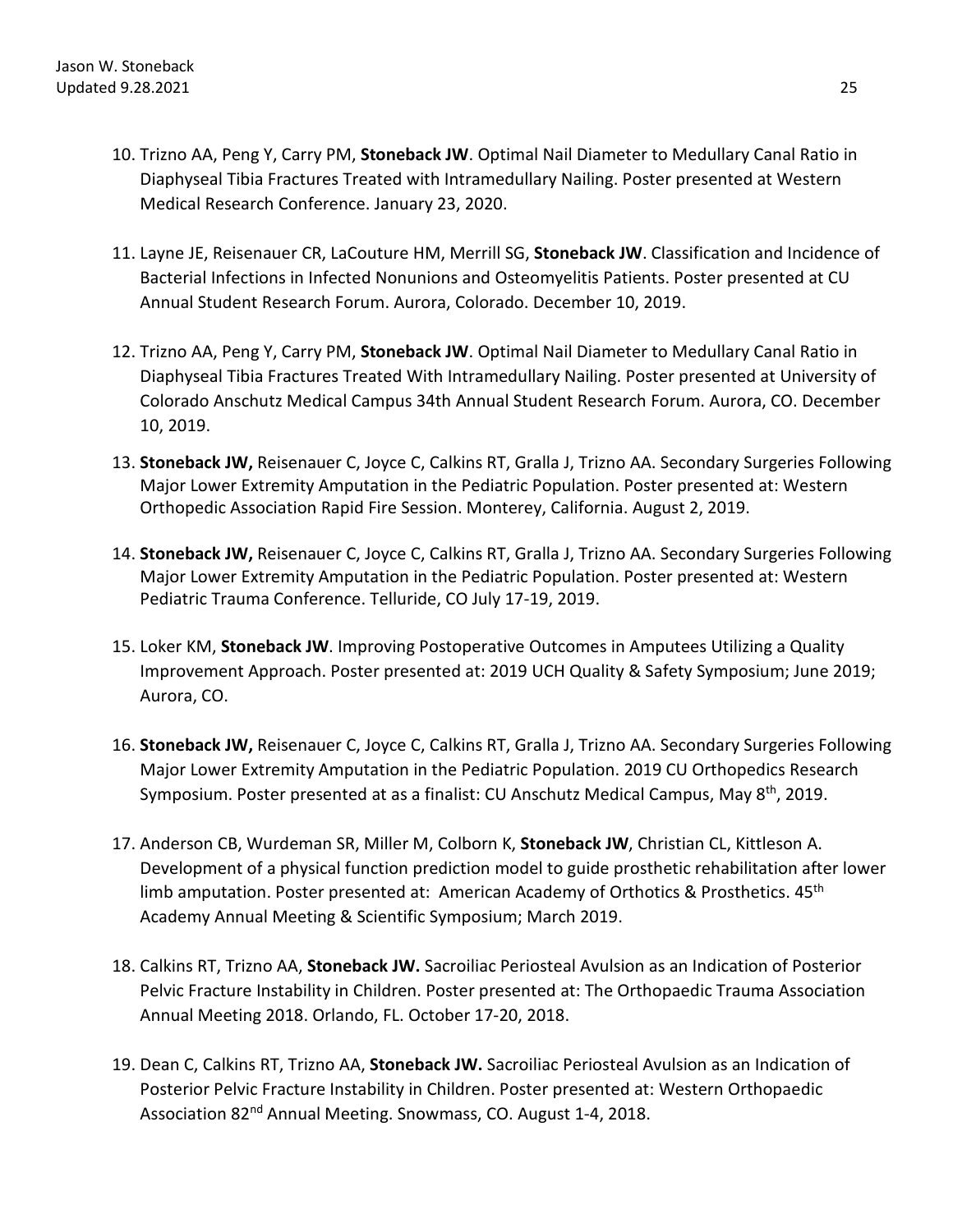- 20. **Stoneback JW,** Trizno AA. Pediatric and Adolescent Injury in Rodeo: A Systematic Review. Poster presented at: Western Orthopaedic Association 82<sup>nd</sup> Annual Meeting. Snowmass, CO. August 1-4, 2018.
- 21. Rothman MS, **Stoneback JW**, Trizno AA, Wallace M Anderson. "Establishment of a Comprehensive Geriatric Hip Fracture Program: 1-Year Follow Up." Poster presented at ENDO 2018 Endocrine Society Annual Meeting. March 2018. Chicago, IL.
- 22. **Stoneback JW,** Pediatric and Adolescent Injury in Rodeo: A Systematic Review. Poster presented at: Western Pediatric Trauma Conference. Park City, UT. July 18-20, 2018.
- 23. Calkins RT, Trizno AA, **Stoneback JW.** Sacroiliac Periosteal Avulsion as an Indication of Posterior Pelvic Fracture Instability in Children. Western Pediatric Trauma Conference. Poster presented at: Park City, UT. July 18-20, 2018
- 24. Harlow A, **Stoneback JW.** Reconstruction of Open Medial-Plantar Fracture Dislocation of the Talonavicular and Calcaneocuboid Joint in an 11 Year Old Female; A Case Report. Western Pediatric Trauma Conference. Park City, UT. July 18-20, 2018.
- 25. Wallace M Anderson, Rothman MS, Trizno AA, Jones CD, Cumbler E, McDevitt K, **Stoneback JW**. "Fewer Fatal Fractures: Impact of a Comprehensive Geriatric Hip Fracture Program on 1-Year Mortality." Poster presented at: American College of Physicians Internal Medicine Meeting 2018. New Orleans, LA. April 19-21, 2018.
- 26. Calkins RT, Trizno AA, **Stoneback JW.** Sacroiliac Periosteal Avulsion as an Indication of Posterior Pelvic Fracture Instability in Children. Poster presented at: Inaugural Center for Children's Surgery Research Symposium. Aurora, CO. April 10, 2018
- 27. Wilson J, Ginde A, Cumbler E, Anderson M, Browne V, Jacknin G, Bookman K, **Stoneback JW,** Lewiss RE. Implementation of an Ultrasound-guided Fascia Iliaca Block Training for Emergency Medicine Physicians: Lessons in Change Management. 5<sup>th</sup> World Congress Ultrasound in Medical Education, Montreal, Canada, October 13, 2017.
- 28. Koehler R, Baldwin KD, Copley LA, Spence D, Janicki J, Laine J, Li Y, Miller M, Shore B, **Stoneback JW**, Upasani S, Brighton B, Mignemi M, Beebe A, Denning JR, Goldstein RY, Murphy J, Rosenfeld S, Ruiz R, Schoenecker J. The Epidemiology and Regional Burden of Musculoskeletal Infection In Pediatric Orthopaedics. American Academy of Pediatrics (APP) Section of Orthopaedics (SOOr), Chicago, IL. September 16-19, 2017.
- 29. Calkins RT, Trizno AA, **Stoneback JW.** Pediatric Sacroiliac Fleck Sign as an Indication of Posterior Pelvic Instability. Poster presented at: Children's Hospital Colorado Musculoskeletal Research Center Summer Internship Symposium, Aurora, CO. August 8, 2017.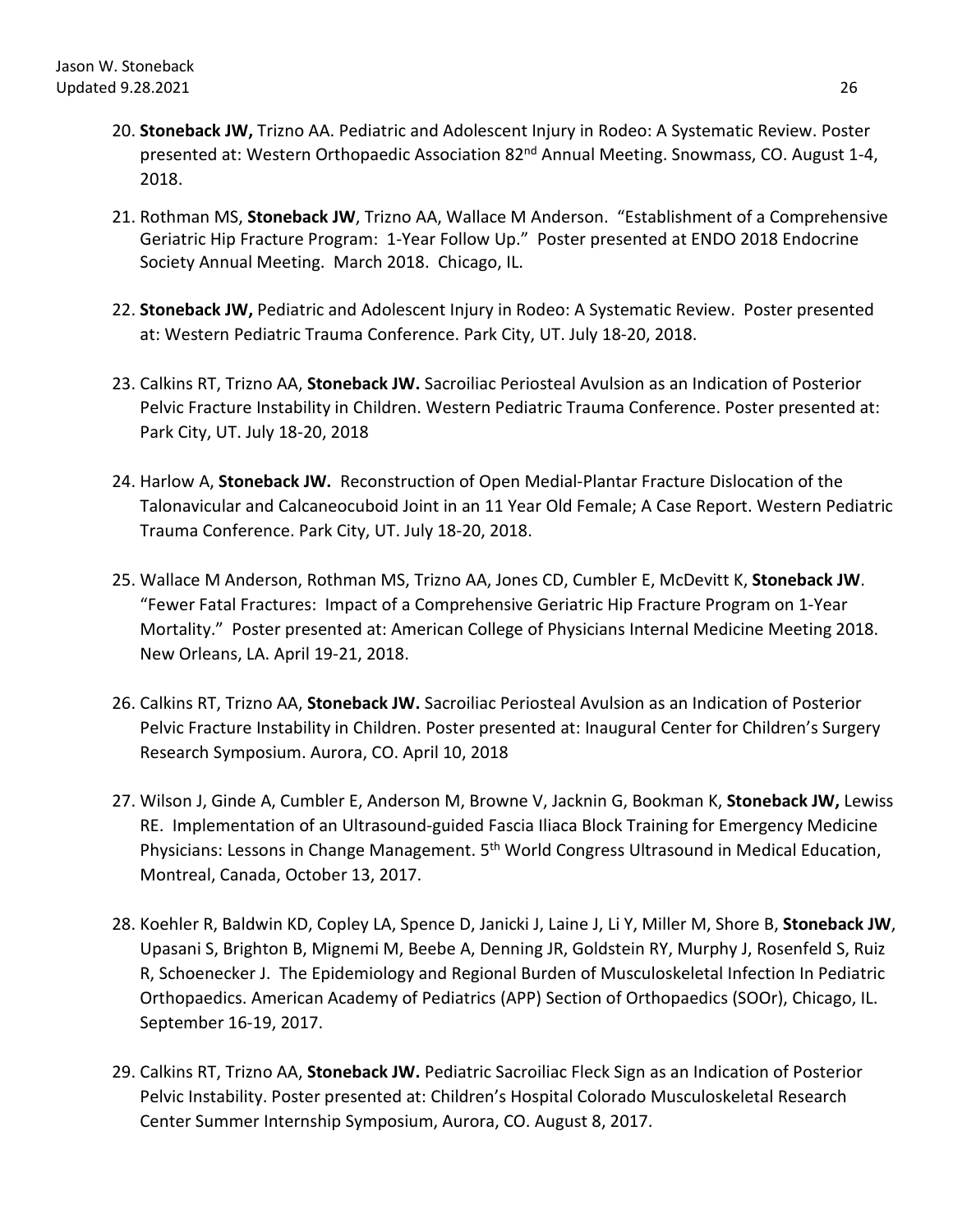- 30. Linza-Moscati S, Trizno A, **Stoneback JW.** Regional Variation in Pediatric Musculoskeletal Infection. Poster presented at: Children's Hospital Colorado Musculoskeletal Research Center Summer Internship Symposium, Aurora, CO. August 8, 2017.
- 31. Leyendecker M, Distefano M, Wathen J, Plum M, Wickstrom K, **Stoneback JW.** FICNB in Pediatric Femur Fractures. QI & Qdoba Symposium, Children Hospital Colorado. Aurora, CO. July 25, 2017.
- 32. Gitomer BY, **Stoneback JW,** Pereira RC, Salusky I, George D, Wolf MS, Choncol M. Bone Mineral Density is Reduced in Patients with Autosomal Dominant Polycystic Kidney Disease. American Society of Nephrology Kidney Week 2016, Chicago, IL. November 15 – 20, 2016.
- 33. Roseman, A, Beebe C, **Stoneback JW.** Regional Variation in Pediatric Musculoskeletal Infection. Poster presented at: Children's Hospital Colorado Summer Internship Research Symposium, Aurora, CO. August 10, 2016.
- 34. Heare A, Goral D, Belton M, Beebe C, **Stoneback JW.** Intramedullary Fixation of Forearm Fractures and Cost. Poster presented at: 2016 Children's Hospital Colorado Orthopedics Day, Aurora, CO. April 22, 2016.
- 35. Anderson M, Bennett H, Cumbler E, McDevitt K, Robinson Z, **Stoneback JW.** Geriatric Hip Fracture Care: Fixing a Fragmented System, 27<sup>th</sup> Annual National Forum on Quality Improvement in Healthcare, **The Permanente Journal Service Quality Award**, Orlando, FL. December 6-9, 2015.
- 36. Anderson M, Bennett H, Cumbler E, McDevitt K, Robinson Z, **Stoneback JW.** Geriatric Hip Fracture Care: Fixing a Fragmented System, Quality and Patient Safety Symposium, University of Colorado, Department of Medicine, Aurora, CO. November 18, 2015.
- 37. Pereira RC, Gitomer BY, Salusky IB, George D, **Stoneback JW**, King KB, Wolf MS, Chonchol M. Fourier Transform Infrared Spectroscopy Crystallinity Indices in Bone from Patients with ADPKD, American Society of Nephrology Kidney Week. San Diego, CA. November 3-8, 2015.
- 38. Harlow A, **Stoneback JW.** Reconstruction of Open Medial-Plantar Fracture Dislocation of the Talonavicular and Calcaneocuboid Joint in an 11 Year Old Female; A Case Report. Poster presented at: 2015 University of Colorado Resident Research Day, Aurora, CO. June 18, 2015.
- 39. Anderson ME, **Stoneback JW**, McDevitt K, Robison Z, Bennett HJ, Cumbler E. How to Transform Geriatric Hip Fracture Care: Application of Change Management and Human-Factors Engineering Principles. 2015 Hospital Medicine Conference. National Harbor, MD. March 29 – April 1, 2015.
- 40. Kuhn KM, **Stoneback JW**, Boudreau JA, Watson JT. Increased Nonunion Rate and Delayed Union of Distal Tibia Fractures Treated with Intramedullary Nails and Angle Stable Interlocking Screws."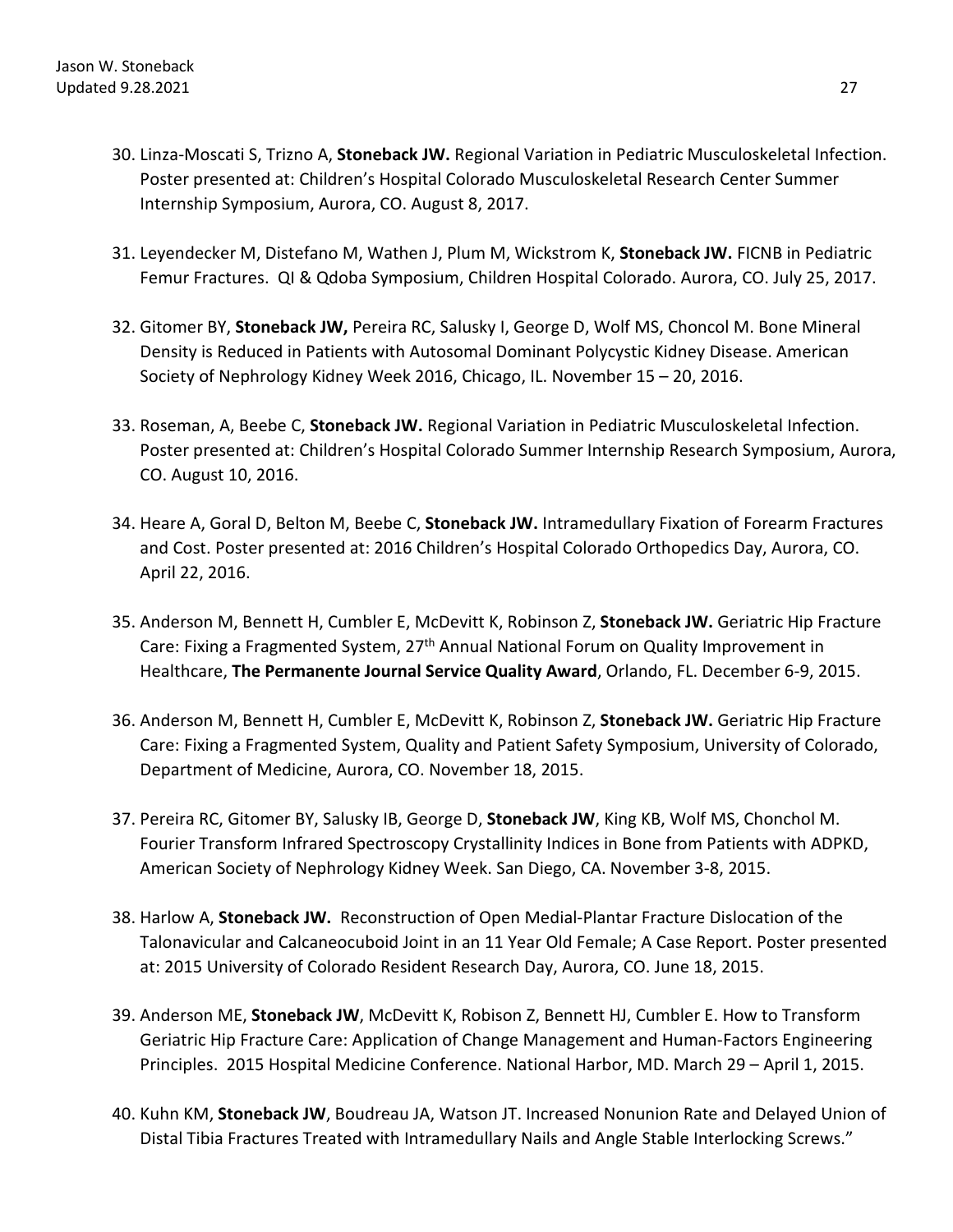Orthopedic Trauma Association, 2012 Annual Meeting. Minneapolis, MN. October 2012.

- 41. **Stoneback JW**, Owens BD, Sykes JB, Athwal GS, Pointer L, Wolf JM. Incidence of Elbow Dislocations in the United States Population. Canadian Orthopedic Association, 2011 Annual Meeting. St. John's, Newfoundland and Labrador, Canada. July 2011.
- 42. **Stoneback JW**, Owens BD, Sykes JB, Athwal GS, Pointer L, Wolf JM. Incidence of Elbow Dislocations in the United States Population. American Academy of Orthopedic Surgeons, 2011 Annual Meeting. San Diego, CA. February 2011.

## **Grant Support**

1. CCSTI Pilot Grant Program

"Hip Morphological and Biochemical Changes after Long-Term Prosthesis Use." 2021 \$30,000 PI: Gaffney, Brecca, Co-I: **Stoneback JW**

2. F32 Training Grant

"Cumulative loading associates with clinical outcomes, which may elucidate the clinical importance of cumulative loading symmetry in individuals with lower limb amputations (LLA)" 2020

PI: Gaffney, Brecca, Hope Davis-Wilson, Co-I: **Stoneback JW**

3. National Institute on Aging

"Effect of Bicarbonate on Bone Health"

Combining Testosterone Therapy and Exercise to Improve Function Post Hip Fracture (Step HI) 2018-2019

PI. Schwartz, Robert, Co-I. **Stoneback JW**, and Co-I. Gorman M.

4. Hanger, Inc.

Personalized Reference Charts for Prosthetic Rehabilitation 2018-2019 \$29,999 PI. Christiansen, Cory, Co-I. Kittleson, Andrew, Co-I Hanger PhD, Co-I **Stoneback JW**, PRA. TBN and PRA Hanger

5. University of Colorado School of Medicine/University of Colorado Hospital Clinical Effectiveness and Patient Safety Small Grants Program

"Addressing Acute Pain Control in Improve the Safety and Quality of Care In Hip Fracture Patients Presenting to the UCH Emergency Department (ED). 2015-2016 \$25,000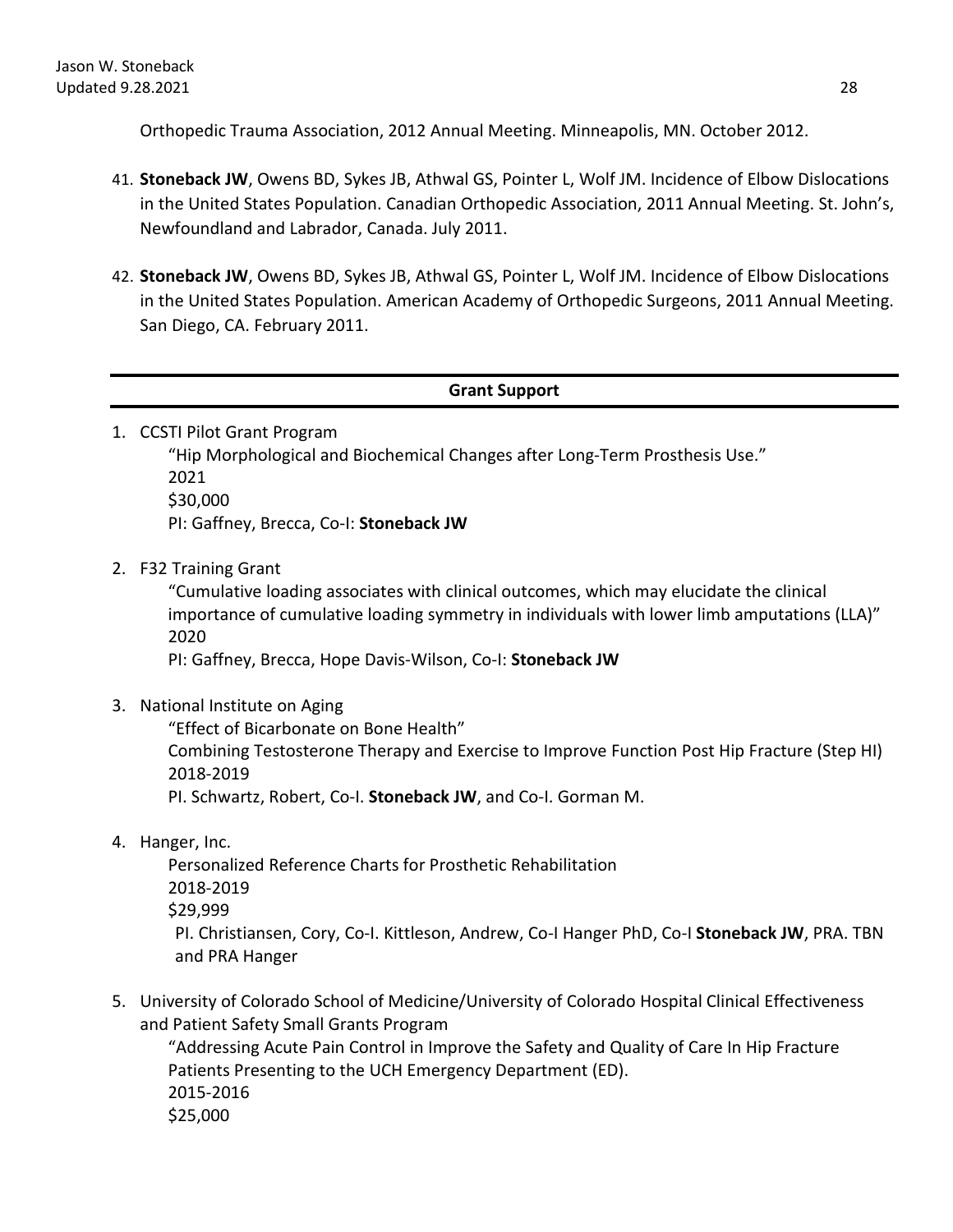Lewiss R, Smalley C, Browne V, **Stoneback JW**, Anderson M, DeJesus SR, McDevitt K, Cumbler EU.

- 6. The National Institute of Health National Institute of Diabetes and Digestive and Kidney Diseases "Bone Histomorphometry Assessment for Patients with Chronic Kidney Disease 2013-2017 \$454,586 P.I. Chonchol, MB, CO-P.I. Gitomer BY, Wolfe, MS, CO-I. **Stoneback JW**, Malaczewski MR.
- 7. Synthes USA

"Influence of Weight Bearing on Locked Plating in Extra-Articular Distal Tibia Fractures." 2012-2013 \$7,700 Funding \$42,000 Granted Product P.I. **Stoneback, JW**, Smith WR, Morgan SJ, Baldini TH, Williams AE, Watson JT, Bledsoe JG.

8. Orthopedic Research and Education Foundation

"Orthopedic Research and Education Foundation (OREF) Resident Journal Club Program" 2010-2011 \$2,000 **Administrative Chief Resident**

**Media**

AAOS Now, "Osseointegration is a Beneficial Solution for Amputees." May 11, 2021 <https://www.aaos.org/aaosnow/2021/may/clinical/clinical02/>

Fox 31 Denver (KDVR) Resistol Rookie Bull Rider of the Year from Rifle. December 12, 2020. [https://kdvr.com/news/local/resistol-rookie-bull-rider-of-the-year-from](https://kdvr.com/news/local/resistol-rookie-bull-rider-of-the-year-from-rifle/?fbclid=IwAR0fKtSZpZkpYBzAbA_bm1yJIzJpm3ZXDdYe1utOEZzKVKcBcsp_QCyejWc)[rifle/?fbclid=IwAR0fKtSZpZkpYBzAbA\\_bm1yJIzJpm3ZXDdYe1utOEZzKVKcBcsp\\_QCyejWc](https://kdvr.com/news/local/resistol-rookie-bull-rider-of-the-year-from-rifle/?fbclid=IwAR0fKtSZpZkpYBzAbA_bm1yJIzJpm3ZXDdYe1utOEZzKVKcBcsp_QCyejWc) Wrangler Network, "Colten Fritzlan." November 23, 2020 [https://wranglernetwork.com/wnfr-bull](https://wranglernetwork.com/wnfr-bull-riders/colten-fritzlan/)[riders/colten-fritzlan/](https://wranglernetwork.com/wnfr-bull-riders/colten-fritzlan/)

C. Wayne Mcilwraith Translational Medicine Institute: TMI News, "TMI News - Learn about what's happening at Colorado State University's Translational Medicine Institute (TMI)" November 19, 2020

School of Medicine University of Colorado Anschutz Medical Campus Media Report November 6-12, 2020. <https://www.cbsnews.com/news/a-giant-step-forward-for-users-of-artificial-legs/>

CBS Sunday Morning, "A giant step forward for users of artificial legs." November 8, 2020 <https://www.cbsnews.com/news/a-giant-step-forward-for-users-of-artificial-legs/>

Amplitude, "Osseointegration: A Surgeon's Perspective." September 10, 2020. <https://livingwithamplitude.com/osseointegration-amputee-surgery-jason-stoneback/>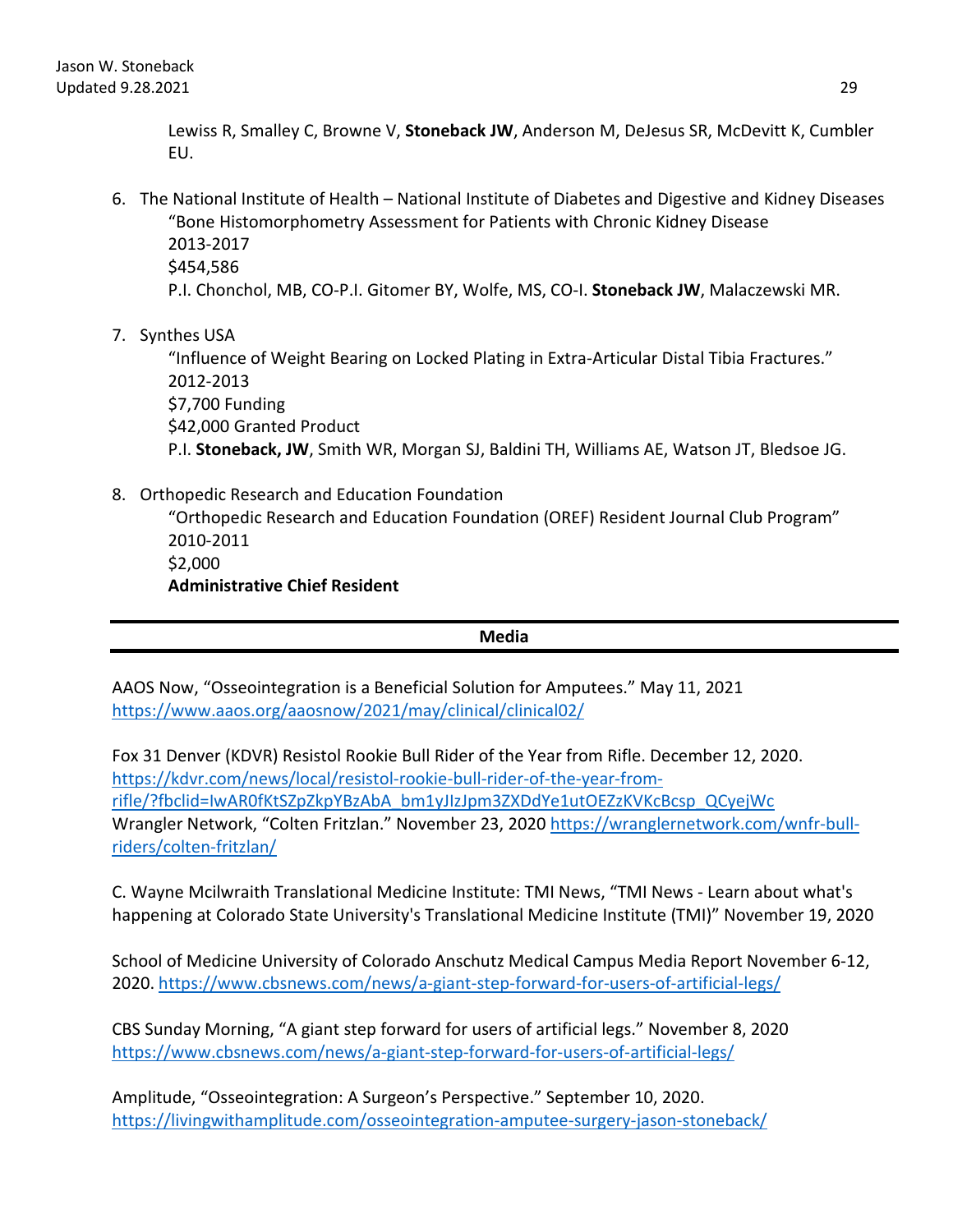9news.com, "Amputees find lasting solution to an old prosthesis problem at UCHealth." August 12, 2020. [https://www.9news.com/video/news/health/amputees-find-lasting-solution-to-an-old](https://www.9news.com/video/news/health/amputees-find-lasting-solution-to-an-old-prosthesis-problem-at-uchealth/73-7fb38bdd-7d58-42e8-97c7-f6b69d43cde9)[prosthesis-problem-at-uchealth/73-7fb38bdd-7d58-42e8-97c7-f6b69d43cde9](https://www.9news.com/video/news/health/amputees-find-lasting-solution-to-an-old-prosthesis-problem-at-uchealth/73-7fb38bdd-7d58-42e8-97c7-f6b69d43cde9)

The Team Roping Journal, "The Front Lines: Team Ropers in the Healthcare Field during the COVID-19 Crisis." June 3, 2020. [https://teamropingjournal.com/ropers-stories/the-front-lines-team-ropers-in-the](https://teamropingjournal.com/ropers-stories/the-front-lines-team-ropers-in-the-healthcare-field-during-the-covid-19-crisis?fbclid=IwAR0OAaIBAxRibzpVJ0wos1Y8Mm9qtgIEYH9UM4n5ufPyDk3_mPR7IQyxIJk)[healthcare-field-during-the-covid-19](https://teamropingjournal.com/ropers-stories/the-front-lines-team-ropers-in-the-healthcare-field-during-the-covid-19-crisis?fbclid=IwAR0OAaIBAxRibzpVJ0wos1Y8Mm9qtgIEYH9UM4n5ufPyDk3_mPR7IQyxIJk) [crisis?fbclid=IwAR0OAaIBAxRibzpVJ0wos1Y8Mm9qtgIEYH9UM4n5ufPyDk3\\_mPR7IQyxIJk](https://teamropingjournal.com/ropers-stories/the-front-lines-team-ropers-in-the-healthcare-field-during-the-covid-19-crisis?fbclid=IwAR0OAaIBAxRibzpVJ0wos1Y8Mm9qtgIEYH9UM4n5ufPyDk3_mPR7IQyxIJk)

CU Anschutz Medical Campus, "It's a New Me: Amputee Steps Back Into Life with Restored Limb." May 26, 2020. [https://news.cuanschutz.edu/news-stories/its-a-new-me-amputee-steps-into-life-with](https://news.cuanschutz.edu/news-stories/its-a-new-me-amputee-steps-into-life-with-restored-limb)[restored-limb](https://news.cuanschutz.edu/news-stories/its-a-new-me-amputee-steps-into-life-with-restored-limb)

Thisisbreakthrough.com, "This is Breakthrough: Dr. Jason Stoneback." [https://thisisbreakthrough.com/dr](https://thisisbreakthrough.com/dr-jason-stoneback-innovative-limb-restoration)[jason-stoneback-innovative-limb-restoration](https://thisisbreakthrough.com/dr-jason-stoneback-innovative-limb-restoration)

University of Colorado Anschutz Medical Campus, "Osseointegration Surgery offers hope for better, faster, stronger life." May 18, 2020. (Republish) [https://medschool.cuanschutz.edu/deans-office/cu](https://medschool.cuanschutz.edu/deans-office/cu-med-today/profiles/profiles-spring-2020/osseointegration-surgery-offers-hope)[med-today/profiles/profiles-spring-2020/osseointegration-surgery-offers-hopeu](https://medschool.cuanschutz.edu/deans-office/cu-med-today/profiles/profiles-spring-2020/osseointegration-surgery-offers-hope)

UCHealth, "Tricky limb-restoration surgeries preserve Colten Fritzlan's promising rodeo career." May 4th, 2020. [https://www.uchealth.org/today/tricky-limb-restoration-surgeries-preserve-colten-fritzlans](https://www.uchealth.org/today/tricky-limb-restoration-surgeries-preserve-colten-fritzlans-promising-rodeo-career/?utm_source=UCHealth%20Today&utm_medium=email&utm_campaign=He%E2%80%99s%20a%20rodeo%20cowboy%20with%20a%20promising%20career)[promising-rodeo-](https://www.uchealth.org/today/tricky-limb-restoration-surgeries-preserve-colten-fritzlans-promising-rodeo-career/?utm_source=UCHealth%20Today&utm_medium=email&utm_campaign=He%E2%80%99s%20a%20rodeo%20cowboy%20with%20a%20promising%20career)

[career/?utm\\_source=UCHealth%20Today&utm\\_medium=email&utm\\_campaign=He%E2%80%99s%20a%20rode](https://www.uchealth.org/today/tricky-limb-restoration-surgeries-preserve-colten-fritzlans-promising-rodeo-career/?utm_source=UCHealth%20Today&utm_medium=email&utm_campaign=He%E2%80%99s%20a%20rodeo%20cowboy%20with%20a%20promising%20career) [o%20cowboy%20with%20a%20promising%20career](https://www.uchealth.org/today/tricky-limb-restoration-surgeries-preserve-colten-fritzlans-promising-rodeo-career/?utm_source=UCHealth%20Today&utm_medium=email&utm_campaign=He%E2%80%99s%20a%20rodeo%20cowboy%20with%20a%20promising%20career)

UCHealth, "What if you break a hip (or leg, or whatever) during a pandemic?" April 5, 2020. <https://www.uchealth.org/today/orthopedic-trauma-services-ready-during-the-coronavirus-pandemic/>

UCHealth, " Osseointegration surgery gives amputee hope for better, faster, stronger life." February 3, 2020.<https://www.uchealth.org/today/osseointegration-surgery/>

O and P Edge January 2020 Issue, "OI Proves Best Decision For Care." Northglenn, Colorado, January 1,2020. [https://opedge.com/Articles/ViewArticle/2020-01-01/oi-proves-best-decision-for](https://opedge.com/Articles/ViewArticle/2020-01-01/oi-proves-best-decision-for-care#.XhKnREDUsKs.email)[care#.XhKnREDUsKs.email](https://opedge.com/Articles/ViewArticle/2020-01-01/oi-proves-best-decision-for-care#.XhKnREDUsKs.email)

CU Connections, "Limb restoration gives amputees bold way to move forward." Aurora, Colorado, December 12, 2019.

[http://view.communications.cu.edu/?qs=b6b1dc49f1b5aff0ae416dfe401e1d4c0fe8472276a2001ab9d36fe8f8ab](http://view.communications.cu.edu/?qs=b6b1dc49f1b5aff0ae416dfe401e1d4c0fe8472276a2001ab9d36fe8f8ab95487408232d156e4c871eb3dc51ff597cda592209a959c8c8e8eac6f7c59750d2393ac8b92a82f2576d40b3b5905399e1e4) [95487408232d156e4c871eb3dc51ff597cda592209a959c8c8e8eac6f7c59750d2393ac8b92a82f2576d40b3b5905](http://view.communications.cu.edu/?qs=b6b1dc49f1b5aff0ae416dfe401e1d4c0fe8472276a2001ab9d36fe8f8ab95487408232d156e4c871eb3dc51ff597cda592209a959c8c8e8eac6f7c59750d2393ac8b92a82f2576d40b3b5905399e1e4) [399e1e4](http://view.communications.cu.edu/?qs=b6b1dc49f1b5aff0ae416dfe401e1d4c0fe8472276a2001ab9d36fe8f8ab95487408232d156e4c871eb3dc51ff597cda592209a959c8c8e8eac6f7c59750d2393ac8b92a82f2576d40b3b5905399e1e4)

CU on the Air Podcast, "Limb Restoration: Osseointegration gives amputees a new option." Aurora, Colorado, December 4, 2019. [http://cuontheair.blubrry.net/2019/12/04/limb-restoration-osseointegration](http://cuontheair.blubrry.net/2019/12/04/limb-restoration-osseointegration-gives-amputees-a-new-option/)[gives-amputees-a-new-option/](http://cuontheair.blubrry.net/2019/12/04/limb-restoration-osseointegration-gives-amputees-a-new-option/)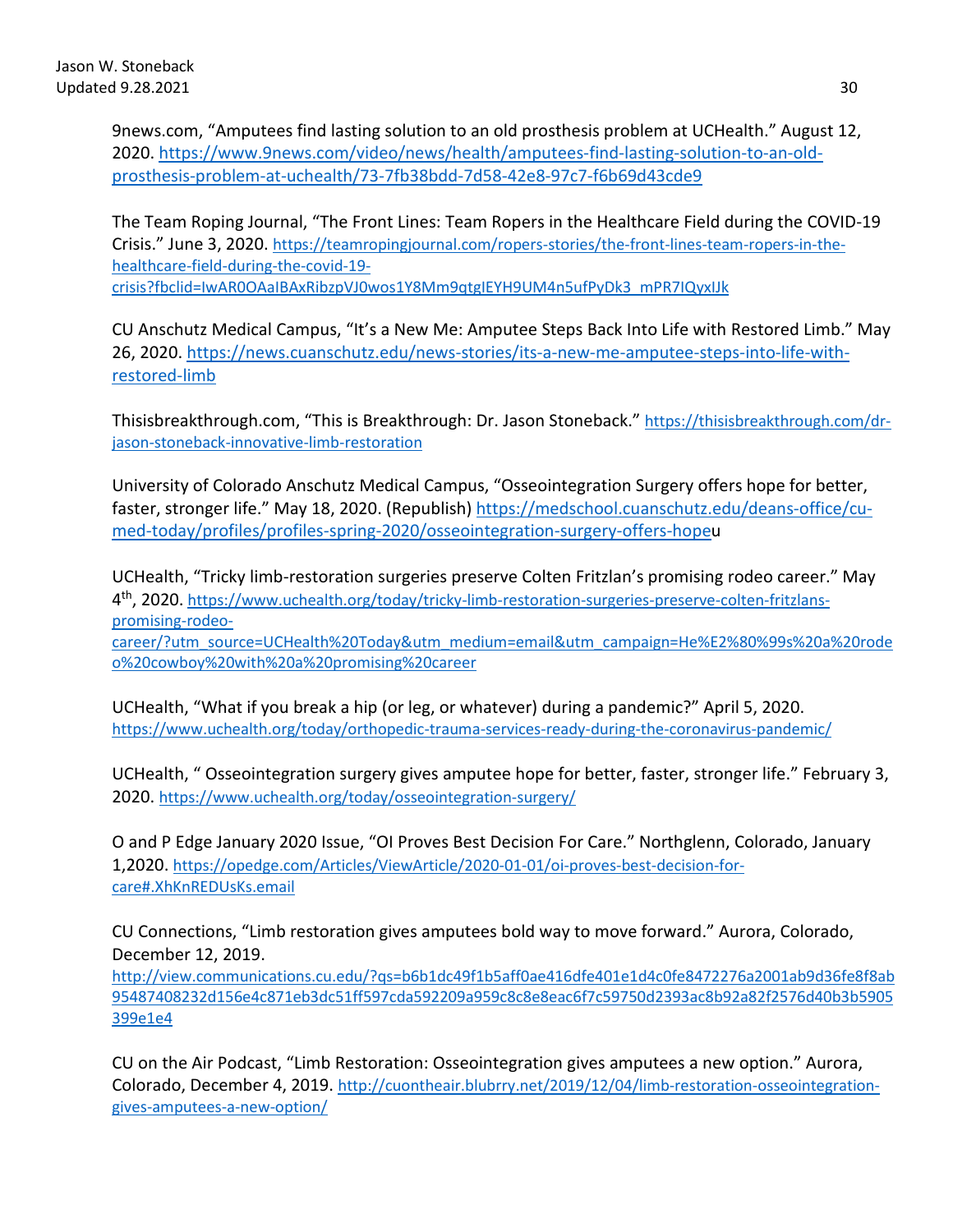CU Anschutz, " Transforming Health Care in Orthopedics. CU Anschutz orthopedic providers share groundbreaking care, vision of future." Aurora, Colorado, November 7, 2019 <https://www.cuanschutztoday.org/news/transforming-health-care-in-orthopedics>

UCHealth Today, "A Tricky Diagnosis: Dorsalis Pedis Artery Impingement." Aurora, Colorado, October 15, 2019.<https://www.uchealth.org/today/mysterious-foot-pain-dorsalis-pedis-artery-impingement/>

CU Anschutz Medical Campus Featured Faculty Campaign Video, "This is Breakthrough." Aurora, Colorado, September 17, 2019. [https://www.youtube.com/watch?v=v\\_4xse5tFvA&feature=youtu.be](https://www.youtube.com/watch?v=v_4xse5tFvA&feature=youtu.be)

O and P Edge September Issue, "UCHealth's Limb Restoration Program: Returning Patients to Their Optimal Self." Northglenn, Colorado, September 1, 2019. [https://opedge.com/Articles/ViewArticle/2019-](https://opedge.com/Articles/ViewArticle/2019-09-01/uchealths-limb-restoration-program-returning-patients-to-their-optimal-self) [09-01/uchealths-limb-restoration-program-returning-patients-to-their-optimal-self](https://opedge.com/Articles/ViewArticle/2019-09-01/uchealths-limb-restoration-program-returning-patients-to-their-optimal-self)

C. Wayne MCilwraith, "Translational Medicine Institute: Colorado State University." Fort Collins, Colorado, August 6, 2019. <https://spaces.hightail.com/receive/9Si7mZFwda/bGF1cmllLmdvb2RyaWNoQGNvbG9zdGF0ZS5lZHU=>

University of Colorado Advancement, "Essential CU: Conversation about CU Anschutz." Aurora, Colorado, December 12, 2018.<https://www.youtube.com/watch?v=AjFBPKSlGgI&rel=0>

Best of Us, "Delvin Daugherty: Picturing life after a limb restoration." Aurora, Colorado, October 24, 2018.<https://www.youtube.com/watch?v=ipTD39K38Mw#action=share>

9News.com, "University of Colorado has become Level 1 Trauma Center." Denver, Colorado, October 16, 2018. [https://www.9news.com/video/entertainment/television/programs/next-with-kyle](https://www.9news.com/video/entertainment/television/programs/next-with-kyle-clark/university-of-colorado-has-become-level-1-trauma-center/73-8283935)[clark/university-of-colorado-has-become-level-1-trauma-center/73-8283935](https://www.9news.com/video/entertainment/television/programs/next-with-kyle-clark/university-of-colorado-has-become-level-1-trauma-center/73-8283935)

Tri-State Livestock News, "Wyoming rancher nearly dies in head-on crash; fellow cowboy helps him get back in the saddle again." Belle Fourche, South Dakota, August 23, 2018. [https://www.tsln.com/news/wyoming-rancher-nearly-dies-in-head-on-crash-fellow-cowboy-helps](https://www.tsln.com/news/wyoming-rancher-nearly-dies-in-head-on-crash-fellow-cowboy-helps-him-get-back-in-the-saddle-again/)[him-get-back-in-the-saddle-again/](https://www.tsln.com/news/wyoming-rancher-nearly-dies-in-head-on-crash-fellow-cowboy-helps-him-get-back-in-the-saddle-again/)

The Fence Post for UCHealth Today, "Wyoming rancher survives head on crash and is back in the saddle," Denver, Colorado, July 19, 2018. [https://www.thefencepost.com/news/wyoming-rancher](https://www.thefencepost.com/news/wyoming-rancher-survives-head-on-crash-and-is-back-in-the-saddle/)[survives-head-on-crash-and-is-back-in-the-saddle/](https://www.thefencepost.com/news/wyoming-rancher-survives-head-on-crash-and-is-back-in-the-saddle/)

UCHealth Today, "Riding, roping and ranching again," Aurora, Colorado, July 2, 2018. <https://www.uchealth.org/today/2018/07/02/riding-roping-and-ranching-again/>

The Team Roping Journal, "The Cowboy Operation: Dr. Jason Stoneback," Boulder, Colorado, April 3, 2018.<https://teamropingjournal.com/roper-features/the-cowboy-operation-dr-jason-stoneback>

1430 Cruisin' AM Radio, No Copay Radio Interview, "Limb Restoration Program at the University of Colorado," November 18-19, 2017.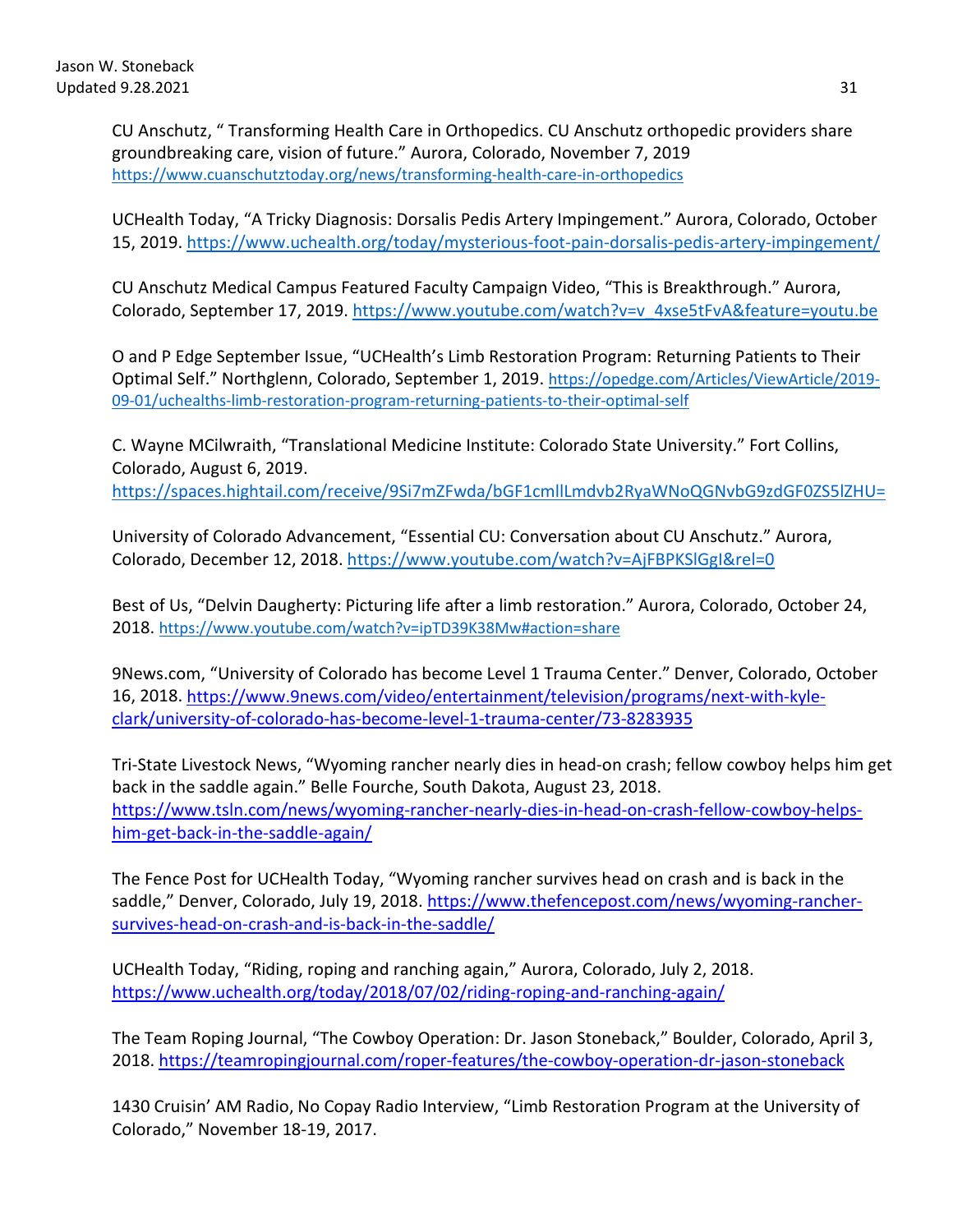Helio Orthopedics Today, "Several IM fixation implants for diaphyseal forearm fractures had similar outcomes," Thorofare, New Jersey, November 3, 2017. [https://www.healio.com/orthopedics/trauma/news/online/%7Ba6c0c8c7-501d-4aa6-8fe7](https://www.healio.com/orthopedics/trauma/news/online/%7Ba6c0c8c7-501d-4aa6-8fe7-c7a40261d45d%7D/several-im-fixation-implants-for-diaphyseal-forearm-fractures-had-similar-outcomes) [c7a40261d45d%7D/several-im-fixation-implants-for-diaphyseal-forearm-fractures-had-similar](https://www.healio.com/orthopedics/trauma/news/online/%7Ba6c0c8c7-501d-4aa6-8fe7-c7a40261d45d%7D/several-im-fixation-implants-for-diaphyseal-forearm-fractures-had-similar-outcomes)**[outcomes](https://www.healio.com/orthopedics/trauma/news/online/%7Ba6c0c8c7-501d-4aa6-8fe7-c7a40261d45d%7D/several-im-fixation-implants-for-diaphyseal-forearm-fractures-had-similar-outcomes)** 

UCHealth Today, "Keeping up the fight after nearly losing a leg," Aurora, Colorado, September 22, 2017 <https://www.uchealth.org/today/2017/09/22/keeping-up-the-fight-after-nearly-losing-a-leg/>

University of Colorado, Office of Advancement – Momentum 2017, "Celebrating the Impact of Philanthropy at CU Anschutz, Profiles: Bright Minds at Anschutz," Aurora, Colorado, September 5, 2017.

https://issuu.com/universityofcoloradoanschutzmedical/docs/momentum2017\_1\_1\_

UCHealth Today, "Saving an Arm with the Help of a Leg," Aurora, Colorado, June 7, 2017. <https://www.uchealth.org/today/2017/06/07/saving-an-arm-with-the-help-of-a-leg/>

Denver 7 News ABC, "Doctors use magnetism to lengthen limbs at the University of Colorado Hospital," Denver ,Colorado, May 11, 2017. [https://www.thedenverchannel.com/news/local-news/doctors-use](https://www.thedenverchannel.com/news/local-news/doctors-use-magnetism-to-lengthen-limbs-at-the-university-of-colorado-hospital)[magnetism-to-lengthen-limbs-at-the-university-of-colorado-hospital](https://www.thedenverchannel.com/news/local-news/doctors-use-magnetism-to-lengthen-limbs-at-the-university-of-colorado-hospital) 

UCHealth Today, "Saving Delvin's Leg," Aurora, Colorado, February 7, 2017. <https://www.uchealth.org/today/2017/02/07/saving-delvins-leg/>

UCHealth Today, "Limb Lost, Love Found," Aurora, Colorado, January 24, 2017. <https://www.uchealth.org/today/2017/01/24/limb-lost-love-found/>

UCHealth Insider, "Limb Lost, Love Found," Aurora, Colorado, November 29, 2016.

UCHealth Insider, "Beyond Broken Bones: Program Saves Limbs, Improves Lives," Aurora, Colorado, September 13, 2016.

[https://www.uchealth.org/today/2016/09/13/beyond-broken-bones-program-saves-limbs-improves](https://www.uchealth.org/today/2016/09/13/beyond-broken-bones-program-saves-limbs-improves-lives/)[lives/](https://www.uchealth.org/today/2016/09/13/beyond-broken-bones-program-saves-limbs-improves-lives/)

Omaha Herald, "Back In the Saddle," Omaha, Nebraska, August 17, 2016. [https://omaha.com/eedition/sunrise/articles/injury-cant-keep-her-out-of-the-loop/article\\_c9d6a08a](https://omaha.com/eedition/sunrise/articles/injury-cant-keep-her-out-of-the-loop/article_c9d6a08a-e08b-5398-9171-4c93ad658e6d.html)[e08b-5398-9171-4c93ad658e6d.html](https://omaha.com/eedition/sunrise/articles/injury-cant-keep-her-out-of-the-loop/article_c9d6a08a-e08b-5398-9171-4c93ad658e6d.html)

CBS Denver, "Limb Restoration Program Saves Soldier's Shattered Leg," Denver, Colorado, July 27, 2016.

<https://denver.cbslocal.com/2016/07/27/limb-restoration-program-saves-soldiers-shattered-leg/>

Orthopedics Today, "Identification of Soft Tissue Injury in Tibial Plateau Fractures Seem as Vital to Treatment," Thorofare, New Jersey, July 1, 2016.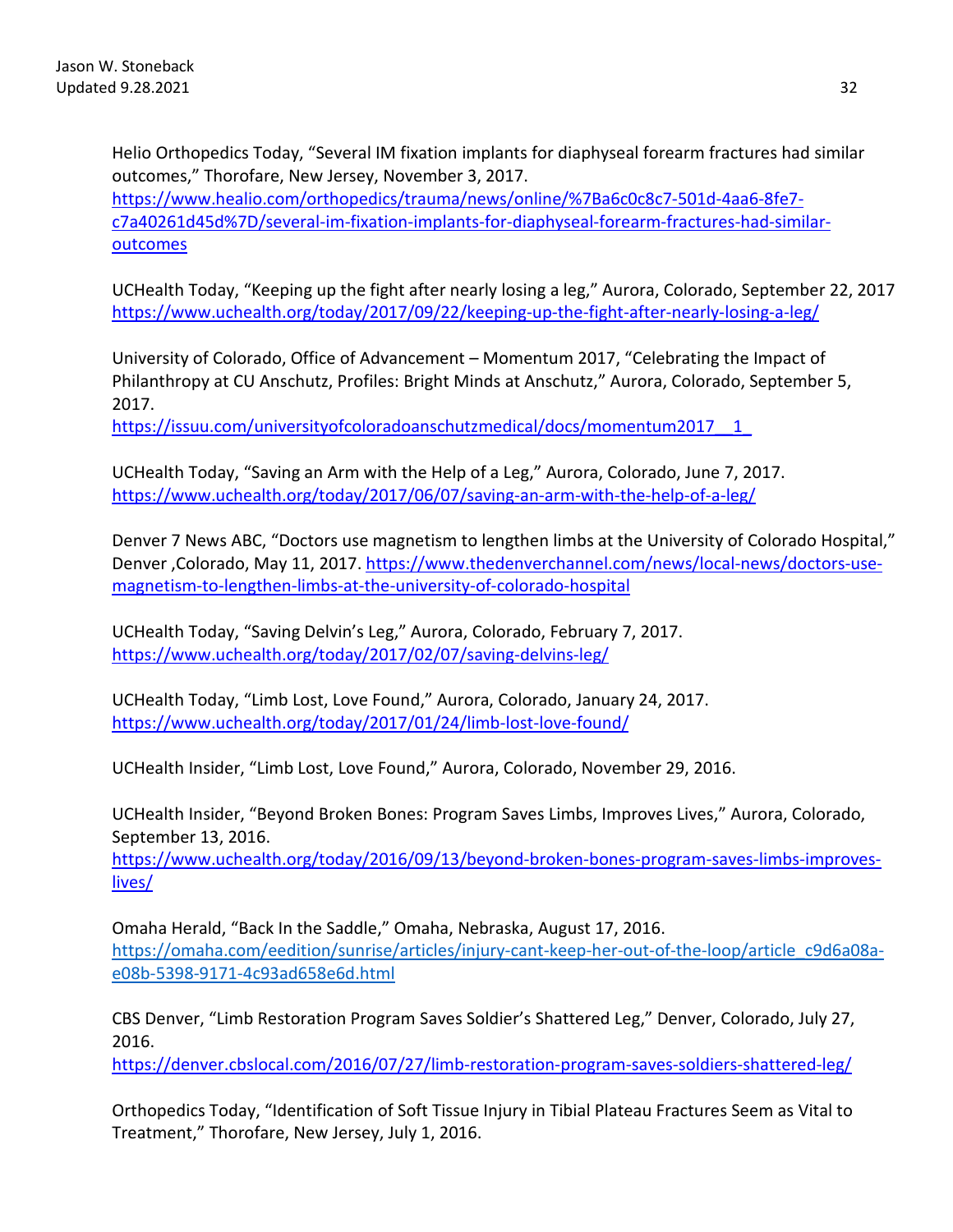[https://www.healio.com/orthopedics/sports-medicine/news/print/orthopedics-today/%7Bc3c30c76-](https://www.healio.com/orthopedics/sports-medicine/news/print/orthopedics-today/%7Bc3c30c76-36e4-470e-bdea-0a37e37274a3%7D/identification-of-soft-tissue-injury-in-tibial-plateau-fractures-seem-as-vital-to-treatment) [36e4-470e-bdea-0a37e37274a3%7D/identification-of-soft-tissue-injury-in-tibial-plateau-fractures](https://www.healio.com/orthopedics/sports-medicine/news/print/orthopedics-today/%7Bc3c30c76-36e4-470e-bdea-0a37e37274a3%7D/identification-of-soft-tissue-injury-in-tibial-plateau-fractures-seem-as-vital-to-treatment)[seem-as-vital-to-treatment](https://www.healio.com/orthopedics/sports-medicine/news/print/orthopedics-today/%7Bc3c30c76-36e4-470e-bdea-0a37e37274a3%7D/identification-of-soft-tissue-injury-in-tibial-plateau-fractures-seem-as-vital-to-treatment)

UCHealth, Facebook, "Every Step Delvin Takes with His Restored Leg, He Takes with Gratitude. And, He Has the Photos to Prove It," Aurora, Colorado, June 17, 2016. <https://www.facebook.com/universityofcoloradohealth/videos/1063815247031523/>

Colorado Expressions Magazine, "Under the Radar: Jason Stoneback," Denver, Colorado, February 15, 2016.

<https://www.coloradoexpression.com/featured-stories/jason-stoneback>

UCHealth Today, "From Multiple Trauma to Major Recovery – Devyn's Story," Aurora, Colorado, January 26, 2016.

<https://www.uchealth.org/today/2016/01/26/multiple-trauma-major-recovery-devyns-story/>

University of Colorado Health, "UC Health Game Changers Campaign," Aurora, Colorado October, 2015.

[http://www.ucdenver.edu/academics/colleges/medicalschool/departments/Orthopaedics/media/Page](http://www.ucdenver.edu/academics/colleges/medicalschool/departments/Orthopaedics/media/Pages/Denver-Broncos-and-UCHealth-announce-major-health-partnership.aspx) [s/Denver-Broncos-and-UCHealth-announce-major-health-partnership.aspx](http://www.ucdenver.edu/academics/colleges/medicalschool/departments/Orthopaedics/media/Pages/Denver-Broncos-and-UCHealth-announce-major-health-partnership.aspx)

Aurora News Weekly, "Children's Colorado Rodeo Experience," January 26, 2015. [http://www.ucdenver.edu/academics/colleges/medicalschool/departments/Orthopaedics/media/Page](http://www.ucdenver.edu/academics/colleges/medicalschool/departments/Orthopaedics/media/Pages/Childrens-Hospital-Colorado-Rodeo-Experience.aspx) [s/Childrens-Hospital-Colorado-Rodeo-Experience.aspx](http://www.ucdenver.edu/academics/colleges/medicalschool/departments/Orthopaedics/media/Pages/Childrens-Hospital-Colorado-Rodeo-Experience.aspx)

Channel 9 News, "Cowboy Doctor Helping Stock Show Riders," January 22, 2015. <https://www.uchealth.org/today/2015/01/23/cowboy-doctor-helping-stock-show-riders/>

UCHealth Today, "Surgeon by Day, Cowboy by Night," Aurora, Colorado, January 16, 2015. <https://www.youtube.com/watch?v=PoYfSU7F-v0>

The Durango Herald, "Ex-cowboy now treats injured cowboys at Greeley rodeo." July 12, 2014. <https://durangoherald.com/articles/75785>

The Washington Times, "Ex-cowboy Treats Injured Cowboys at Greeley Rodeo," July 5, 2014.

Anchorage Daily News, "Ex-cowboy Treats Injured Cowboys at Greeley Rodeo," July 4, 2014.

The Fence Post, "Former Cowboy Today Finds Himself Treating Injured Rodeoers," July 3, 2014. <https://www.thefencepost.com/news/former-cowboy-today-finds-himself-treating-injured-rodeoers/>

Denver Post, "Cowboy-Turned-Doc Knows Thrills and Spills," July 2, 2014. <https://www.denverpost.com/2014/07/01/cowboy-turned-doc-knows-thrills-and-spills/>

Greeley Tribune, "Former Cowboy Treats Injured Cowboys at Greeley Stampede Rodeo," June 30,